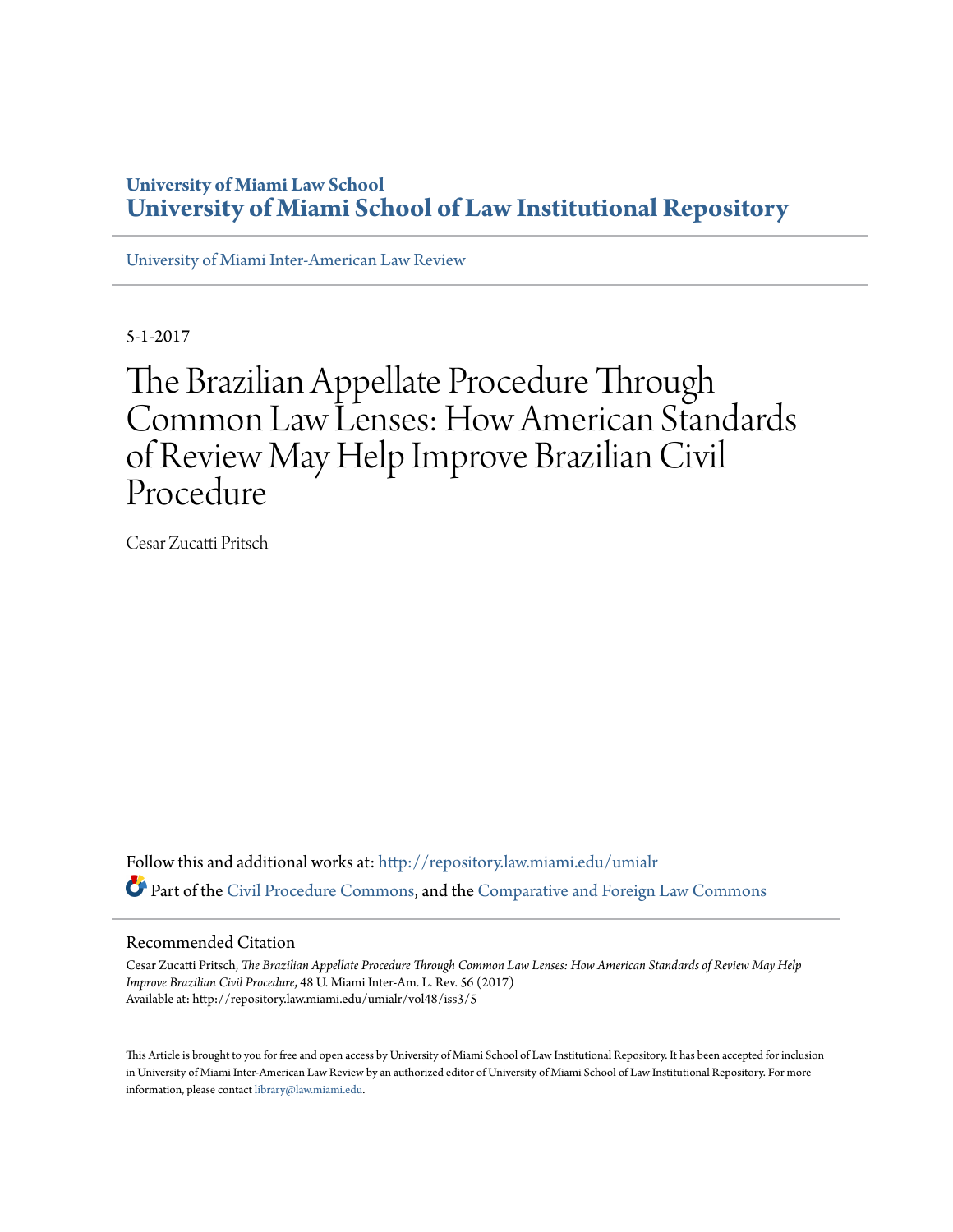# **The Brazilian Appellate Procedure through Common Law Lenses: How American Standards of Review May Help Improve Brazilian Civil Procedure**

Cesar Zucatti Pritsch\*

*In this article, I discuss a flaw in Brazilian civil procedure observed in my practice as a Federal Labor Judge in Brazil, an issue that may be addressed by limiting appellate review in a similar fashion as the American courts do, using standards of appellate review. In Brazil, appellate courts tend to ignore the lower court's decisions, replacing them for the ruling they would have made had they been the original decision makers. A simple disagreement with the lower court's findings of fact or discretionary rulings, no matter how reasonable, is sufficient grounds for reversal. The lack of standards of review results in duplication of the trial court's work at the appellate level, and provides excessive incentives for the parties to appeal. Parties often gamble for a different judgment, given the high odds of reversal that result from the lack of deferential standards of review. With such restrictive standards, the quantity and processing time of appeals would likely decline, relieving the overburdened Brazilian courts. The introduction of standards of review in Brazil would not face legal impediments. They are consistent with* 

1

56

<sup>\*</sup> Cesar Zucatti Pritsch is a Federal Judge for the labor courts of Brazil—Tribunal Regional do Trabalho da 4a Regiao. The author would like to thank Professor Mathew Mirow, of Florida International University College of Law, for reviewing this article. All Portuguese language terms and materials referenced were freely translated to English by the author.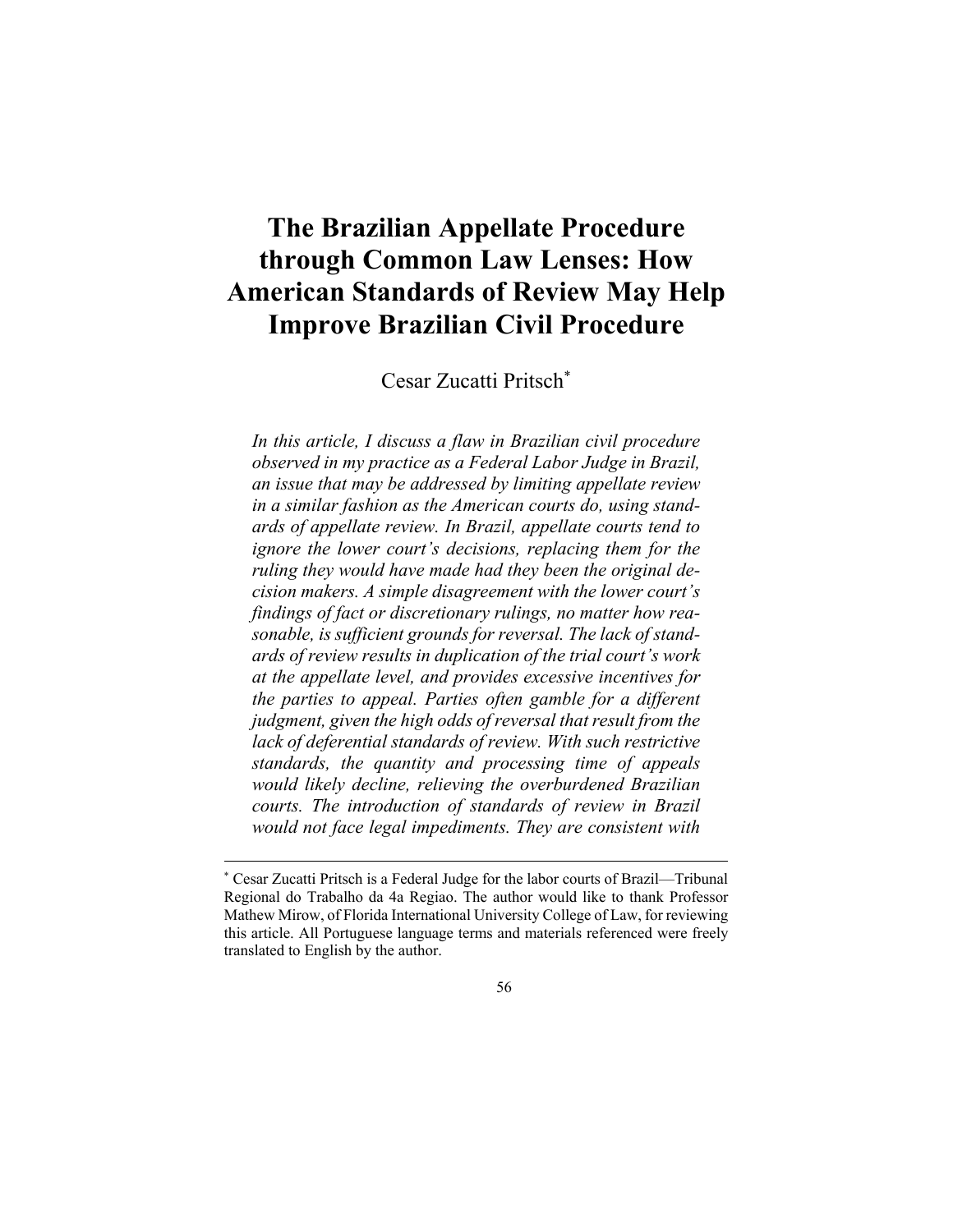*constitutional due process guarantees, such as the reasonable duration of process, and with the recent statutory reforms that limit the types and scope of appeals, and strengthen precedents. Additionally, the lack of an express statutory basis does not prevent Brazilian courts from performing a more deferential appellate review, notwithstanding the desirability of a nationally binding statute or court regulation, to achieve consistency. Changes in legal culture, such as the long-standing unrestricted appellate review in Brazil, are not easy, but the resulting flood of often trivial appeals impose a change in that paradigm.* 

|                                                        | 58                                                                                                       |
|--------------------------------------------------------|----------------------------------------------------------------------------------------------------------|
| THE CURRENT UNRESTRICTED BRAZILIAN APPELLATE           |                                                                                                          |
|                                                        |                                                                                                          |
| A. Brazilian civil procedure does not limit appellate  |                                                                                                          |
|                                                        |                                                                                                          |
| B. Consequences of the unrestricted scope of appellate |                                                                                                          |
|                                                        |                                                                                                          |
| III. AMERICAN STANDARDS OF APPELLATE REVIEW 73         |                                                                                                          |
|                                                        |                                                                                                          |
|                                                        |                                                                                                          |
|                                                        |                                                                                                          |
|                                                        |                                                                                                          |
|                                                        |                                                                                                          |
| IV. APPLYING THE AMERICAN STANDARDS OF APPELLATE       |                                                                                                          |
|                                                        |                                                                                                          |
| A. Would standards of review be useful to improve      |                                                                                                          |
| Brazilian civil procedure?<br>81                       |                                                                                                          |
| B. Is it possible to apply the American standards of   |                                                                                                          |
|                                                        |                                                                                                          |
|                                                        |                                                                                                          |
|                                                        |                                                                                                          |
|                                                        |                                                                                                          |
| to the use of restrictive standards of review in       |                                                                                                          |
|                                                        | 90                                                                                                       |
|                                                        | 1. Receptivity of the Brazilian legal system to<br>2. Inexistence of constitutional or legal impediments |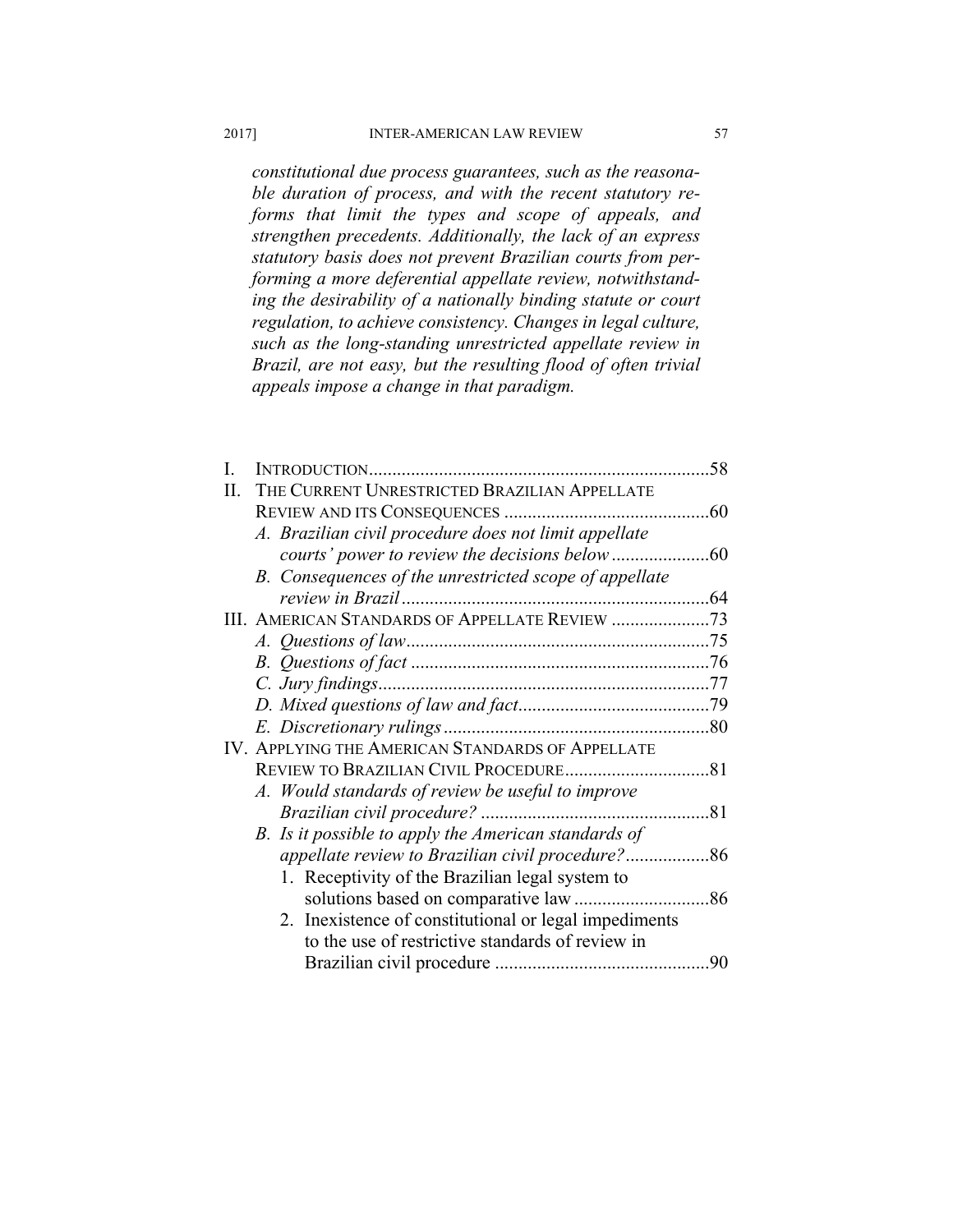| 3. Does the introduction of appellate standards of |  |
|----------------------------------------------------|--|
| review in Brazil require legislation change? 94    |  |
|                                                    |  |
|                                                    |  |

58 INTER-AMERICAN LAW REVIEW [Vol. 48:3

# I. INTRODUCTION

The standards of appellate review may help improve Brazilian civil procedure, by reducing the quantity and processing time of appeals, and by relieving the overburdened Brazilian courts. In Brazil, appellate courts tend to ignore the lower court's decisions, replacing them for the ruling they would have made had they been the original decision makers.<sup>1</sup> They do not defer to the trial judge's decision.<sup>2</sup> A simple disagreement in relation to the findings of fact, the application of the law to the facts, or discretionary rulings by the lower court—no matter how reasonable those were—is sufficient for an appellate panel to reverse them.<sup>3</sup> Such a situation provides excessive incentives for the parties to appeal.<sup>4</sup> Parties often gamble for a different judgment, given the high odds of reversal.<sup>5</sup> Unrestricted appellate review also makes the Brazilian judicial procedure less efficient. Appellate judges repeat the work of the first instance courts, despite lacking the benefit of the immediate contact with the evidence and with the realities of the trial court.<sup>6</sup> The use of more deferential standards to review the fact-findings, the application of law to facts, and the discretionary rulings of the trial courts, as done in

 $\frac{1}{1}$  Welber Barral & Rafel Bicca Machado, *Civil Procedure and Arbitration*, *in* INTRODUCTION TO BRAZILIAN LAW 195 (Fabiano Deffenti & Welber Barral eds., 2011). 2

*See generally* Ben-Hur Silveira Claus et al., *A Função Revisora dos Tribunais: A Questão do Método no Julgamento dos Recursos de Natureza Ordinária [The Appellate Courts' Revising Function: A Question of Method in the Judgment of Ordinary Appeals]*, in 6 REVISTA DO TRIBUNAL REGIONAL DO TRABALHO DA 14ª REGIÃO [14TH REGIONAL LABOR COURT L. REV.] 161 (2010) (Braz.), *available at* http://legado.trt14.jus.br/Documentos/Revista\_TRT14\_2010 n1.pdf.

<sup>&</sup>lt;sup>3</sup> See generally Barral & Machado, *supra* note 1, at 193-99.<br><sup>4</sup> *Id.* at 193 (stating that "anneals are used too often")

 $\frac{4}{5}$  *Id.* at 193 (stating that "appeals are used too often").

*Id.*

<sup>6</sup>  *Id.* at 195.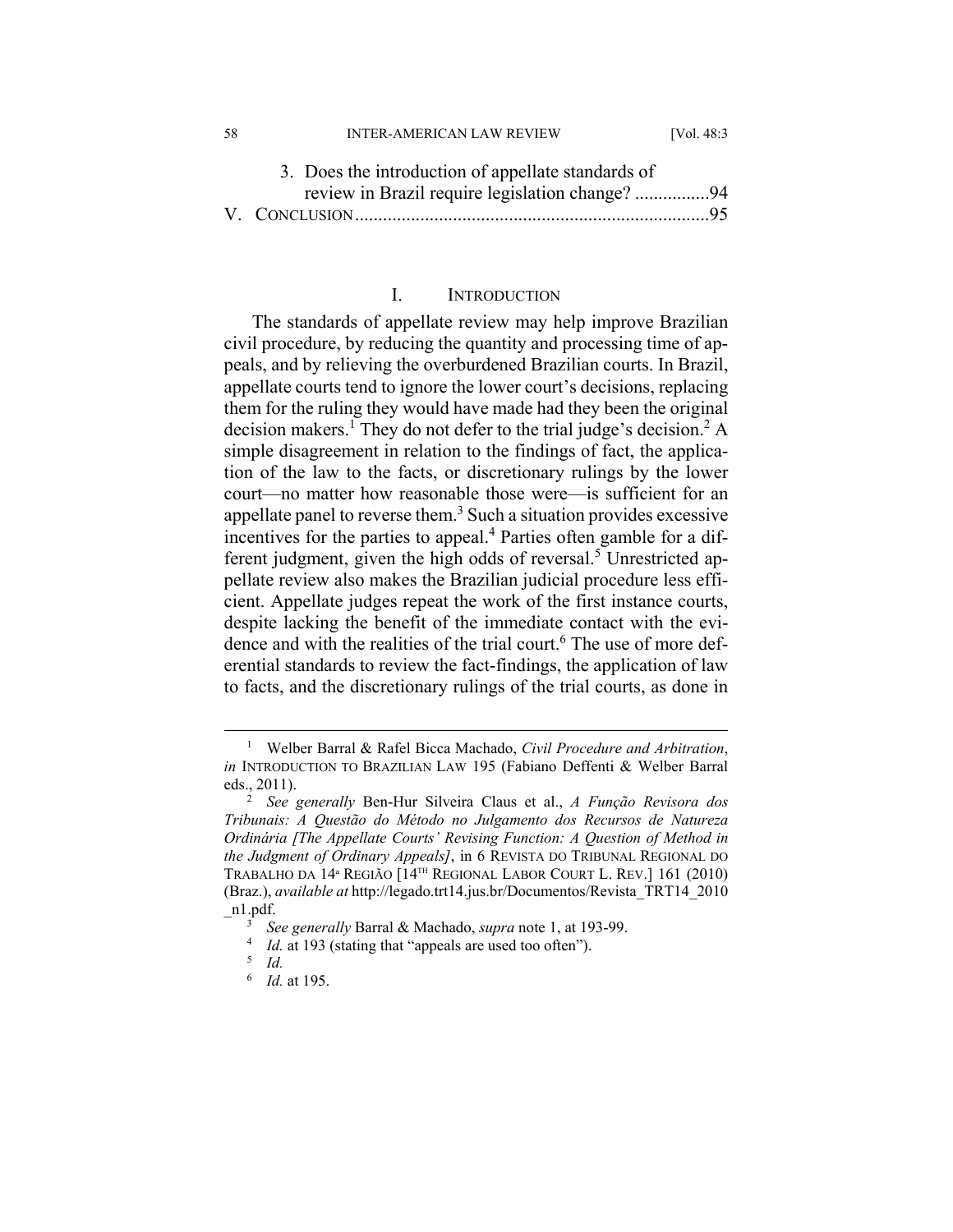the American appellate courts, could help make Brazilian civil procedure faster, with a more efficient distribution of power between appellate and trial courts.7

In this article, I discuss an issue observed in my practice as a Federal Labor Judge (*Juiz do Trabalho*) in Brazil, which is common not only to the specialized civil procedure applied in the federal labor courts (*Justiça do Trabalho*), but also to the procedure of all civil jurisdiction Brazilian courts. We will first discuss the Brazilian law and scholarship, showing the lack of appellate standards of review in civil procedure. We will examine the unrestricted reviewing power of the appellate courts and its consequences, such as the excessive rate of appeals and the disregard of trial courts' decisions, resulting in duplicative work, delay, and decrease in quality of adjudication. We will propose that the American standards of review serve as an inspiration for the Brazilian appellate procedure, in order to improve speed, simplicity, and efficiency. We will then discuss the operation of these standards in reviewing conclusions of law, findings of fact, discretionary rulings, and mixed questions of law and fact. Finally, we intend to examine the applicability of those standards to Brazilian law, assessing whether they would face any constitutional or legal impediment, and whether their implementation would actually require a statutory change.

This policy article provides a window into Brazilian civil procedure, its problems, and the efforts to overcome them through judicial reforms aided by comparative law. It is consistent with the trend of approximation between the civil law and common law traditions. This article's goal is not to exhaust this intricate and sensitive theme, but only to raise awareness about it, contributing to the ongoing discussion about procedural law reform in Brazil.8

 $\overline{a}$  *See generally* Amanda Peters, *The Meaning, Measure, and Misuse of Standards of Review*, 13 LEWIS & CLARK L. REV. 233, 235-42 (2009) (discussing the problems that the American standards of appellate review are designed to address, which are analogous to the ones that the Brazilian justice system has to solve in order to improve appellate review).

<sup>&</sup>lt;sup>8</sup> Several reforms have been made in the last two decades to simplify appellate procedure, reducing the number of appeals and strengthening precedent, which have now been consolidated and extended in the new Code of Civil Procedure, enacted in 2015 and effective in March of 2016. *See infra* notes 171-79 and accompanying text.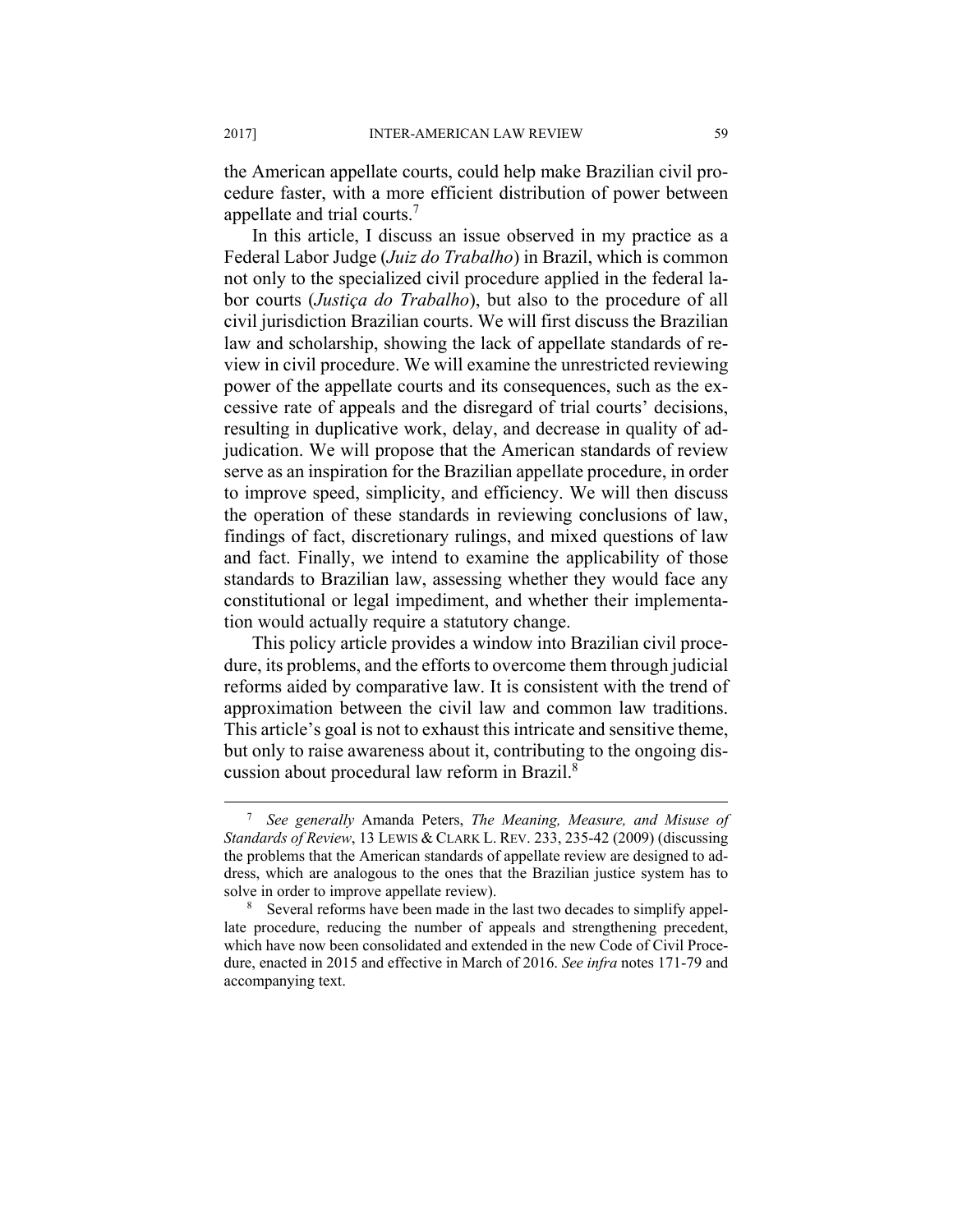## II. THE CURRENT UNRESTRICTED BRAZILIAN APPELLATE REVIEW AND ITS CONSEQUENCES

# *A. Brazilian civil procedure does not limit appellate courts' power to review the decisions below*

In Brazilian civil procedure there are no juries, all findings of fact and law are made by judges.<sup>9</sup> The losing party may appeal as of right, and the appellate courts review de novo both law and facts.10 Appellate courts tend to ignore the lower judge's decisions, replacing them for the ruling they would have made if they were in the trial judge's position.<sup>11</sup> There is no law imposing standards of review or deference to discretionary rulings or fact-findings of the lower courts.<sup>12</sup>

The civil procedure applied in federal and state courts is governed by the national Code of Civil Procedure (*Código de Processo Civil*, hereinafter C.P.C.) and some non-codified federal statutes.<sup>13</sup> A special summary version of civil procedure (labor procedure) is applied by the federal Labor Justice (*Justiça do Trabalho*) to labor and employment cases. The Consolidation of Labor Laws (*Consolidação das Leis do Trabalho*, hereinafter C.L.T.) contains the core provisions of labor procedure, which are supplemented by the rules of the common civil procedure.<sup>14</sup>

 $\overline{9}$  Keith S. Rosenn, *Brazil*, in 1 LEGAL SYSTEMS OF THE WORLD: A POLITICAL, SOCIAL, AND CULTURAL ENCYCLOPEDIA 191 (Herbert M. Kritzer ed., 2002). For questions of fact that require technical knowledge, the judge uses the help of a court nominated expert (*perito*), who will submit a written statement and usually will not testify in a hearing. Each party may also produce their own expert statement (*assistente técnico*) to corroborate or rebut the court expert's statement. *See* CÓDIGO DE PROCESSO CIVIL [C.P.C.] [CODE OF CIVIL PROCEDURE] arts. 156, 465 (2015) (Braz.). 10 Rosenn, *supra* note 9, at 191. 11 Barral & Machado, *supra* note 1, at 193. 12 *Id.*

<sup>&</sup>lt;sup>13</sup> See generally C.P.C., *supra* note 9.<br><sup>14</sup> CONSOLIDAÇÃO DAS LEIS DO TRABALHO [C.L.T.] [CONSOLIDATION OF LABOR LAWS], art. 769.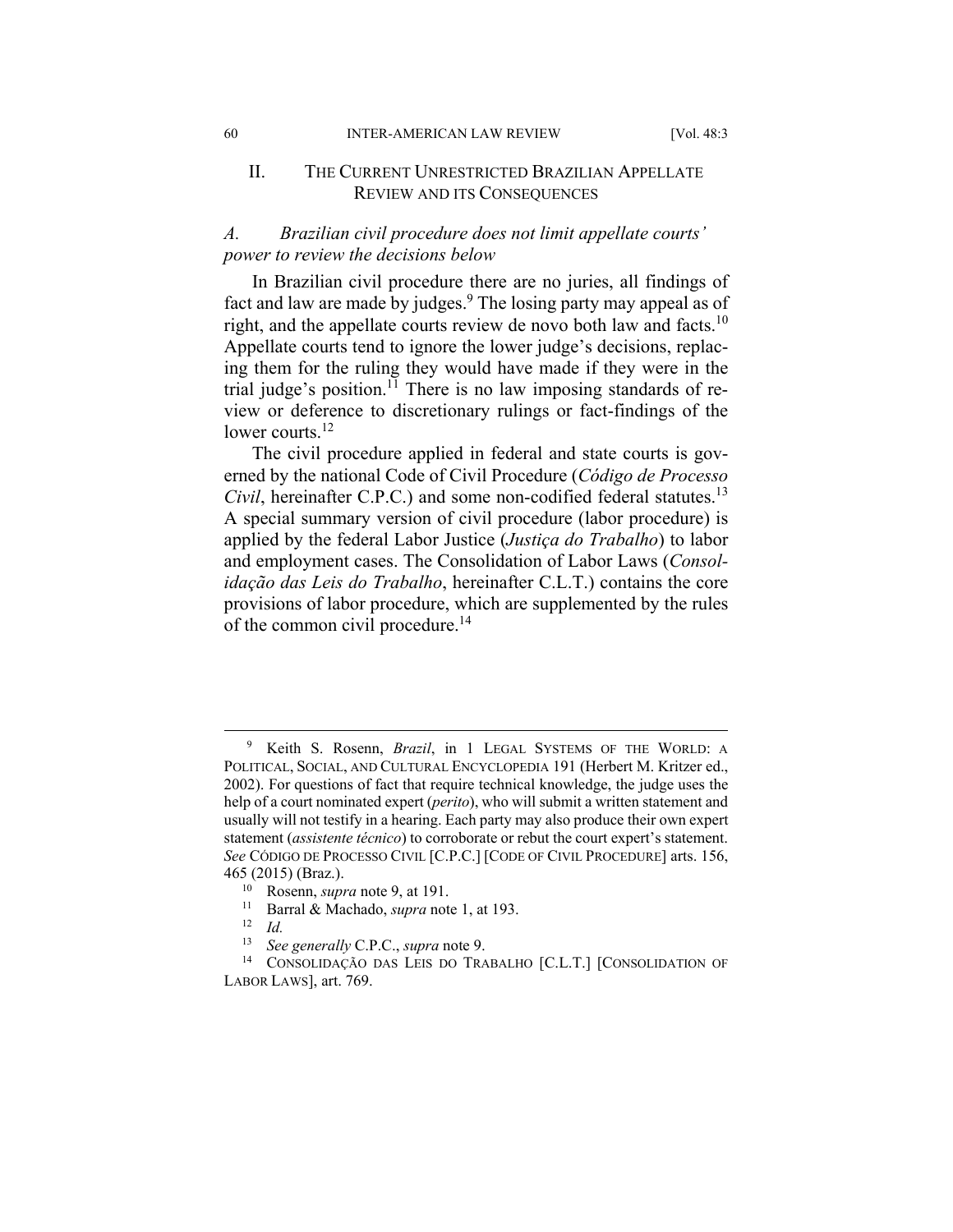In Brazil, an appeal will generally have two effects, $1<sup>5</sup>$  the reviewing effect (*efeito devolutivo*), which means the resubmission of the appealed issues to the judiciary,16 and the staying effect (*efeito suspensivo*), which prevents the enforcement of the judgment until the appeal is decided.17 Although civil appellate review is limited to the issues raised by the appellant, the powers derived from the reviewing effect are quite broad.18 The court's adjudicatory power over the appealed issues is not limited to what is expressly argued in the appellate briefs, but extends to all questions related to the matter.<sup>19</sup> The appellate court may decide all questions and arguments raised in the proceeding below, even if they were not completely decided by the trial court or transcribed in the briefs.<sup>20</sup> Additionally, when a claim or defense is supported by more than one argument and the trial court rules favorably based on only one of them, the appellate court may review the other arguments.<sup>21</sup> Finally, in the name of expediency, recent reforms have further broadened these powers of the appellate courts.22 When reversing a trial court's order that dismissed a claim without adjudication on the merits, the appellate court may proceed to a first-hand ruling on the merits, without first remanding to the trial court—as long as it is a question of law or the case is ready ("ripe") for immediate adjudication.<sup>23</sup>

 <sup>15</sup> C.P.C., art. 1012. *See* Welber Barral & Rafael Bicca Machado, *Civil Procedure and Arbitration*, *in* INTRODUCTION TO BRAZILIAN LAW 183, 195 (Fabiano Defenti & Welber Barral eds., 2011). 16 C.P.C., art. 1013.

<sup>17</sup> *See* Barral & Machado, *supra* note 1, at 195. In the labor appellate proce-

dure, the staying effect is exceptional. C.L.T., art. 899.<br><sup>18</sup> C.P.C., *supra* note 9, at art. 1002.<br><sup>19</sup> 3 MOACYR AMARAL SANTOS, PRIMEIRAS LINHAS DE DIREITO PROCESSUAL<br>CIVIL [PRIMER ON CIVIL PROCEDURE LAW] 110 (7<sup>th</sup> ed.

<sup>&</sup>lt;sup>20</sup> C.P.C., *supra* note 9, at art. 1013 § 1.<br><sup>21</sup> *Id.* at § 2.<br><sup>22</sup> *See* Keith S. Rosenn, *Civil Procedure in Brazil*, 34 AM. J. COMP. L. 487, 488 (1986). 23 C.P.C., *supra* note 9, at art. 1013 § 3. The case is ready for immediate ad-

judication if the controversy is only a question of law or if it involves questions of law and fact capable of being proved by the evidence already produced to the records, without the need of further discovery or hearings. This is usually referred to as the ripe case theory (*teoria da causa madura*), and is very similar to the situation that triggers summary judgment in Brazilian civil procedure. *See id.* at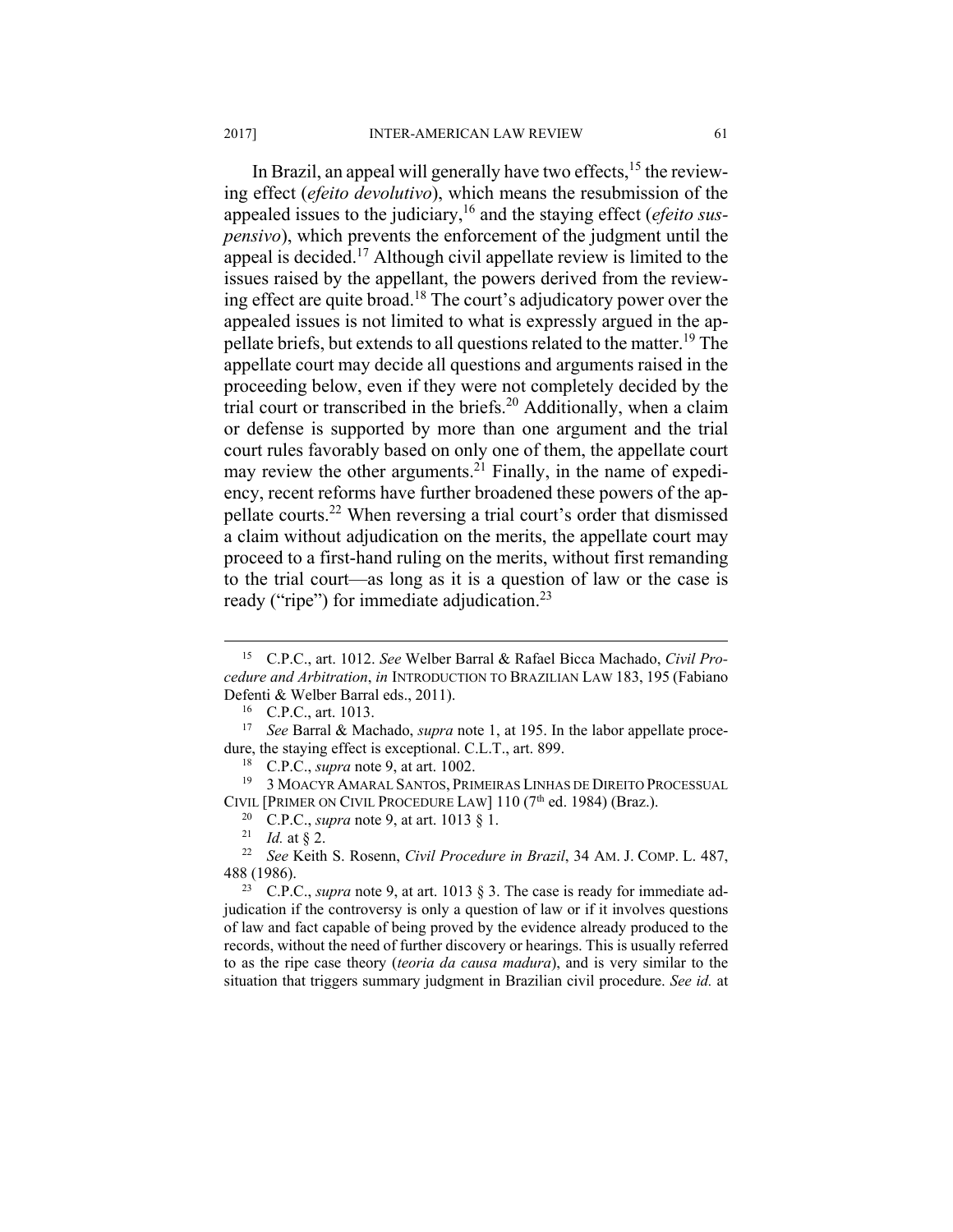#### 62 INTER-AMERICAN LAW REVIEW [Vol. 48:3

Neither the general jurisdiction civil courts nor the labor courts use standards that limit appellate review or that give deference to the decision of the court below. 24 Both the C.P.C. and the C.L.T. are silent in that matter.<sup>25</sup> The decision of the appellate court simply replaces the decision of the lower court below as to the issues on appeal, to which the appellate court has full adjudicatory power, as if it were the trial judge. $26$  With equal powers to those that the trial court had when originally ruling, the appellate court decides both procedural issues (*errores in procedendo*) and on the merits (*errores in iudicando*).<sup>27</sup> This ample review permits the appellant to raise the illegality or unfairness of the decision below.<sup>28</sup> It also allows the appellate court to revisit all the evidence and findings of fact, and to either vacate or reform the decision.<sup>29</sup> The appellate court does not consider the findings of fact or law below as presumptively correct.30 Since the entire record is in writing, and since additional evidence on appeal may be admitted only in case of force majeure,  $31$ the appellate court tends to consider itself in as good a position as the trial judge to weigh the evidence, disregarding the importance of the witnesses' demeanor.<sup>32</sup>

- 
- 
- 
- 
- 

PROCESSO CIVIL COMENTADO [CODE OF CIVIL PROCEDURE ANNOTATED] 887, 893 (11th ed. 2010) (Braz.). *See also* CARLOS HENRIQUE BEZERRA LEITE, CURSO DE DIREITO PROCESSUAL DO TRABALHO [COURSE OF LABOR PROCEDURAL LAW] 565 (3d ed. 2005) (Braz.); MAURO SCHIAVI, MANUAL DE DIREITO PROCESSUAL DO TRABALHO [MANUAL OF LABOR PROCEDURAL LAW] 804 (7th ed. 2014) (Braz.). 30 Rosenn, *supra* note 22, at 508. 31 C.P.C., *supra* note 9, at art. 1014. 32 *See* Rosenn, *supra* note 22, at 508.

art. 355. *See* ARRUDA ALVIM, ARAKEN DE ASSIS & EDUARDO ARRUDA ALVIN, COMENTÁRIOS AO CÓDIGO DE PROCESSO CIVIL [COMMENTS TO THE CODE OF CIVIL PROCEDURE] 1150 (2d ed. 2012) (Braz.).<br>
<sup>24</sup> See Barral & Machado, *supra* note 1, at 193.<br>
<sup>25</sup> See generally, C.P.C., *supra* note 9; C.L.T., *supra* note 14.<br>
<sup>26</sup> C.P.C., *supra* note 9, at art. 1008.<br>
<sup>27</sup> SANT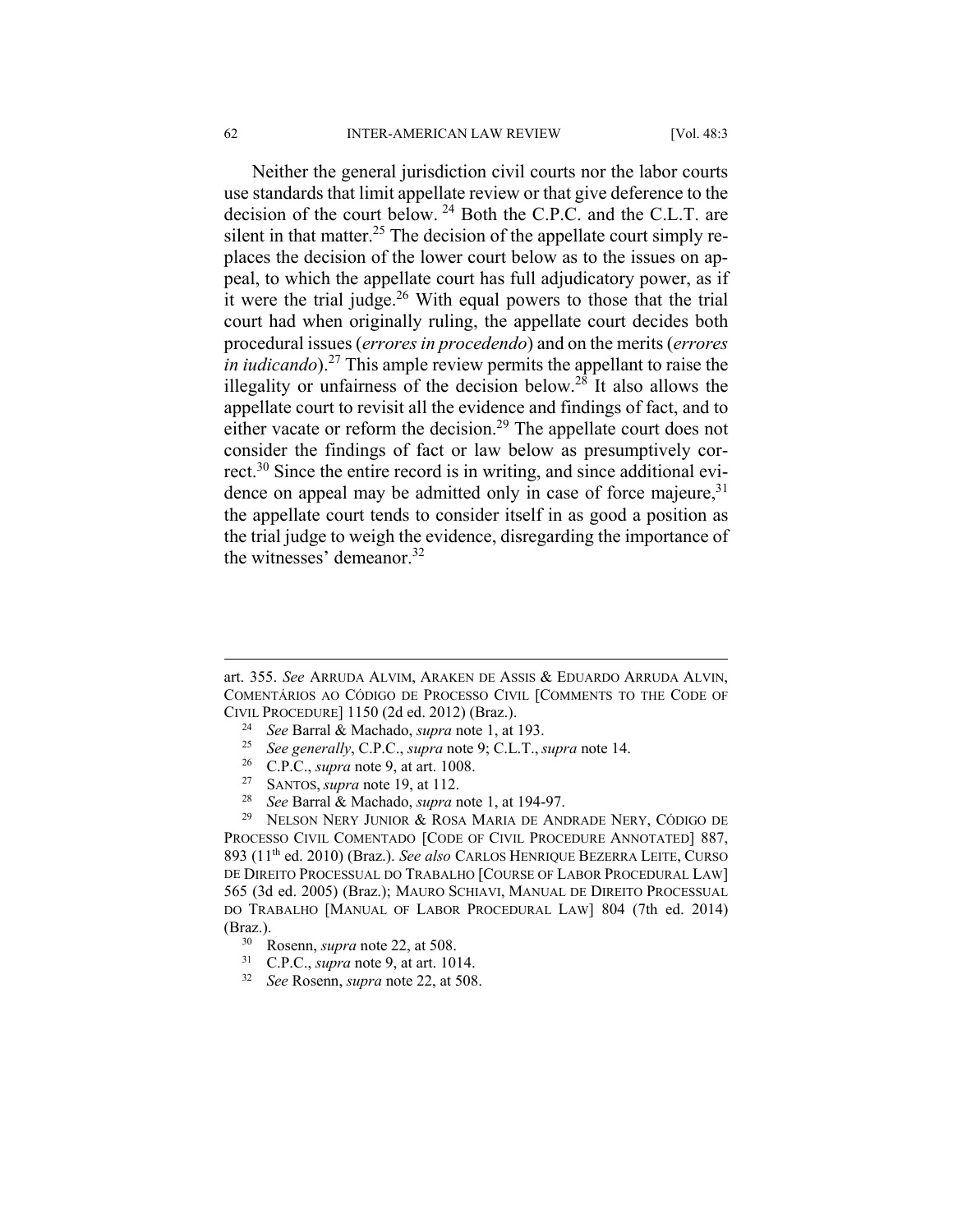Even with the new C.P.C. recently passed by the Brazilian Congress and submitted to the President for final approval,<sup>33</sup> (to be in effect after one year), the imposition of stricter standards of appellate review is not one of the projected changes. The new code repeats the pertinent language of the current  $C.P.C.<sup>34</sup>$ 

Despite many recent procedural reforms, Brazilian appellate review is still within the civil law pattern.35 The lack of deference to the findings of the court below is not exclusive to Brazil. It is a typical feature of civil law jurisdictions, where the decision of the reviewing court generally replaces that of the lower court, instead of

<sup>&</sup>lt;sup>33</sup> The project was approved in the Senate, Projeto de Lei do Senado (PLS) 166 (Braz. 2010), received amendments by the House of Representatives, Projeto de Lei da Câmara dos Deputados (PLC) 8046 (Braz. 2010), returned to the Senate, and was then sent to the President for approval on February 13, 2015. *See SUBSTITUTIVO DA CÂMARA DOS DEPUTADOS nº 166, de 2010, AO PLS nº 166, de 2010 – CÓDIGO DE PROCESSO CIVIL*, SENADO FEDERAL, http://www .senado.gov.br/atividade/materia/detalhes.asp?p\_cod\_mate=116731 (last visited Mar. 9, 2017) (illustrating the legislative history of Senate Bill 166) . *See also*  Kelly Buchanan, *FALQs: New Brazilian Code of Civil Procedure*, LIBRARY OF CONGRESS (Sept. 1, 2015), https://blogs.loc.gov/law/2015/0/falqs-new-braziliancode-of-civil-procedure/. 34 See the comparative table with the provisions of the current code compared

to the versions of both chambers of Brazilian Congress and the final version approved. The project was approved in the Senate, Projeto de Lei do Senado (PLS) 166 (2010) (Braz.), received amendments by the House of Representatives, Projeto de Lei da Câmara dos Deputados (PLC) 8046 (2010) (Braz.), returned to the Senate and was sent to the President for approval on 2/13/2015. *Quadro comparative do Código Processo Civil Projecto de Lei do Senado no 166, de 2010*, SENADO FEDERAL, http://www.senado.gov.br/atividade/materia/detalhes.asp?p\_c od\_mate=116731 (last visited Mar. 9, 2017).

*See also* Senado Federal [Brazilian Senate], *Novo CPC: mudanças que buscam agilizar processo entram na reta final para sanção* [*New CPC: changes that seek to streamline process enter the final stretch for sanction*], SENADO NOTICIAS, http ://www12.senado.gov.br/noticias/materias/2015/02/13/novo-cpc-mudancas-quebuscam-agilizar-processo-entram-na-reta-final-para-sancao (last updated July 22,

<sup>2015). 35</sup> *See generally* Rosenn, *supra* note 22. *See also infra* notes 171-79 (discussing recent reforms that brought Brazil many steps closer to the common law tradition, but not involving standards of review).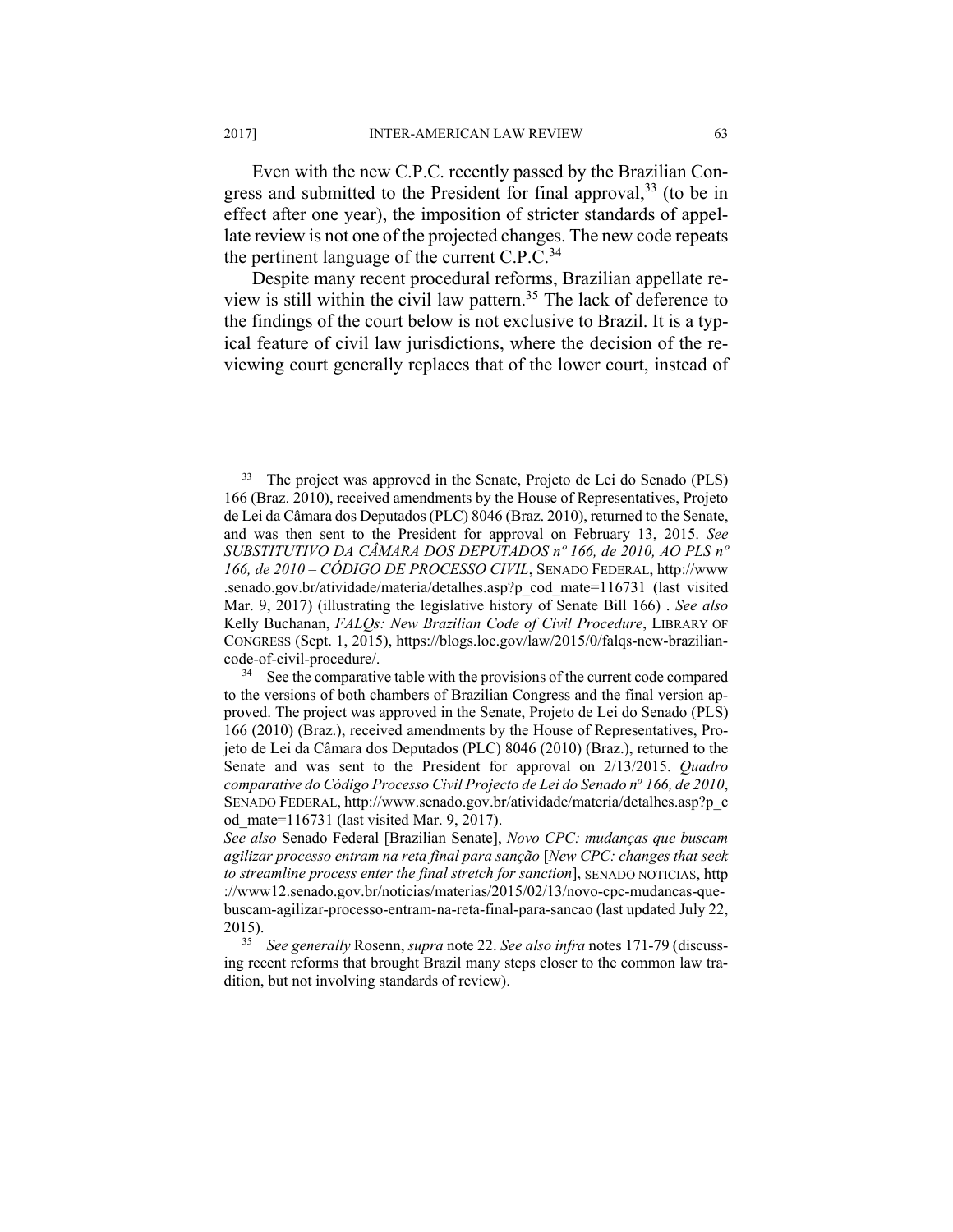remanding for further proceedings.<sup>36</sup> Rather than being primarily a method of correcting mistakes of law—as in common law jurisdictions—in the civil law tradition appeals are usually considered a right, which includes the mere reconsideration of factual and legal issues. $37$  In a civil law jurisdiction, an appellate court is generally expected to reexamine all the evidence and independently reach its own conclusion about the truth of the facts and their legal significance.<sup>38</sup>

# *B. Consequences of the unrestricted scope of appellate review in Brazil*

In Brazil, appeals are used excessively, burdening the entire system.39 The vast majority of the trial courts' orders are appealed, causing appellate judges to be overwhelmed by the sheer number of cases they have to decide every year, as the following statistics illustrate: 40

 <sup>36</sup> Peter E. Herzog & Delmar Karlen, *Attacks on Judicial Decisions*, *in*<sup>16</sup> INTERNATIONAL ENCYCLOPEDIA OF COMPARATIVE LAW, CIVIL PROCEDURE ch.8 ¶ 3 (Mauro Cappelletti ed., 1982). 37 JOHN HENRY MERRYMAN & ROGELIO PÉREZ-PERDOMO, THE CIVIL LAW

TRADITION 121 (3d ed. 2007) 38 *Id.*

<sup>39</sup> *When Less is More*, THE ECONOMIST (May 21, 2009), http://www.economist.ecom/node/13707663 (explaining that the reason why Brazil's courts are the

most overburdened is due to the limitless right to appeal).<br><sup>40</sup> CONSELHO NACIONAL DE JUSTIÇA [NATIONAL COUNCIL OF JUSTICE], JUSTIÇA EM NÚMEROS 2013:JUSTIÇA DO TRABALHO [THE JUDICIARY IN NUMBERS 2013: LABOR JUSTICE] 111, 117, 120, 240, 249 (2014) (Braz.); CONSELHO NACIONAL DE JUSTIÇA [NATIONAL COUNCIL OF JUSTICE], JUSTIÇA EM NÚMEROS 2013: JUSTIÇA FEDERAL [THE JUDICIARY IN NUMBERS 2013: FEDERAL JUSTICE] 87, 91, 93, 99, 183, 187 (2014) (Braz.); CONSELHO NACIONAL DE JUSTIÇA [NATIONAL COUNCIL OF JUSTICE], JUSTIÇA EM NÚMEROS 2013: JUSTIÇA ESTADUAL [THE JUDICIARY IN NUMBERS 2013: STATE JUSTICE] 121, 115, 130, 136, 139, 274, 280 (2014) (Braz.), *available at* http://www.cnj.jus.br/images/prog ramas/justica-em-numeros/jn2014\_completo.zip. *See also* Barral & Machado, *supra* note 1, at 193.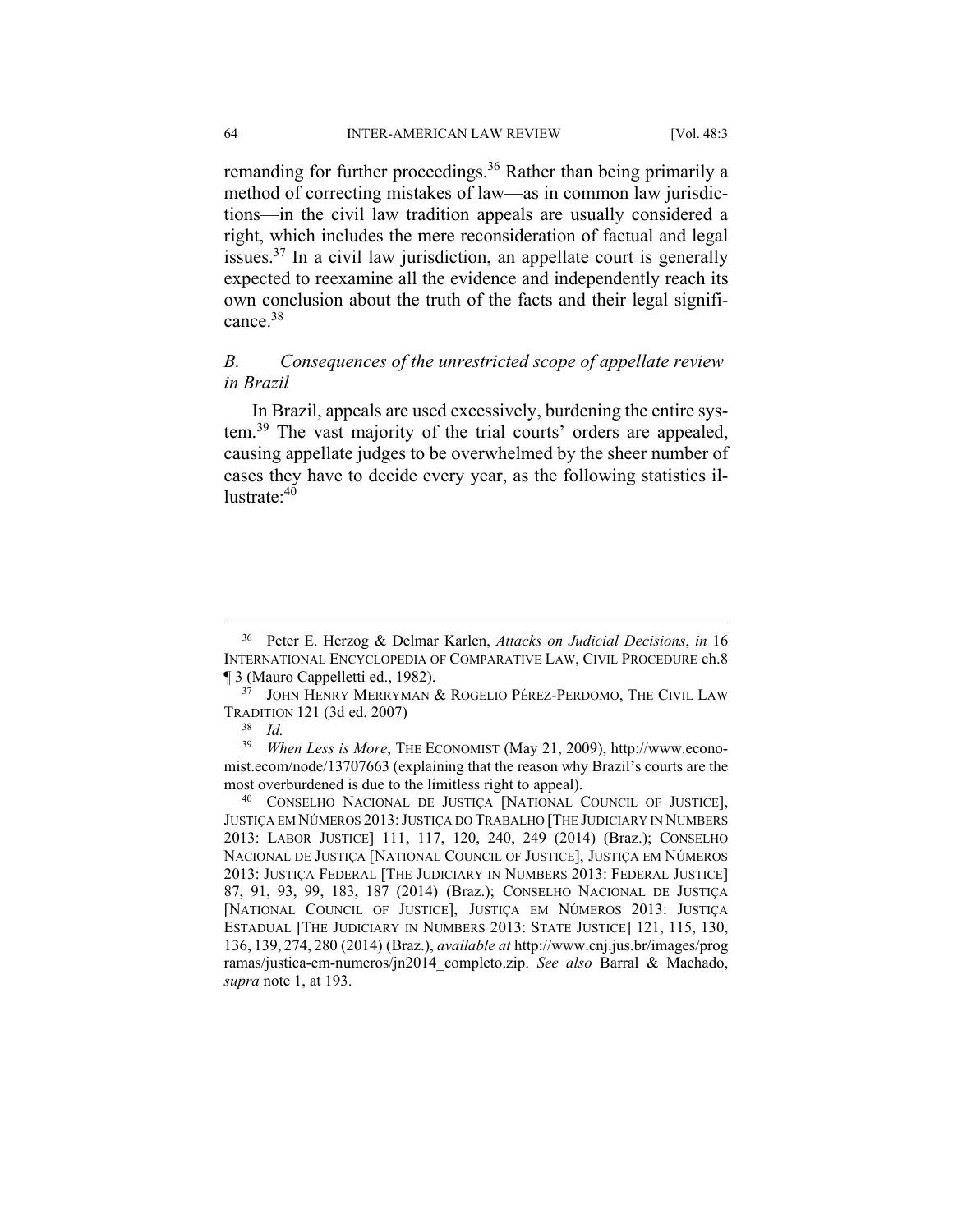| <b>Appeals Against Brazilian Trial</b><br><b>Court Decisions - 2013</b>               | <b>Labor Justice</b> | Federal<br><b>Justice</b> | <b>State Justice</b> |
|---------------------------------------------------------------------------------------|----------------------|---------------------------|----------------------|
| Rate of External Appeals from Trial Court<br>Decisions                                | 69.1%                | 18.9%                     | $8.4\%$              |
| Success Rate of Appeals from Trial Court<br>Decisions                                 | 52.5%                | 39.5%                     | $36.2\%$             |
| New Cases per Appellate Judge                                                         | 1,226                | 3,726                     | 1,294                |
| Total Workload per Appellate Judge (in-<br>cluding cases pending from previous years) | 2,119                | 12,619                    | 2,712                |
| <b>Total Appeals Decided</b>                                                          | 642,760              | 469,174                   | 2,122,148            |
| <b>Total Appeals Filed</b>                                                            | 648,478              | 499,244                   | 2,098,490            |

As to the Labor Justice, more than two thirds of the trial court orders are appealed.41 The odds are high for at least a partial reversal of the decision below,  $52.5\%$ .<sup>42</sup> On the plaintiffs' side, that adds up a very strong incentive to appeal, along with the fact that most of the plaintiffs are exempted from judicial costs,<sup>43</sup> and that they usually retain their attorneys on a contingency fee basis.44 Thus, plaintiffs at the Labor Justice have good chances of improving their positions on appeal at almost no cost, a perfect combination to allow excessive and sometimes meritless appeals. On the other hand, employers the typical defendants before the Labor Justice—do not fit the costs exemption rule, they must deposit a bond of approximately \$ 3,000 (that goes towards payment in case the judgment is affirmed) and they pay their attorney's fees during the litigation.<sup>45</sup> Experience

the parties must deposit a bond corresponding to the amount of the judgment, up to ten times the monthly minimum wage, currently circa \$ 300). Even though such appeal bond rule does not make any distinction among the parties, practice shows

<sup>&</sup>lt;sup>41</sup> JUSTIÇA EM NÚMEROS 2013: JUSTIÇA DO TRABALHO, *supra* note 40, at 240.<br><sup>42</sup> *Id.* at 249. Mostly, they have lost their jobs and have no income or earn low wages,

fitting the poverty requirement for the exemption (*justiça gratuita*). *See CNJ Serviço: quem tem direito à Justiça gratuita?*, CONSELHO NACIONAL DE JUSTIÇA (June 01, 2016), http://www.cnj.jus.br/noticias/cnj/82962-cnj-servico-quem-temdireito-a-justica-gratuita. 44 *C.f.* Rosenn,*supra* note 22, at 519 ("Fee arrangements totally contingent

upon the success of litigation are not used and would be regarded as a violation of the attorney's ethical duty to charge a fair amount for his services."). 45 C.L.T., *supra* note 14, at art. 899, § 1 (establishing that in order to appeal,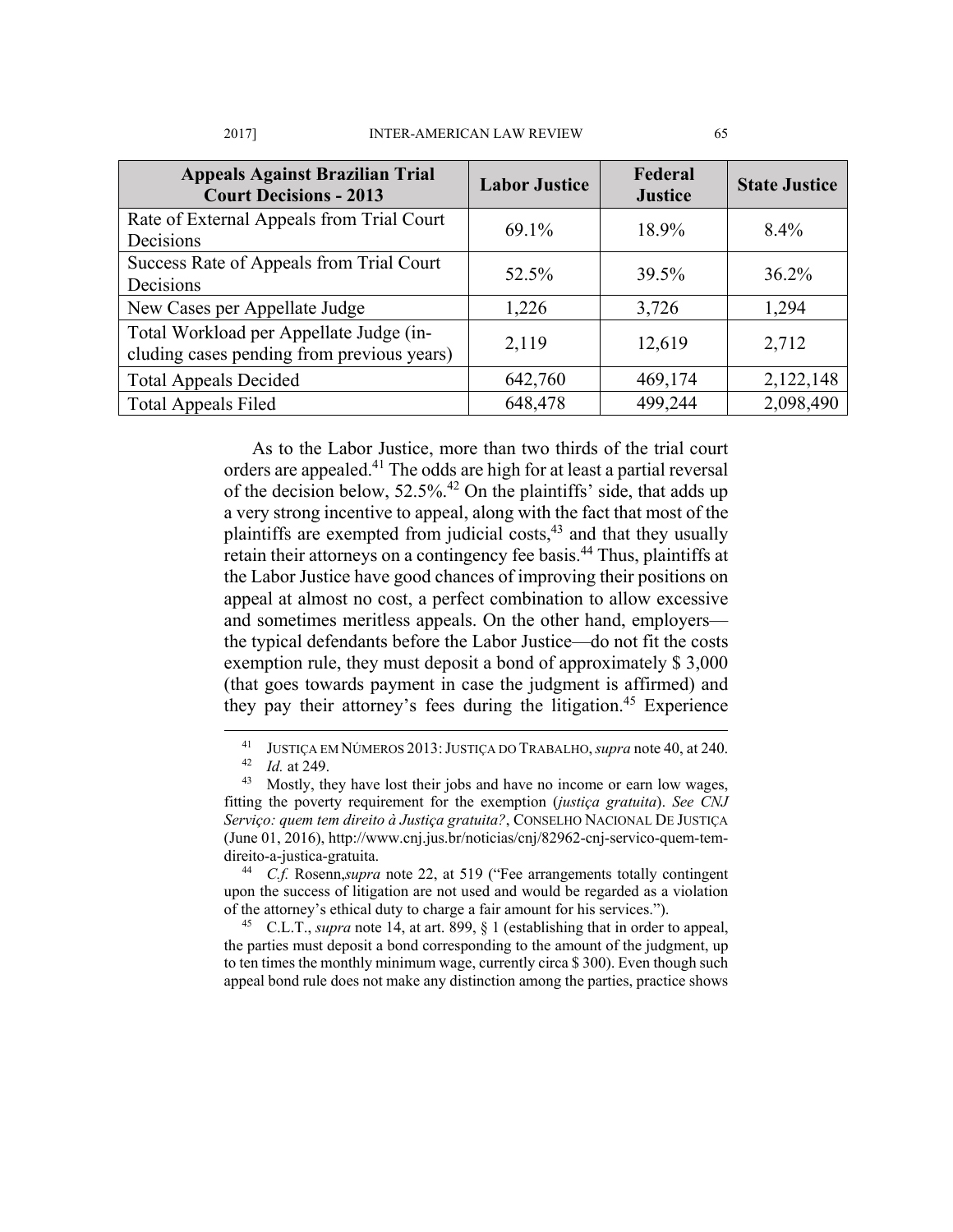shows that employer-defendants are less likely than plaintiffs to appeal reasonable judgments, given the costs of continuing the suit. However, too often defendants also do appeal reasonable decisions, to gamble with high odds of succeeding, and to perform a convenient procrastination of payment (post-judgment interests are much lower than average market interest rates for loaning the same amount of a given judgment).

As to the State and Federal Justice systems, the apparent low rate of appeals is misleading and deserves qualification. Those percentages are not based only on the rate of appeals against the main trial court orders. An infinity of minor interlocutory decisions are also counted in the pool of appealable decisions, causing the relative rate of appeals to look smaller. If the percentages counted only the appeals from the main decisions, such as injunctions or final trial court orders, the rate would likely be similar to that of the Labor Justice. That is shown by the high absolute number of new appeals that both federal and state appellate judges face every year—in fact more than the ones assigned to the labor appellate judge. $46$ 

A simple calculation illustrates the gravity of the situation. If each labor or state appellate judge receives more than 1,200 new cases a year, in order to keep up with the incoming flow of work (and hopefully reduce the pending docket from previous years), each judge will have to write at least three or four opinions a day, 7 days a week, 365 days a year. This workload pressure is even higher when discounting vacation periods and weekends, and when considering the time dedicated to oral arguments, to review, debate and join or dissent from opinions of the same panel peers, and to attend to en banc or administrative court duties. Federal judges face even more cumbersome problems. The number of new cases and pending appeals in federal court is three times the amount presented in labor and state courts.47 Despite the fact that a considerable amount of the

that, because most of the plaintiffs that sue at the Labor Courts are unemployed or near-minimum-wage workers, they usually file their complaints *in forma pauperis*, and therefore may comfortably appeal without posting any bond.<br><sup>46</sup> JUSTIÇA EM NÚMEROS 2013: JUSTIÇA FEDERAL, *supra* note 40, at 87;

JUSTIÇA EM NÚMEROS 2013: JUSTIÇA ESTADUAL, *supra* note 40, at 130. 47 *Compare* JUSTIÇA EM NÚMEROS 2013:JUSTIÇA FEDERAL, *supra* note 40, at

<sup>91,</sup> *with* JUSTIÇA EM NÚMEROS 2013: JUSTIÇA DO TRABALHO, *supra* note 40, at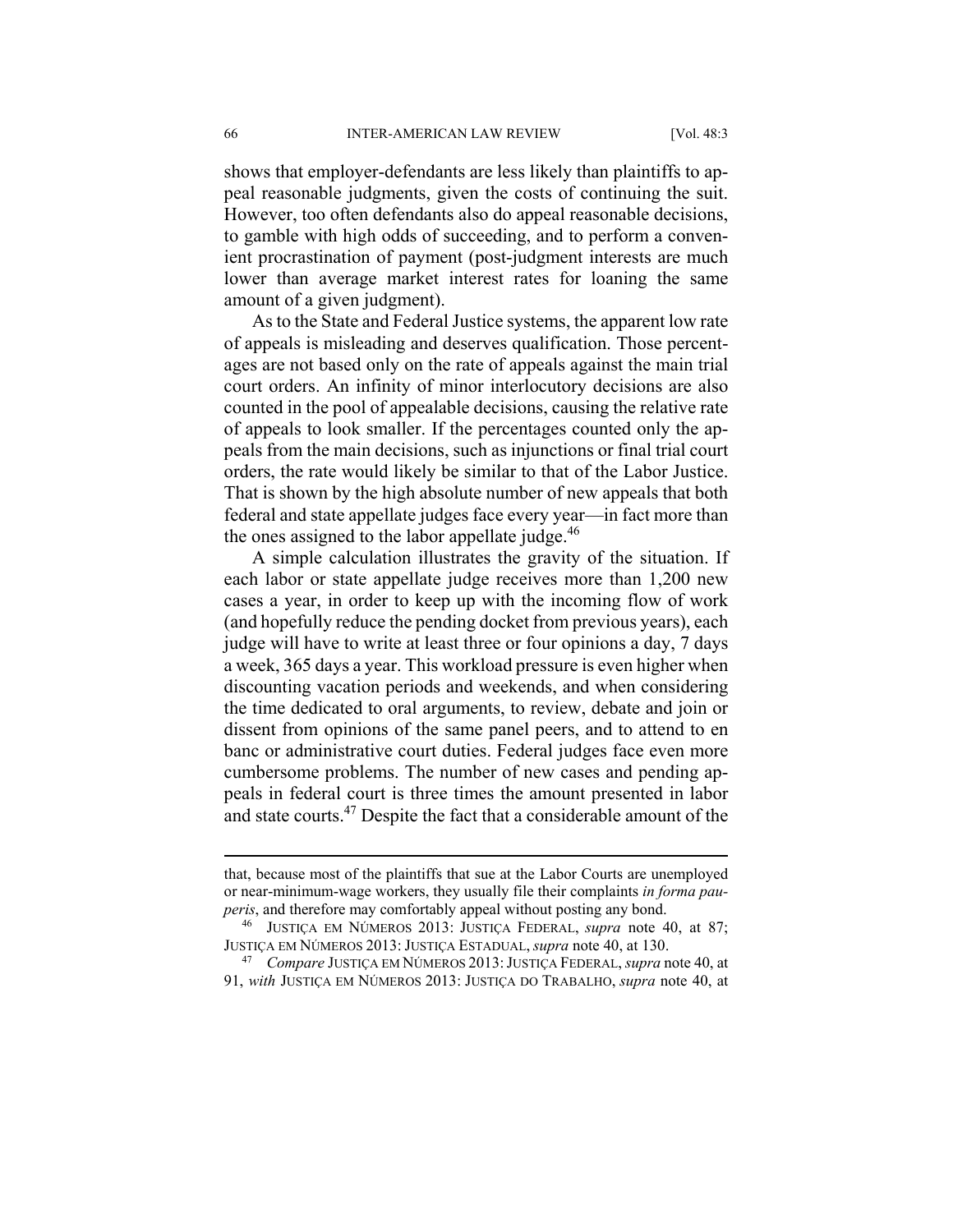issues in federal appeals are repetitive questions of  $law<sup>48</sup>$ —which are faster to solve because of the application of the court's precedents—the numbers suggest that the federal appellate court system is also under great workload pressure.

A final caveat in relation to the numbers mentioned above is that the nationally averaged data about solved cases and new cases may also be misleading. Although the appellate courts are adjudicating at approximately the same rate as new appeals are filed, when considered as a group (which would in theory at least prevent the system's collapse), each court has a very different performance. Despite national efforts to level the courts' structure and resources, and to demand more and more productivity, some courts are thriving while others are falling behind. In 2013, 60% of the state appellate courts solved fewer appeals than the number of new appeals filed in the same period.<sup>49</sup> The same happened to the labor appellate courts in 50% of the Brazilian states and 80% of the federal appellate courts.50 Thus, there is urgent need for measures that will relieve appellate courts of Brazil and give them room for performing better.

The situation illustrated above is the result of a complex array of factors, one of them being the lack of stricter standards of appellate review, which is the focus of the present study. Other factors include, for instance, the provisions of the C.P.C. and C.L.T., which allow different and successive appeals; the usual lack of binding precedents allowing for the proliferation of disagreements between

<sup>117,</sup> *and* JUSTIÇA EM NÚMEROS 2013: JUSTIÇA ESTADUAL, *supra* note 40, at 136 (12,619 new cases in Federal Justice, as compared to 2,110 in Labor Justice and

<sup>2,712</sup> in State Justice).<br><sup>48</sup> Those repetitive questions of law used to be appealed over and over, in part because of the traditional lack of binding precedent in Brazilian law. This situation has been subject to reforms in the last two decades that made available several procedural tools for solving these repetitive appeals, and for strengthening precedents, progressively departing from the typical civil law tradition. As the table above shows, however, those reforms were not sufficient to solve the problem of excessive appeals and other flaws of Brazilian judicial system. With the new C.P.C. in effect, besides keeping the recently reformed provisions, Brazil will finally be adopting the stare decisis principle, aiming to make litigation faster and cheaper, avoiding duplicative work in adjudicating the same legal issues. *See generally infra* notes 102-110 and accompanying text. 49 *See* JUSTIÇA EM NÚMEROS 2013: JUSTIÇA ESTADUAL, *supra* note 40. 50 *See* JUSTIÇA EM NÚMEROS 2013: JUSTIÇA FEDERAL, *supra* note 40.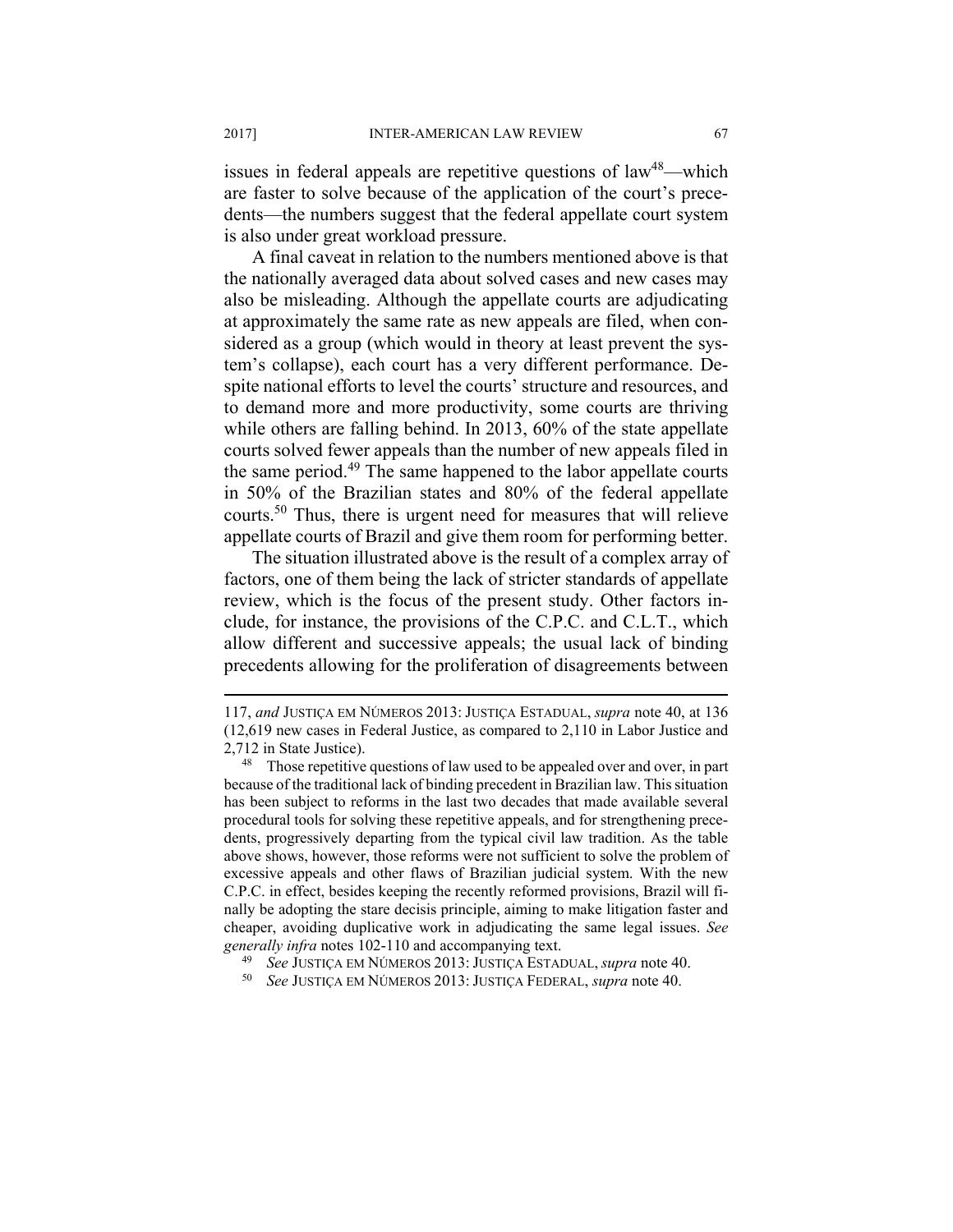lower and higher courts; the low costs for filing an appeal; and the insufficiency of the penalties for meritless appeals.<sup>51</sup> Further, in some cases, such as in judgments above a certain value against public entities, appellate review is even mandatory (*remessa necessária*).<sup>52</sup> When the parties themselves do not appeal, the trial judge is required to submit the case to the appellate court and cannot enforce the judgment unless the order is affirmed by the appellate court.53 Nevertheless, among all those factors, the unrestricted appellate review is one of the major reasons for the congestion in courts, and it has not yet been subject to any attempt of legislative reform.

Because of this unrestricted power of reviewing the decisions of trial courts, appellate judges tend to discard the lower court's reasonable findings and rulings, unless these are exactly the same ones the appellate judges would have reached if they were the original

 <sup>51</sup> Barral & Machado, *supra* note 1, at 193. In relation to the traditional lack of binding precedent and the progressive introduction of stare decisis, see *supra* note 27, *infra* notes 102-110, and accompanying text. As to the lack of deterrence against meritless appeals, s*ee* Barral & Machado, *supra* note 7, at 193. In relation to the excessive opportunities to appeal, in 2005 the art. 522 of the former C.P.C. was amended to restrict interlocutory appeals (*agravo de instrumento*) to situations when the lack of immediate appeal may cause serious and difficult-to-repair harm. CÓDIGO DE PROCESSO CIVIL [C.P.C.] [CODE OF CIVIL PROCEDURE] art. 522 (1973) (Braz.). Interlocutory decisions that do not cause such harm may be challenged with a written objection is allowed (*agravo retido*), to be examined by the appellate court along with the eventual appeal from the final decision. Within the specialized civil procedure applied to the labor courts, appeals are less numerous. Interlocutory appeals were never permitted. To preserve an error for appeal, the aggrieved party must object (*protesto anti-preclusivo*) verbally in writing. The merits of an interlocutory decision are reviewed only upon an appeal from the final judgment. *See* C.L.T., *supra* note 14, at art. 893. The new C.P.C. will also go further limiting the situations where an appeal is possible.<br><sup>52</sup> C.P.C., *supra* note 9, at art. 496.<br><sup>53</sup> Id. This is true unless the decision was based in the superior courts' prece-

dents, or unless the judgment is below a certain value, which was previously equivalent to \$18,000.00. Such low value caused most of the judgments against government entities to be appealed, making governments some of the main "clients" that overload the courts. That problem is addressed by the new C.P.C., which raises such threshold to approximately \$27,000.00 for municipalities, \$135,000.00 for states, and \$270,000.00 for the federal government. *Id.* at art. 496 § 3.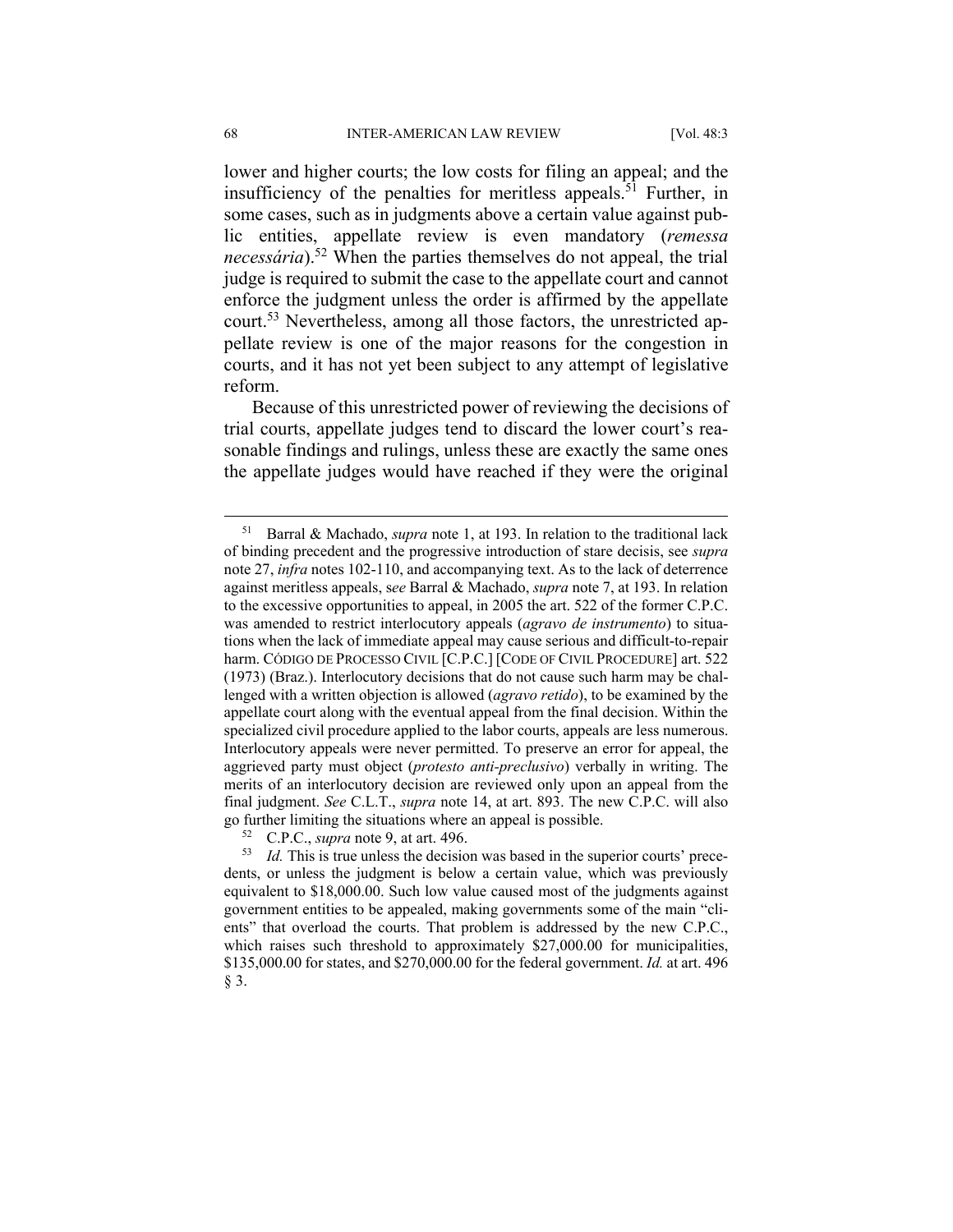judge.<sup>54</sup> That approach ignores that all application of law carries some inherent subjectivity and discretion, and that the function of the appellate courts is to review, and not to retry the case.<sup>55</sup> As some Brazilian labor judges noted:

> Despite the inherent interpretative activity in the application of law, some appellate opinions seem more like a new trial court decision than an act of revision because they virtually ignore the first instance decision. They transcribe the main statements of the pleadings and examine the facts and evidence, as if the appellate court was the first recipient of the evidence and of the procedural debate. It is as if the laborious work from which the trial court decision resulted could be simply disregarded. Such an attitude stems from a misunderstanding about what is the revising function of the appellate courts (object), a misconception that also reflects on their decision-making process (method). The result that follows from the use of this method of adjudging an appeal is inevitably the increase in the number of reversals of the first instance decisions. It could not be any different. The method itself induces reversal because it overlooks an inherent feature of the legal phenomenon: the interpretative nature of the application of law, and the necessary discretion of the decision-maker.<sup>56</sup>

This undervaluing of the first instance decisions creates excessive incentives for the parties to appeal. Given the high rate of reversions, losing parties likely view the appeal as an opportunity to have their case decided by a panel where the judges may simply disagree with the lower court's ruling. Since, in Brazil, the costs of appeal are not high and sanctions for meritless appeals are not commonly sustained,<sup>57</sup> the losing party is tempted to take her chances on

 <sup>54</sup> Rosenn, *supra* note 22, at 508 (explaining that the appeal is a trial *de novo*, and any findings of fact or law by the lower court are not presumptively correct). 55 *See generally* Claus et al., *supra* note 2. 56 *Id.* at 179-80. 57 Barral & Machado, *supra* note 1, at 193.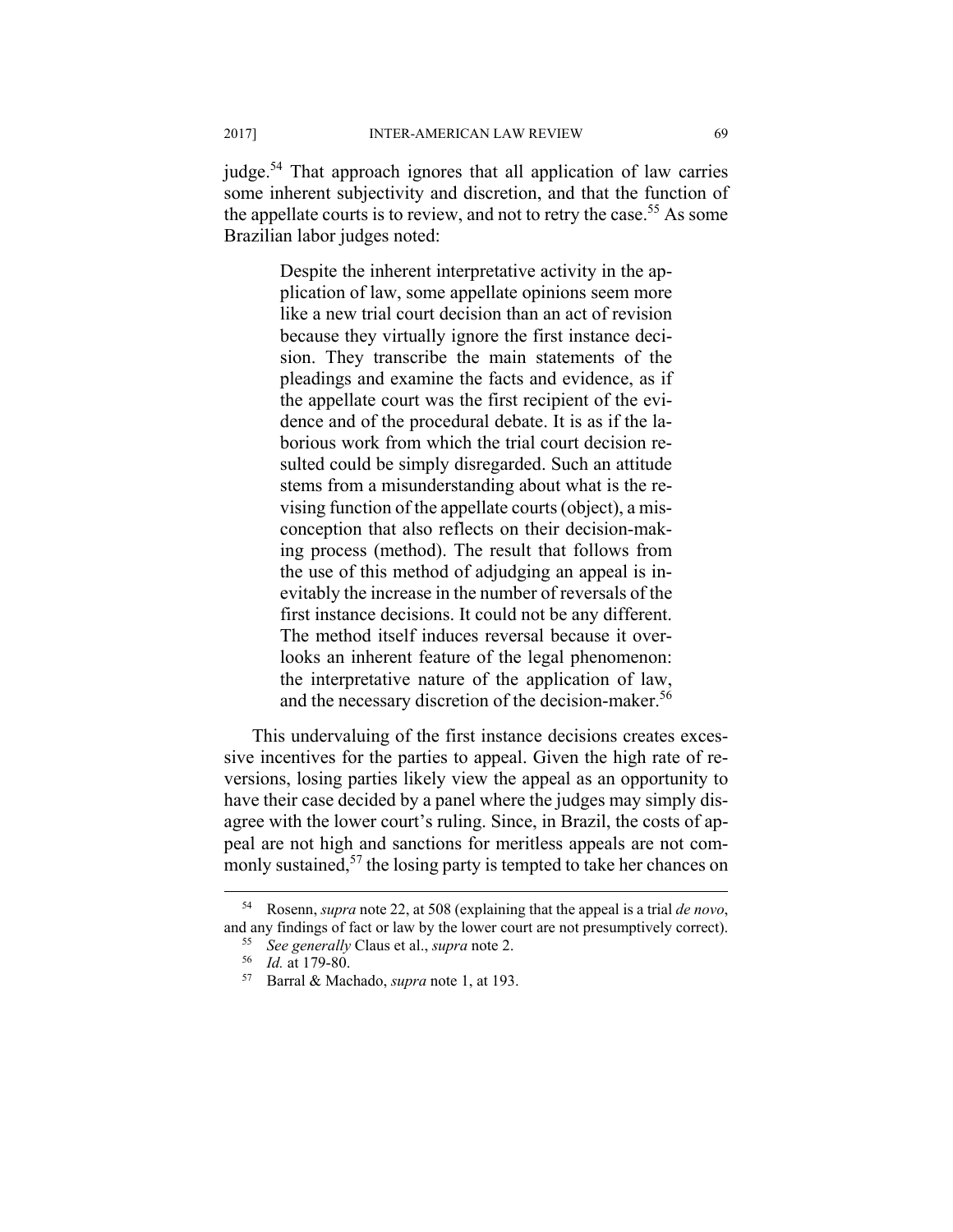an appeal, no matter how reasonable the appealed decision was. With more incentives to appeal, cases that could end in a much shorter time are dragged through an often-lengthy sequence of appeals.

The greater quantity and length of appeals, duplicating the work done at the trial courts, tends to overburden the already congested appellate courts, causing delay and the decrease in quality of appellate decisions. In Brazil, appellate judges amount to approximately twenty percent of the totality of the judges.<sup>58</sup> If most of the cases decided below are to be tried *de novo* at the appellate level, the much fewer appellate judges, naturally, will be unable to repeat the lower courts' work. As an inexorable result, either the adjudication of appeals takes longer, or the quality of review decreases, because of the shorter time appellate judges dedicate to each case, and with the excessive delegation to multiple law clerks.

One of the main justifications for the right to appeal is its function as a procedural safeguard to protect citizens from error and injustice in trial court decisions.<sup>59</sup> However, it is pointless to try to achieve such goal through an ample unrestricted review by appellate courts equally prone to error due to the same congestion faced at the lower level. It ends up that the more procedural safeguards created to prevent error (more types of appeals or more sweeping appellate review), the more inherently unfair the system ultimately becomes. The lengthier and more numerous appeals tend to affect disproportionately the parties who are not economically able to endure a lengthier and costlier process. The excess of safeguards turns against the system.<sup>60</sup>

An unrestricted review of the facts by the appellate courts—distant from the evidence—without deference to the trial court's findings, also contradicts the immediacy principle.<sup>61</sup> According to this traditional principle of procedural law, the decision-maker should

<sup>58</sup> *See* Rosenn, *supra* note 9, at 192-94. 59 *See* SCHIAVI, *supra* note 29, at 17. 60 Claus et al., *supra* note 2, at 187 (quoting MAURO CAPPELLETTI. PROCESO, IDEOLOGIAS E SOCIEDADE 278-79 (1973) (Arg.)). 61 Herzog & Karlen, *supra* note 36, at ch. 8 ¶ 59.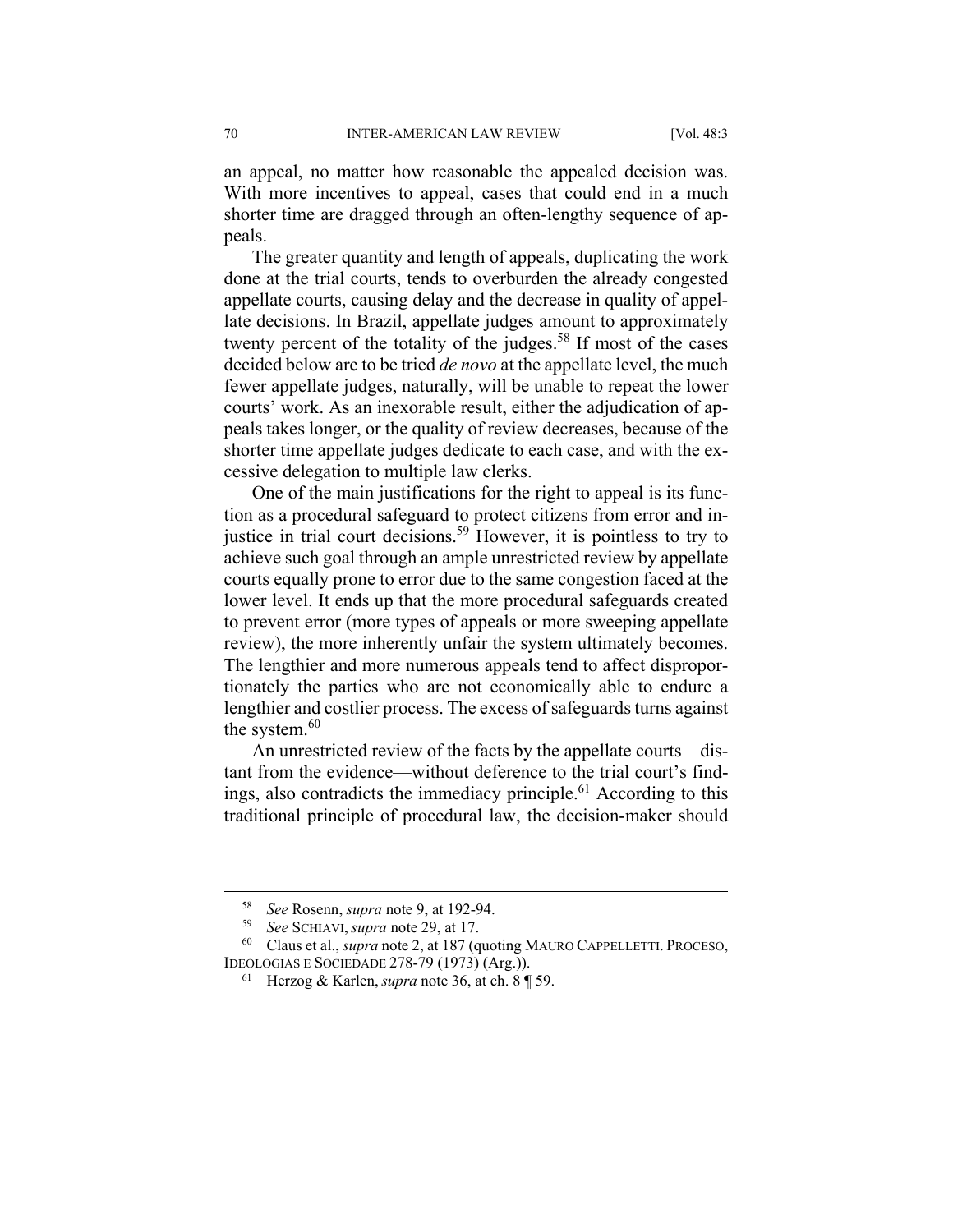preferably have direct contact with the evidence, to be better positioned to decide.<sup>62</sup> When the case reaches the appellate level, a full review of the findings of fact based merely on the written records sacrifices the immediacy between the evidence and the decisionmaker.<sup>63</sup> The appellate judges cannot mentally transport themselves to the situation of the trial courtroom. The transcripts and other written records are insufficient to convey the complex facts that happen at a trial, as a judge present *in loco* would perceive.<sup>64</sup> This is especially true for the first-hand impressions acquired from directly observing and listening to the witnesses' testimony.<sup>65</sup> Because the trial judge is better positioned to assess a witness's credibility, his or her decision should deserve deference.

Surely, the assessment of witness's credibility does not rely entirely on demeanor. The internal consistency of the testimony, interest in the outcome of the litigation, and the capacity to observe and report correctly are factors that do not necessarily require personal observation by the fact finder. Corroboration and contradiction of the witness's testimony by other evidence also do not depend on demeanor. However, many issues of fact do depend upon weighing conflicting testimonies, where the witness's demeanor plays a great part in the credibility assessment, which cannot be captured in a written record and conveyed to the reviewing court.<sup>66</sup> An appellate court relying solely on the record is handicapped in deciding issues of fact  $67$ 

Additionally, the unrestricted appellate review hinders the enforcement of procedural rules. The high reversion rate of reasonable

 <sup>62</sup> LEITE, *supra* note 29, at 566. 63 Herzog & Karlen, *supra* note 36, at ch. 8 ¶ 59. 64 *Id.* 

<sup>65</sup> *See* Claus et al., *supra* note 2, at 176-77. 66 Herzog & Karlen, *supra* note 36, at ch. 8 ¶ 59. Additionally, even though testimonies may also be recorded on video and accessed online, only a few trial courts have adopted such practice. One of the issues raised against this practice is that the review of the recorded testimonies would be also very time consuming and duplicative of the trial court's work, not furthering the goal of reducing congestion. Thus, almost always the Brazilian appellate judges will rely only upon the written records to decide and are not in an ideal position to appraise the witnesses' credibility. 67 *Id.*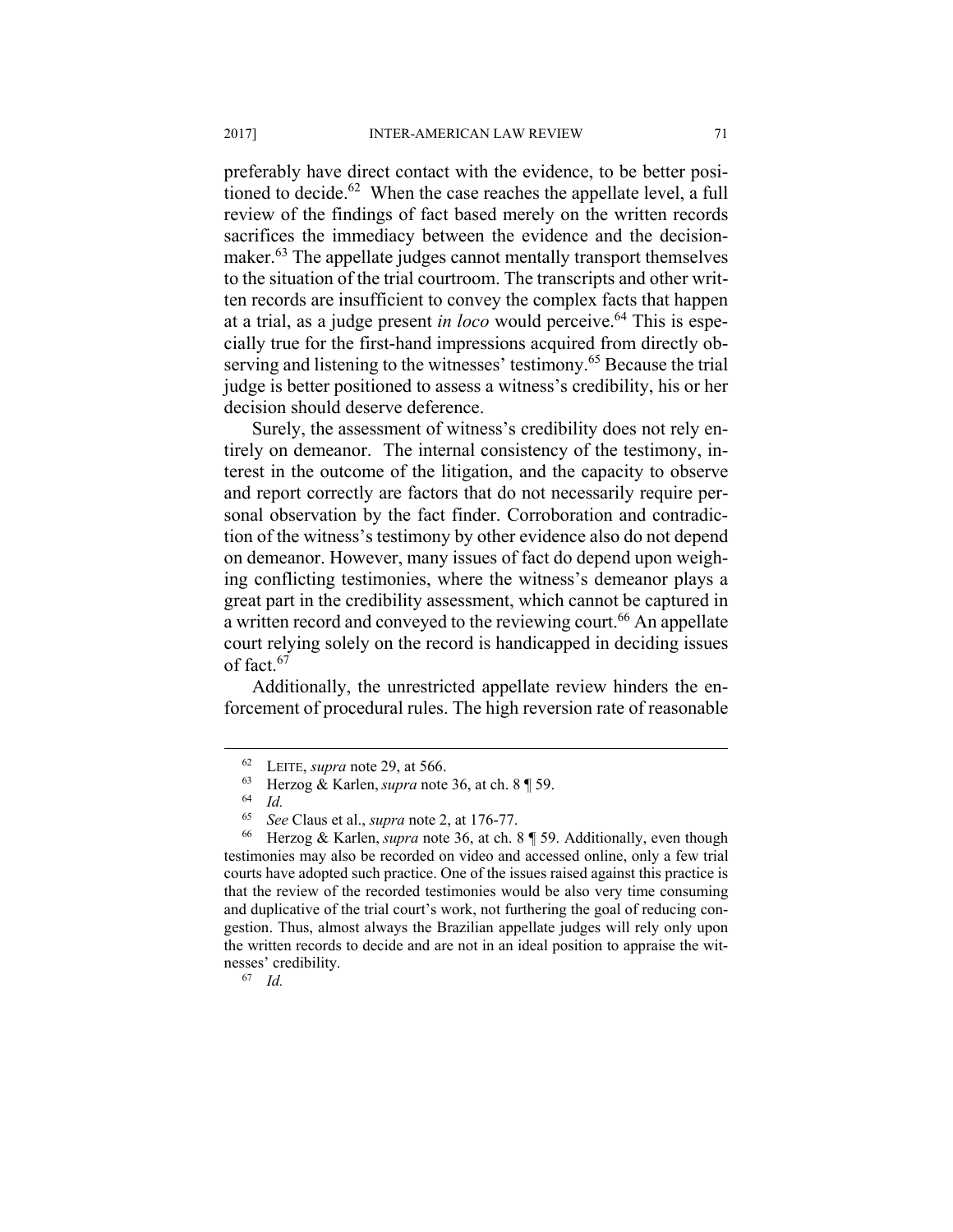discretionary rulings reduces the effectiveness of the judge's attempts to deter misbehavior or procrastination. Much of the necessary decision power is transferred to appellate judges, despite their distance from the realities of the trial court.

This is especially true with interlocutory decisions. When the court grants leave for interlocutory appeals (*agravo de instrumento*),<sup>68</sup> the lenient standard of review and high rates of reversal deprive the trial judge of the necessary coercive power to enforce good faith in the proceedings. When interlocutory decisions are not immediately appealable and the party files a mere objection (*agravo retido*<sup>69</sup> or *protesto anti-preclusivo*,<sup>70</sup> to be reviewed later, along with the appeal on the merits), the problem is less egregious. In this case, the only immediate way to challenge them is the writ of mandamus, which in Brazil is stricter in scope.<sup>71</sup> Notwithstanding, parties still may procrastinate the compliance to injunctive orders which in Brazil are coerced through per diem fines (*astreintes*), but not imprisonment—expecting to have them dissolved by the appellate court pursuant a writ of mandamus.

When an appeal from final judgment is filed, procedural issues not yet resolved and appropriately preserved are also decided.72 At this juncture, the interlocutory decisions become appealable and thus now vulnerable to the unrestricted review by the appellate court. For instance, rulings excluding a witness or an expert written opinion (because irrelevant, duplicative or unnecessary) is often reversed and the case remanded so that the trial court hears that evidence and amends its decision appropriately. A higher degree of deference to the trial courts discretionary procedural decisions would

<sup>&</sup>lt;sup>68</sup> See Barral & Machado, *supra* note 1, at 196-97<br><sup>69</sup> Agravo retido is the objection from an interlocutory decision in the general civil procedure. *Id.*

<sup>70</sup> *Protesto anti-preclusivo* is the objection from an interlocutory decision in the specialized labor procedure.<br><sup>71</sup> When no appeal is immediately available, an interlocutory decision may

also be challenged through the writ of mandamus (*mandado de segurança*), if it violates certain and definite rights (*direito líquido e certo*), a much stricter scope of review than in interlocutory appeals. *See* Lei No. 1.533, de 31 de Dezembro de 1951, Diário Oficial da União de 31.12.1951 [D.O.U. ] arts. 1-3 (Braz.). *See* also *infra* note 94, and accompanying notes. 72 *See supra* note 51 (interlocutory appeals).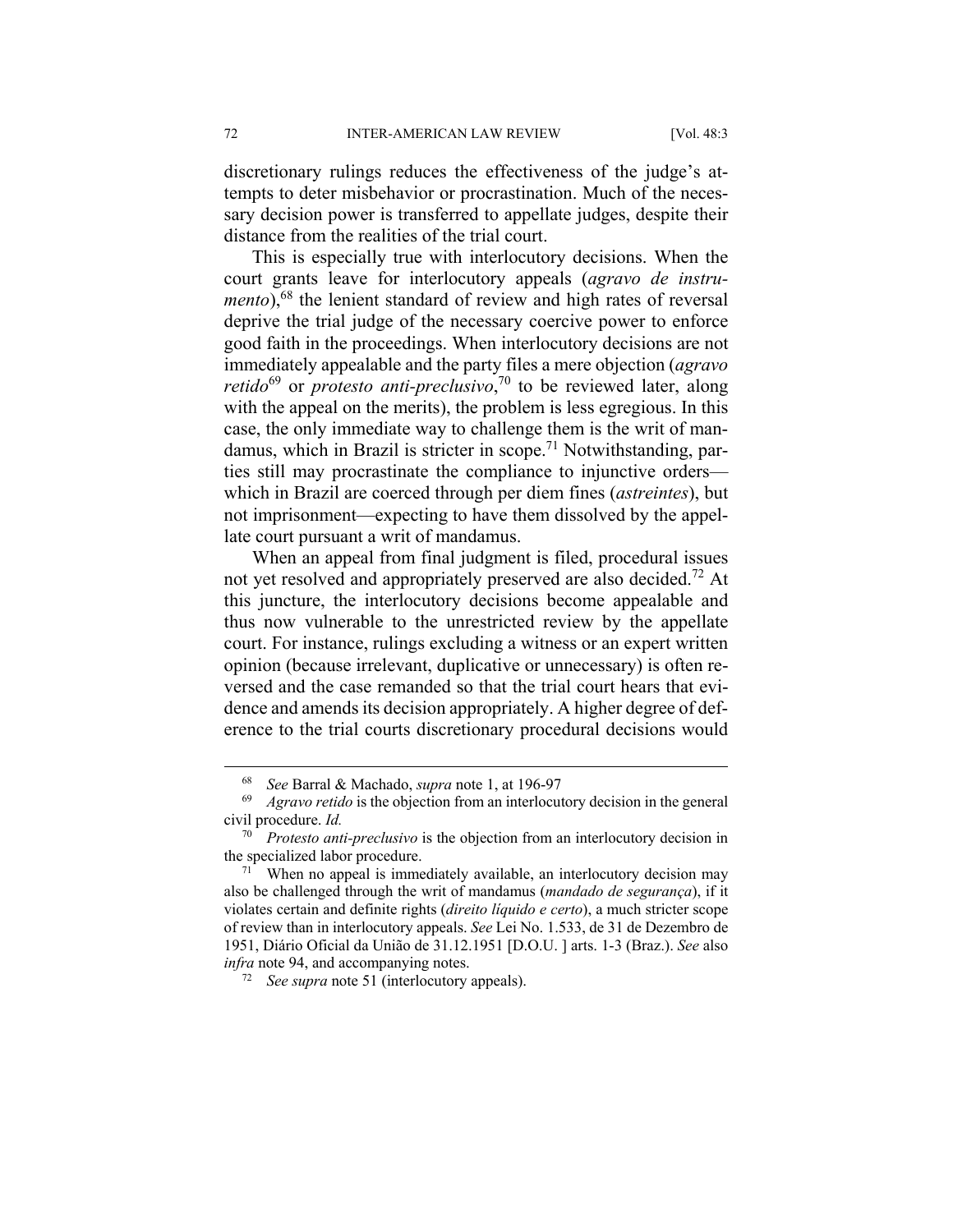reduce these duplicative proceedings and discourage the parties from insisting on irrelevant or excessive evidence. Another example is when an appellate court reviews the application of procedural sanctions. It tends to presume the good faith of the sanctioned party and too often reverse the sanctions under a *de novo* standard of review, instead of presuming that the trial judge ruled correctly (because closer to the situation) and deferring to such decision.

#### III. AMERICAN STANDARDS OF APPELLATE REVIEW

The American standards of review are consistent with the Brazilian trend of reforms to make litigation faster, cheaper and more efficient.<sup>73</sup> They could inspire legislative change, or even persuade the courts to create, through precedent, a self-restrained approach to appellate review. One of the main shortcomings of the civil law legal systems is the deep disregard for the first instance courts' decisions and the glorification of appellate courts, a defect not present at the Anglo-Saxon common law system.<sup>74</sup> The pragmatism embodied in the American standards of appellate review would increase the respect for the facts found by the trial courts and focus appeals mostly on errors of law. In the American legal system, appellate courts do not adjudicate disputes between parties; they only review decisions of other courts about those disputes.75 Similarly to appeal in Brazil, it encompasses only the issues raised by the appellants that were sufficiently preserved for review and that actually affect the rights of parties, not the so-called harmless errors.76 However, the American appellate courts are further limited by the standards of review,<sup>77</sup> a feature not present at the Brazilian appellate procedure.

A standard of review is "the level of deference given by the reviewing court to another tribunal's action or ruling,"78 a "measuring

 <sup>73</sup> *See infra* notes 171-79 and accompanying text (reforms and current debates on Brazilian civil procedure law). 74 Claus et al., *supra* note 2, at 187 (quoting MAURO CAPPELLETTI. PROCESO,

IDEOLOGIAS E SOCIEDADE 278-79 (1973) (Arg.)). 75 Peters, *supra* note 7, at 235. 76 *See* Walter H. Sargent, *The Meaning of Standard of Review*, APPELLATE

PRACTICE IN FEDERAL AND STATE COURTS § 3.01 (2014). 77 *Id.*

<sup>78</sup> *Id.*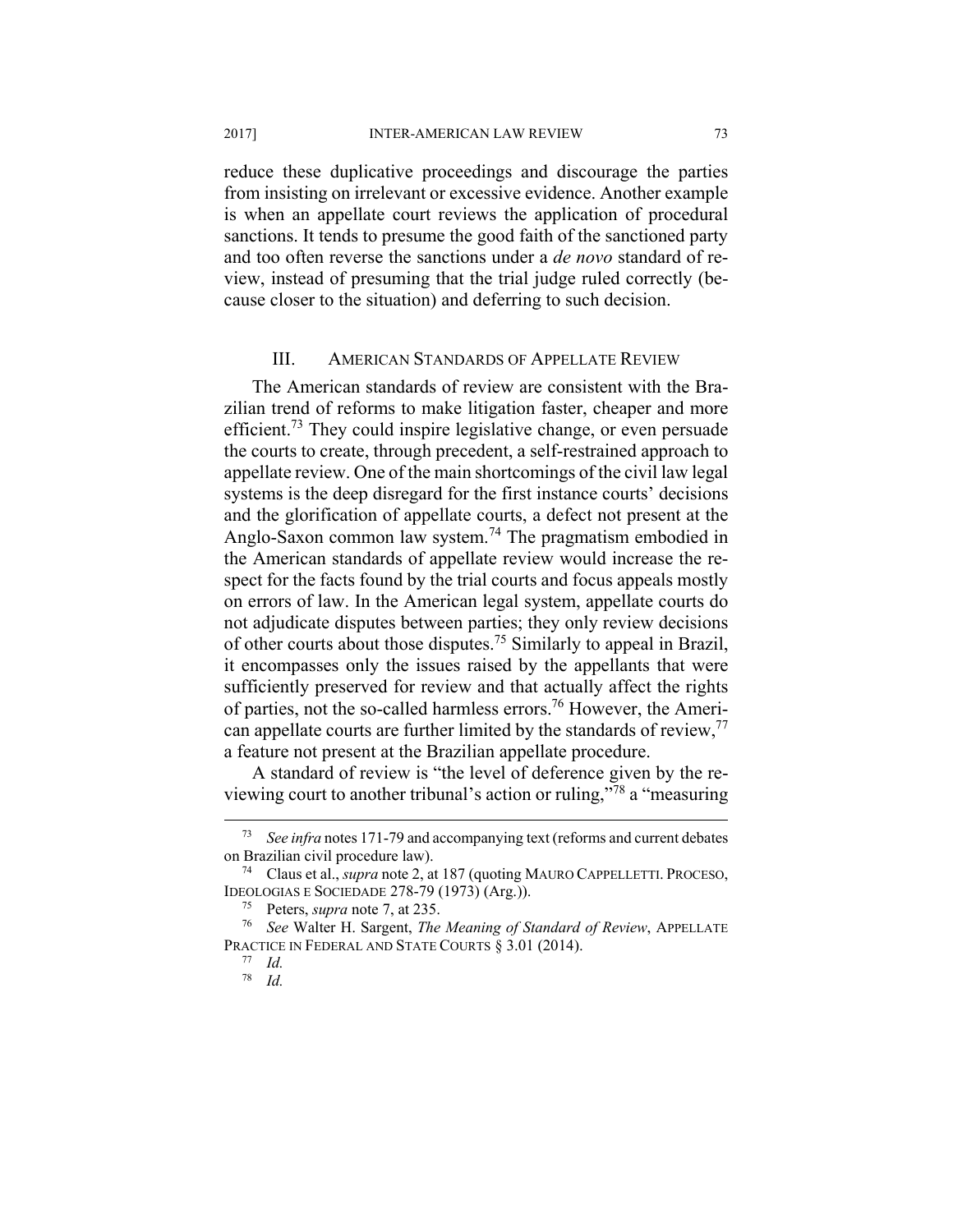stick" that defines the depth of review and assigns power among judicial actors.79 Appellate courts' authority over a trial court's ruling is limited by the standards of review, requiring appellate judges to use self-restraint in their own decision-making.<sup>80</sup>

The reasons usually raised for use of standards of review in the American legal system include the balance of power among judges, the efficiency of the judicial system, consistency and predictability.81 First, while the trial court judge is better suited as a first-hand observer, fact finder, and litigation manager, the appellate court is focused in ascertaining whether the trial court correctly applied the law.<sup>82</sup> Standards of review help judges respect each other's strengths, assigning balanced power among judicial actors and force the appellate court to recognize that the decision reached below should be the final unless containing a harmful error.<sup>83</sup> Second, a deferential standard of review furthers judicial economy, protecting the appellate court's time and resources.<sup>84</sup> Standards of review prevent the repetition of the trial on appeal, simplify and improve the review process.<sup>85</sup> By reducing the number of issues on appeal, the appellate court may spend more time on a careful review of the issues on appeal.<sup>86</sup> Third, a standardized review process helps reach consistency between the decisions, as each appellate judge sees the appealed issues from the same angle.<sup>87</sup> Finally, standards of review provide predictability and notice to the parties interested in appealing of what to expect on appeal.<sup>88</sup> A more realistic view about the

 <sup>79</sup> Steven Alan Childress, *Standards of Review Primer: Federal Civil Appeals*, 229 F.R.D. 267, 268-69 (2005) (quoting John C. Godbold, *Twenty Pages and Twenty Minutes—Effective Advocacy on Appeal*, 30 SW. L.J. 801, 810 (1976)).<br>
<sup>80</sup> Peters, *supra* note 7, at 235.<br>
<sup>81</sup> *Id.* at 238-42.<br>
<sup>82</sup> *Id.* at 235.<br>
<sup>83</sup> *Id.* at 235-36, 238.<br>
<sup>84</sup> *Id.* at 240-41.<br>
<sup>85</sup> *Id.* at 241.<br>
<sup>86</sup> Peters, *supra* note 7, at 241.<br>
<sup>87</sup> *Id.* 

<sup>88</sup> *Id.* at 241-42.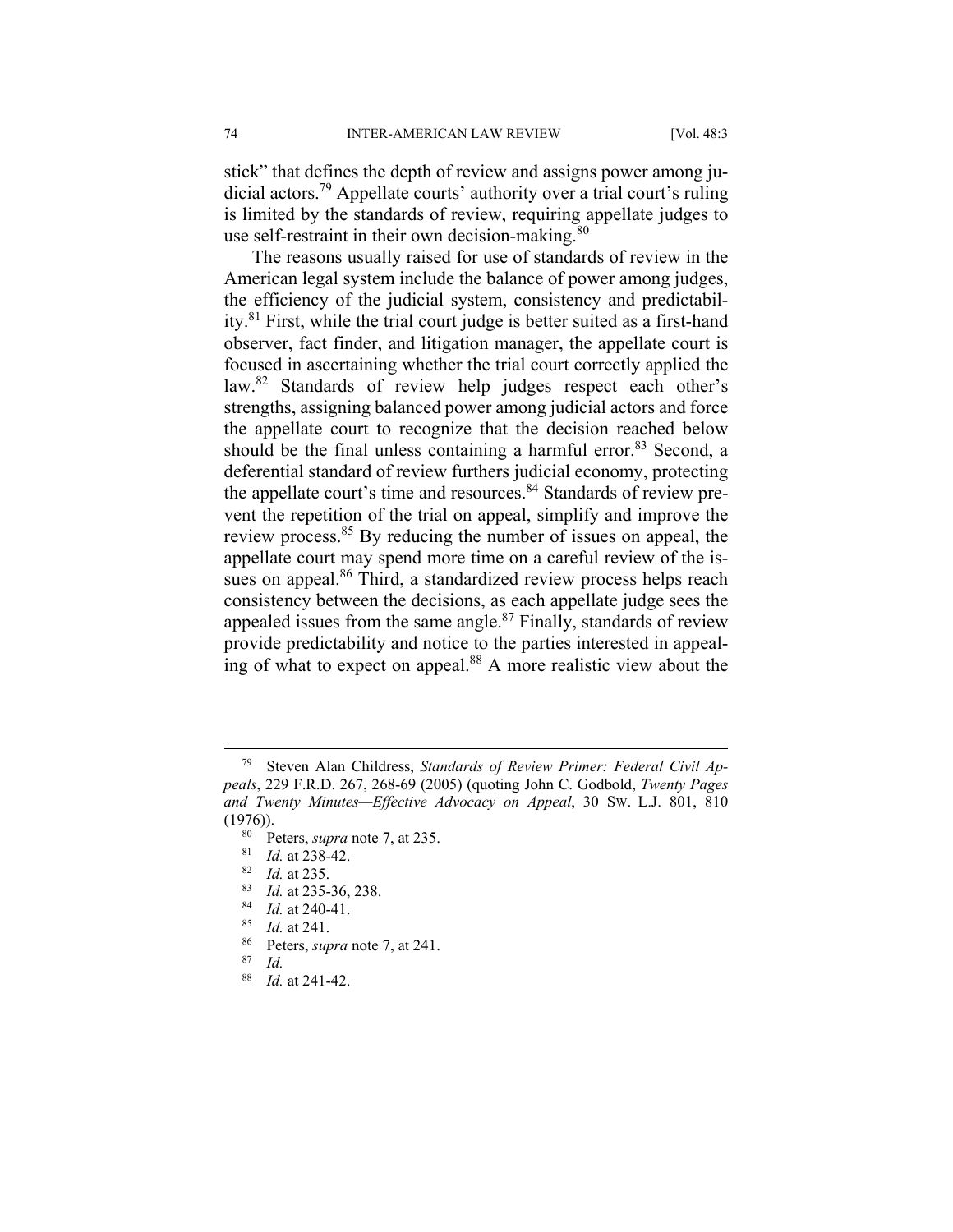chances of winning makes it less likely that a frivolous appeal is filed, and encourages appellate settlements.<sup>89</sup>

The standards of appellate review are far from being a precise test or formula. Many nuances or shadings of a spectrum pass under each single standard of review phrase.<sup>90</sup> Most of the jurisdictions apply four major standards of review as markers along this spectrum.91 A legal error is reviewed *de novo* (anew) with the trial court's decision receiving little, if any, presumption of correctness or deference.<sup>92</sup> In reviewing the trial judge's fact-findings, a more deferential "clearly erroneous" standard of review is applied.<sup>93</sup> "A finding is 'clearly erroneous' when although there is evidence to support it, the reviewing court on the entire evidence is left with the definite and firm conviction that a mistake has been committed."<sup>94</sup> Even more deference is given to jury fact-findings, which are reviewed for substantial evidence—"such relevant evidence as a reasonable person mind might accept as adequate to support a conclusion."95 Finally, the most lenient standard is abuse of discretion, often used to review procedural matters decided by the trial court, <sup>96</sup> which may be found when the decision is clearly unreasonable or arbitrary.97

#### *A. Questions of law*

In the American judicial system, the trial court judge's determinations of law are not entitled to any formal deference by appellate courts, which is called a review *de novo* (anew).<sup>98</sup> For the parties

<sup>89</sup> *Id.* at 241. 90 *See id.* at 243. 91 *Id.*

<sup>92</sup> Kevin Casey, Jade Camara & Nancy Wright, *Standards of Appellate Review in the Federal Circuit: Substance and Semantics*, 11 FED. CIRCUIT B.J. 279, 282 (2002). 93 *Id.*

<sup>94</sup> *Id.* (quoting United States v. United States Gypsum Co., 333 U.S. 364, 395 (1948)). 95 *Id.* (quoting Universal Camera Corp. v. NLRB, 340 U.S. 474, 477 (1951)). 96 Peters, *supra* note 7, at 243. 97 *Id. Casey, Camara & Wright, supra* note 92, at 286. 98 *Id.*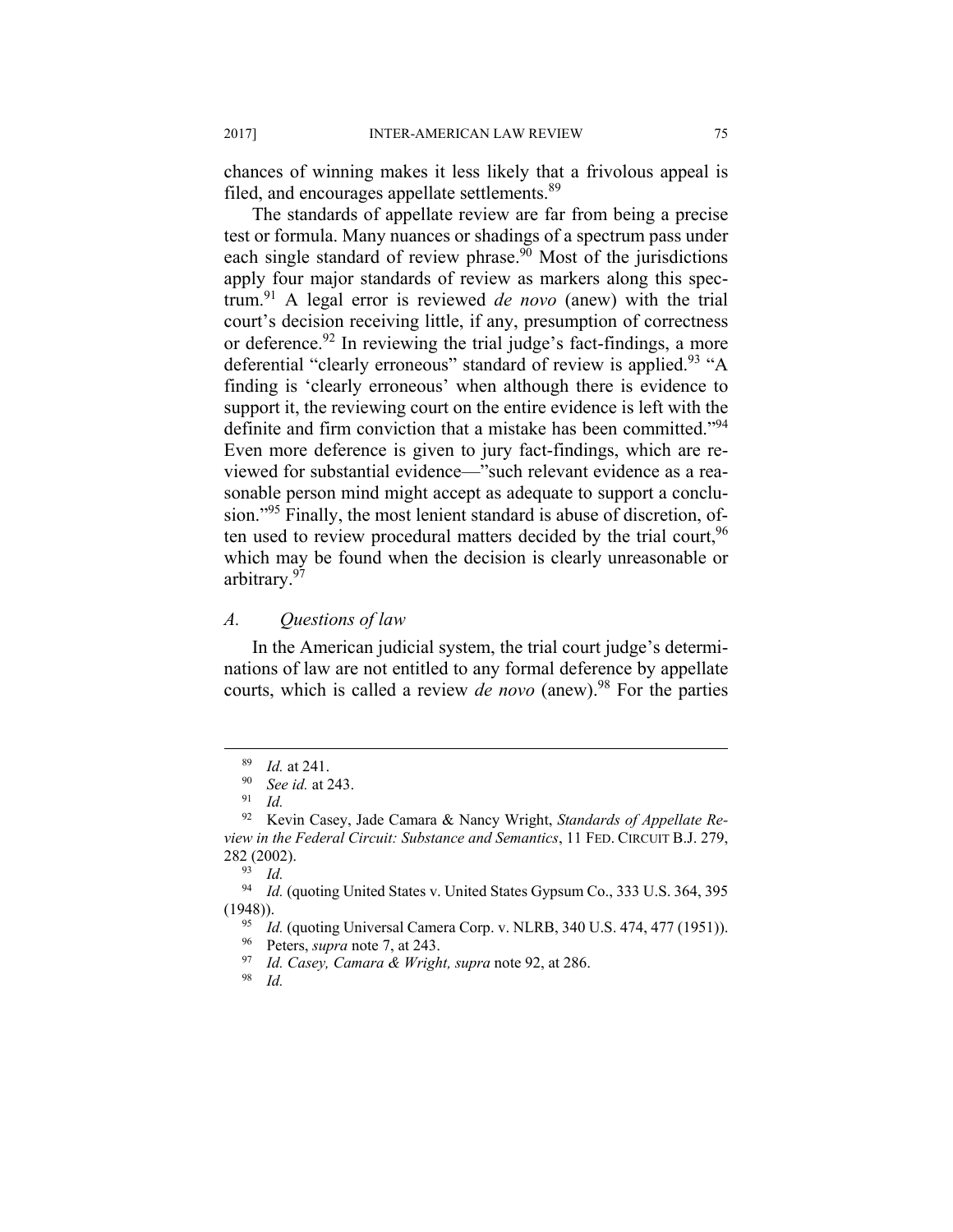wishing to appeal, that is the easiest hurdle to overcome, theoretically a fresh start where the debate begins "anew."99

The use of the term *de novo* is actually a misnomer, implying that there is a determination of the matter "as if it had not been heard before and no decision had been rendered."100 *De novo* review actually means that the appellate court has the power and competency to reach a different conclusion with no particular deference the decision below,<sup>101</sup> independently reviewing conclusions of law and reversing them when there is a legal error.<sup>102</sup> However, an appellate court does not "start from scratch," but rather starts with careful consideration of the trial court's work.<sup>103</sup> The lower court's "view of the legal effect of the fact pattern before it is not to be lightly disregarded."104 There is a presumption that the trial court's decision was correct, which most appellants fail to overcome. Additionally, a particular judge's reputation or expertise may incline an appellate court to review this judge's legal determinations with more or less confidence, $105$  and a well-written trial court opinion examining thoroughly the law on a new issue may be very persuasive.<sup>106</sup>

### *B. Questions of fact*

In the American federal civil procedure, in which many state court systems are also inspired, the trial judge's "[f]indings of fact, whether based on oral or other evidence, must not be set aside unless clearly erroneous, and the reviewing court must give due regard to the trial court's opportunity to judge the witnesses' credibility."107 As the Supreme Court stated, "[a] finding is 'clearly erroneous' when although there is evidence to support it, the reviewing court on the entire evidence is left with the definite and firm conviction

<sup>99</sup> Sargent, *supra* note 76, § 3.04.<br><sup>100</sup> Casey, Camara & Wright, *supra* note 92, at 291.<br><sup>101</sup> Id.

<sup>&</sup>lt;sup>102</sup> Childress, *supra* note 79, at 274.<br><sup>103</sup> Casey, Camara & Wright, *supra* note 92, at 291 (quoting Key Pharms. v. Hercon Labs. Corp., 161 F.3d 709, 713 (Fed. Cir. 1998)).<br><sup>104</sup> *Id.* (quoting Fina Research, S.A. v. Baroid Ltd., 141 F.3d 1479, 1481 (Fed.

Cir. 1998)).<br><sup>105</sup> Sargent, *supra* note 76, § 3.04.<br><sup>106</sup> Casey, Camara & Wright, *supra* note 92, at 290.<br><sup>107</sup> Fed. R. Civ. P. 52(a)(6).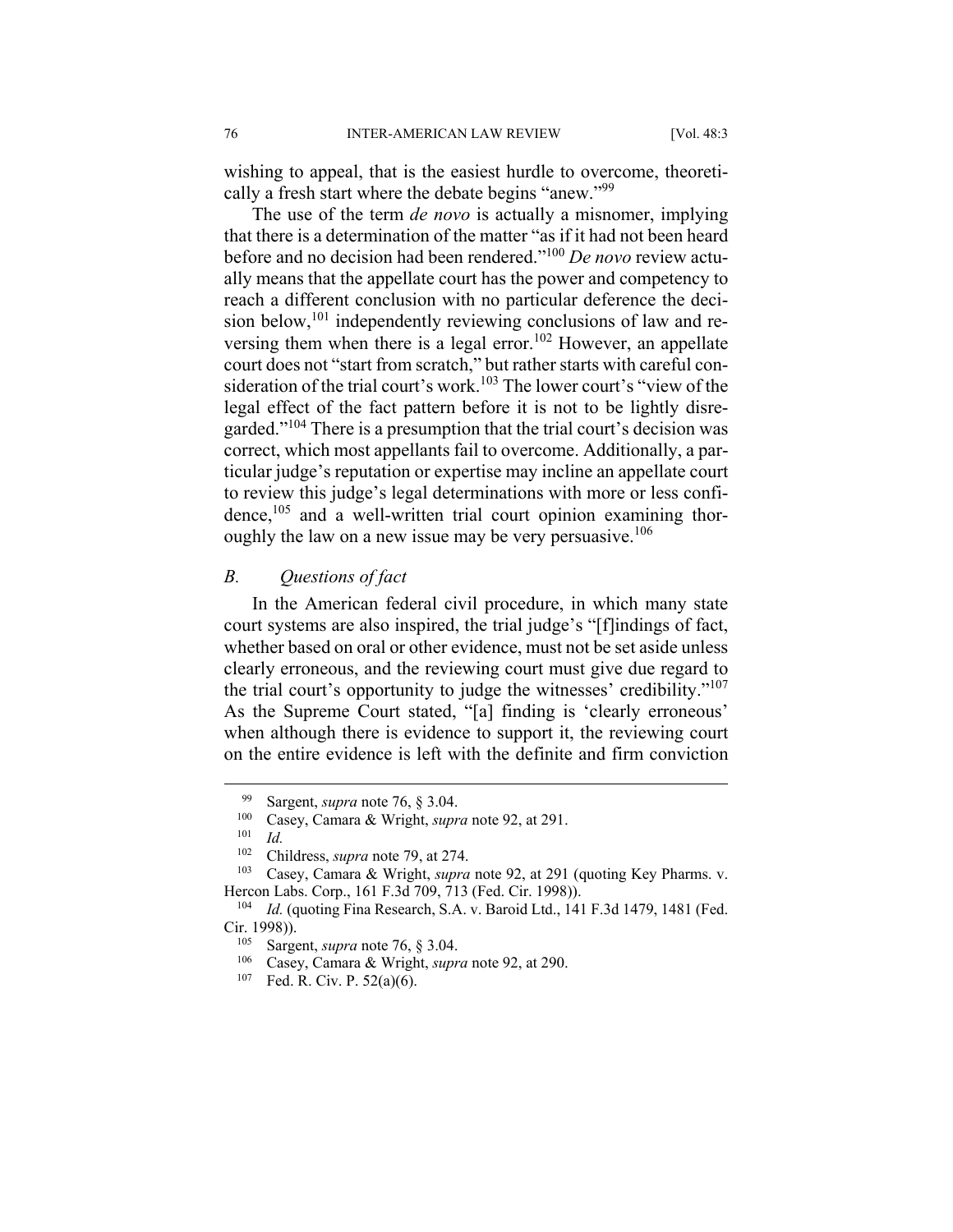that a mistake has been committed."108 A reviewing court should not reverse the finding of the trial judge "simply because it is convinced that it would have decided the case differently."109 Actually, if the finding is reasonable in light of the record, the appellate court "may not reverse it even though convinced that had it been sitting as the trier of fact, it would have weighed the evidence differently. Where there are two permissible views of the evidence, the factfinder's choice between them cannot be clearly erroneous."110

That applies also to physical or documentary evidence, not only witness credibility. Deference to trial court is not due only to its superior position to assess credibility, but also because of its expertise in fact-finding and to the division of labor between the courts, avoiding the duplication of efforts.<sup>111</sup> However, the Supreme Court recognizes that even more deference is due under the clearly erroneous standard to findings based upon the credibility of witnesses.<sup>112</sup>

The question, under a clear error standard, is not whether the findings were correct, but rather whether they were clearly wrong.<sup>113</sup> As it is a very lenient standard, when the trial court's fact-findings are unfavorable, in a settled area of the law, there is little chance to win on appeal.<sup>114</sup> An appellant would have to show that the findings "lack any rational connection to the record or that the vast weight of the evidence" to render a finding certainly wrong, which is rare.<sup>115</sup>

# *C. Jury findings*

While the clearly erroneous standard of review applies to bench trial findings of fact, the findings by the jury are more difficult to set aside, being reviewed under the substantial evidence test.<sup>116</sup> Jury findings of fact are generally insulated from review by the Seventh Amendment, which states, "no fact tried by a jury, shall be otherwise

<sup>&</sup>lt;sup>108</sup> United States v. United States Gypsum Co., 333 U.S. 364, 395 (1948).<br>
<sup>109</sup> Anderson v. City of Bessemer City, 470 U.S. 564, 573 (1985).<br>
<sup>110</sup> *Id.* 573-74<br>
<sup>111</sup> Sargent, *supra* note 76, § 3.04).<br>
<sup>112</sup> *Id.* (re

 $\frac{115}{116}$  *Id.* 

*Id.* at 307.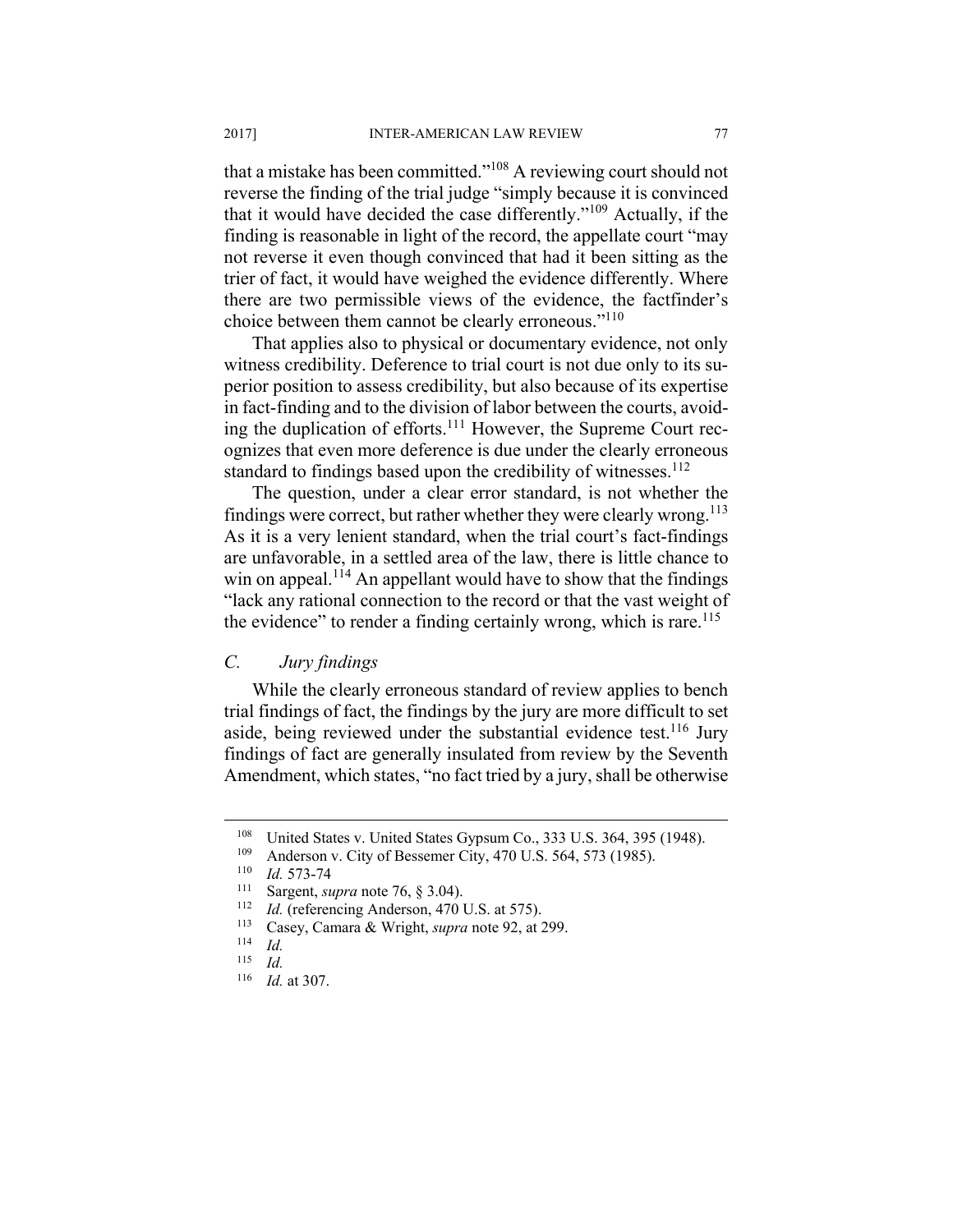re-examined in any Court of the United States, than according to the rules of the common law."117 According to the Federal Rule of Civil Procedure 50, a finding by a jury cannot be set aside unless there is "no legally sufficient evidentiary basis for a reasonable jury to make such a finding." To assess such sufficiency the court should review "all of the evidence in the record, drawing all reasonable inferences in favor of the jury's verdict without making credibility determinations or weighing the evidence."<sup>118</sup>

This sufficiency test is often referred to as "substantial evidence."119 Substantial evidence is such relevant evidence taken from the record as a whole that might be accepted by a reasonable mind as adequate to support the finding under review.<sup>120</sup> It does not imply a great quantity or strength of evidence, just enough evidence allowing reasonable minds to disagree (thus a proper issue for the jury to decide), and not a mere "scintilla of evidence," which is insufficient to present a question for the jury.<sup>121</sup> The test only requires reasonableness from the jury.<sup>122</sup> If a finding is unreasonable (impartial reasonable minds could not differ as to its erroneousness), then such finding becomes reversible. $123$ 

However, the jury verdict is not itself the object of the appellate review. Rather, the object of review is the trial court's ruling on the motion for judgment as a matter of law, where the sufficiency of the evidence supporting that verdict was challenged.<sup>124</sup> Thus, even though such ruling is technically a legal determination, reviewed *de novo* by the appellate court, it is unlikely to be reversed on appeal because it depends on the highly deferential standard of review, requiring mere sufficiency of the evidence.<sup>125</sup>

<sup>117</sup> U.S. Const. amend. VII.<br><sup>118</sup> Sargent, *supra* note 76, § 3.04 (citing Fed. R. Civ. P. 50 and *Reeves v. Sanderson Plumbing Products, Inc.*, 530 U.S. 133, 149-51 (2000)).<br><sup>119</sup> Casey, Camara & Wright, *supra* note 92, at 286.<br><sup>120</sup> *Id.* at 308 (citing *Consolidated Edison Co. v. NLRB*, 305 U.S. 197, 229

<sup>(1938)). 121</sup> *Id.* at 309. 122 Childress, *supra* note 79, at 331. 123 Childress, *supra* note 79, at 331. 124 Sargent, *supra* note 76, § 3.04. 125 *Id.*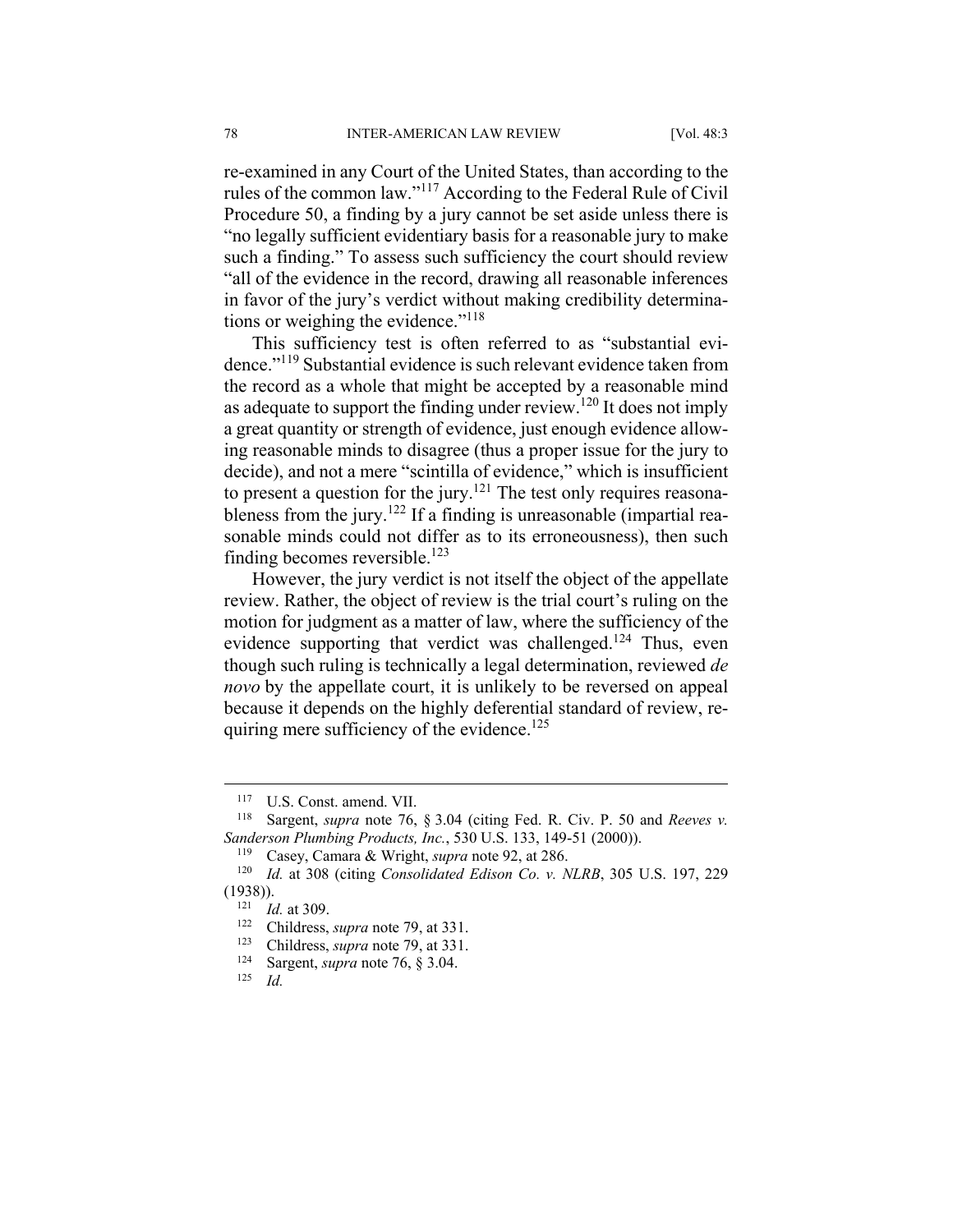# *D. Mixed questions of law and fact*

Mixed questions of law and fact are "questions in which historical facts are admitted or established, the rule of law is undisputed, and the issue is whether the facts satisfy the statutory standard, or to put it another way, whether the rule of law as applied to the established facts is or is not violated."<sup>126</sup> Therefore, the "mixed question" is what remains after the historical facts and the applicable rule of law was established under their respective standards of review—the application of such rule to the facts.<sup>127</sup> There is "no rigid rule" about what standard of review to apply to mixed questions.<sup>128</sup> A "deferential review of mixed questions of law and fact is warranted when it appears that the district court is 'better positioned' than the appellate court to decide the issue in question or that probing appellate scrutiny will not contribute to the clarity of legal doctrine."<sup>129</sup>

Usually, the free review of legal conclusions while deferring to underlying facts may be the clearest way to approach mixed findings.130 For instance, in Eighth Amendment cases, whether a fine is excessive requires the application of a constitutional standard to the concrete facts, which is reviewed *de novo*. 131 Some courts say that the application of law to fact is freely redone on appeal, which makes sense if law is made in the process, but often the application is simply the fact-finding function that the Federal Rule of Civil Procedure 52 protects.132 These courts probably meant that application of law is reviewed *de novo* where the court develops the legal standard. $133$ 

As one commentator proposed, based on the Supreme Court precedents, a mixed finding of law and fact should be reviewed free of the restrictions of Rule 52(a) when this finding requires the refinement or interpretation of a complex legal rule in the application

<sup>126</sup> Pullman-Standard v. Swint, 456 U.S. 273, 289 n.19 (1982). 127 Sargent, *supra* note 76, § 3.04 (citing United States v. McConney, 728 F.2d 1195, 1200-02 (9th Cir. 1984) (en banc)). 128 *Id.*

<sup>129</sup> *Id.* (quoting Salve Regina College v. Russell, 499 U.S. 225, 233 (1991)). 130 Childress, *supra* note 79, at 276 (citing Miller v. Fenton, 474 U.S. 104

<sup>(1985)). 131</sup> *Id.* (citing United States v. Bajakajian, 524 U.S. 321, 337 n.10 (1998)). 132 *Id.*

<sup>133</sup> *Id.* (citing Miller v. Fenton, 474 U.S. 104 (1985).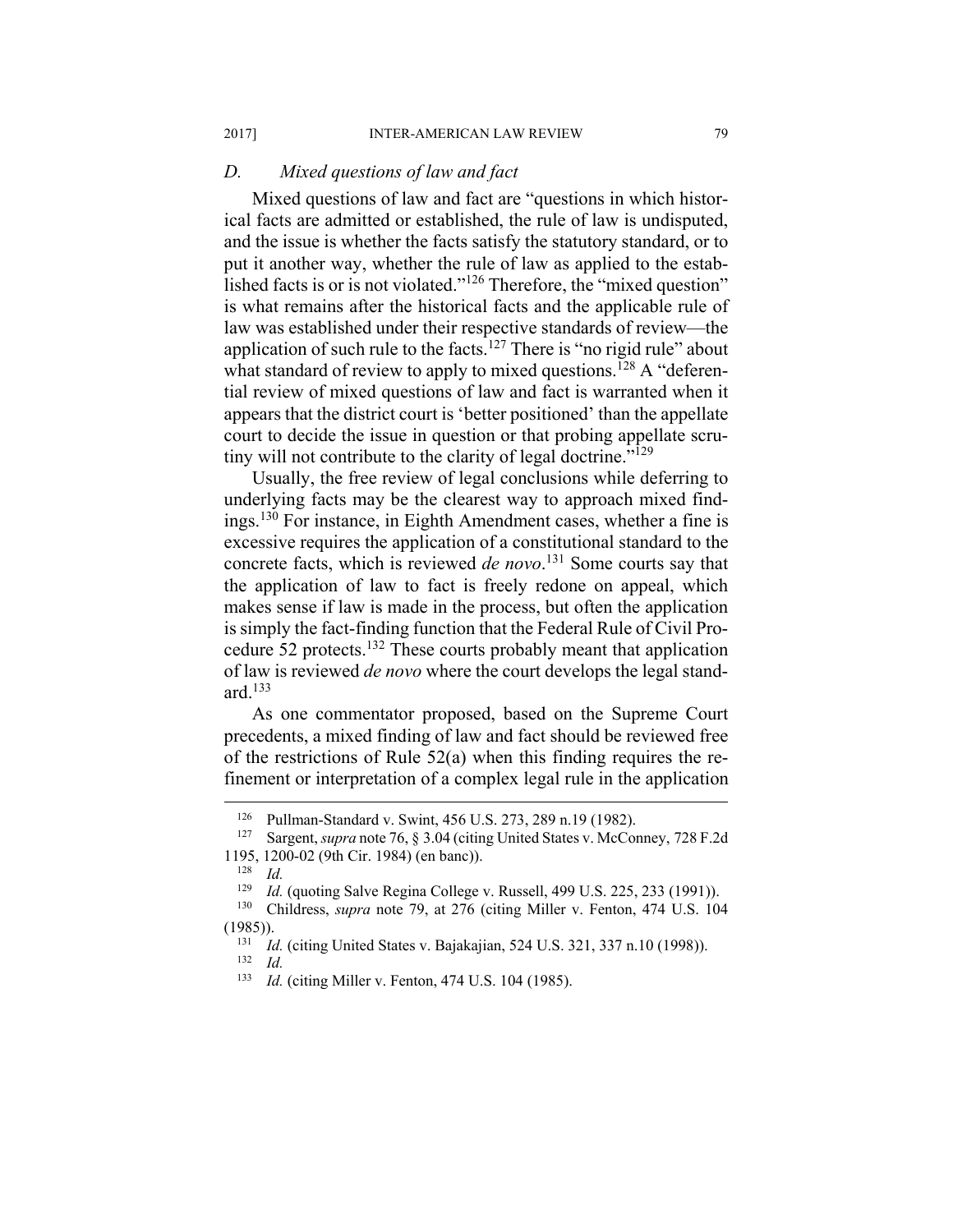of that rule to clear historical facts.<sup>134</sup> If the rule, although undisputed in the abstract, is uncertain or bound up with sensitive matters of public political policy, the appellate courts are competent to review it broadly, furthering its institutional and corrective function.135 However, upon the application of a definite and noncontroversial legal rule to complex findings of fact, where trial court's articulated findings may not represent fully the complex bundle of evidentiary data and credibility determinations, the appellate court generally is not in a good position to review the legal characterization of such historical facts.<sup>136</sup> The application of such legal rules to the facts should be characterized as factual inferences, and its appellate review should be subject to the restrictions of Rule  $52(a)$ .<sup>137</sup>

#### *E. Discretionary rulings*

In deciding procedural matters—such as discovery disputes, trial schedules, motions for continuances, objections, equitable relief or sanctions—there is usually no one right way to rule. The trial court has a range of alternatives that are permissible under the legal rule and appellate courts ordinarily defer to a discretionary ruling unless it is outside such acceptable range—where the trial court "abused" its discretion.138 The term "abuse" of discretion does not mean bad faith, or outrageousness in the trial court's ruling, and does not imply that an appellate court will reverse only gross errors.139 All it means is that an appellate court cannot set aside a discretionary judicial ruling, unless it has a "definite and firm conviction that the

<sup>134</sup> *Id.*

<sup>135</sup> Charles Richard Calleros, *Title VII and Rule 52(a): Standards of Appellate Review in Disparate Treatment Cases-Limiting the Reach of Pullman-Standard v. Swint*, 58 TUL. L. REV. 403, 425 (1983).<br><sup>136</sup> *See* Childress, *supra* note 79, at 276.<br><sup>137</sup> *Id.* at 275 Sargent, *supra* note 76, § 3.04 (citing National Hockey League v. Metro-

politan Hockey Club, 427 U.S. 639, 642, (1976) ("the question is not whether the appellate court would have taken the same action; it is whether the trial court abused its discretion in doing so") and Pierce v. Underwood, 487 U.S. 552, 559 n.1 (1988) ("It is especially common for issues involving what can broadly be labeled 'supervision of litigation' . . . to be given abuse-of-discretion review")). 139 *Id.* (quoting In re Josephson, 218 F.2d 174, 182 (1st Cir. 1954)).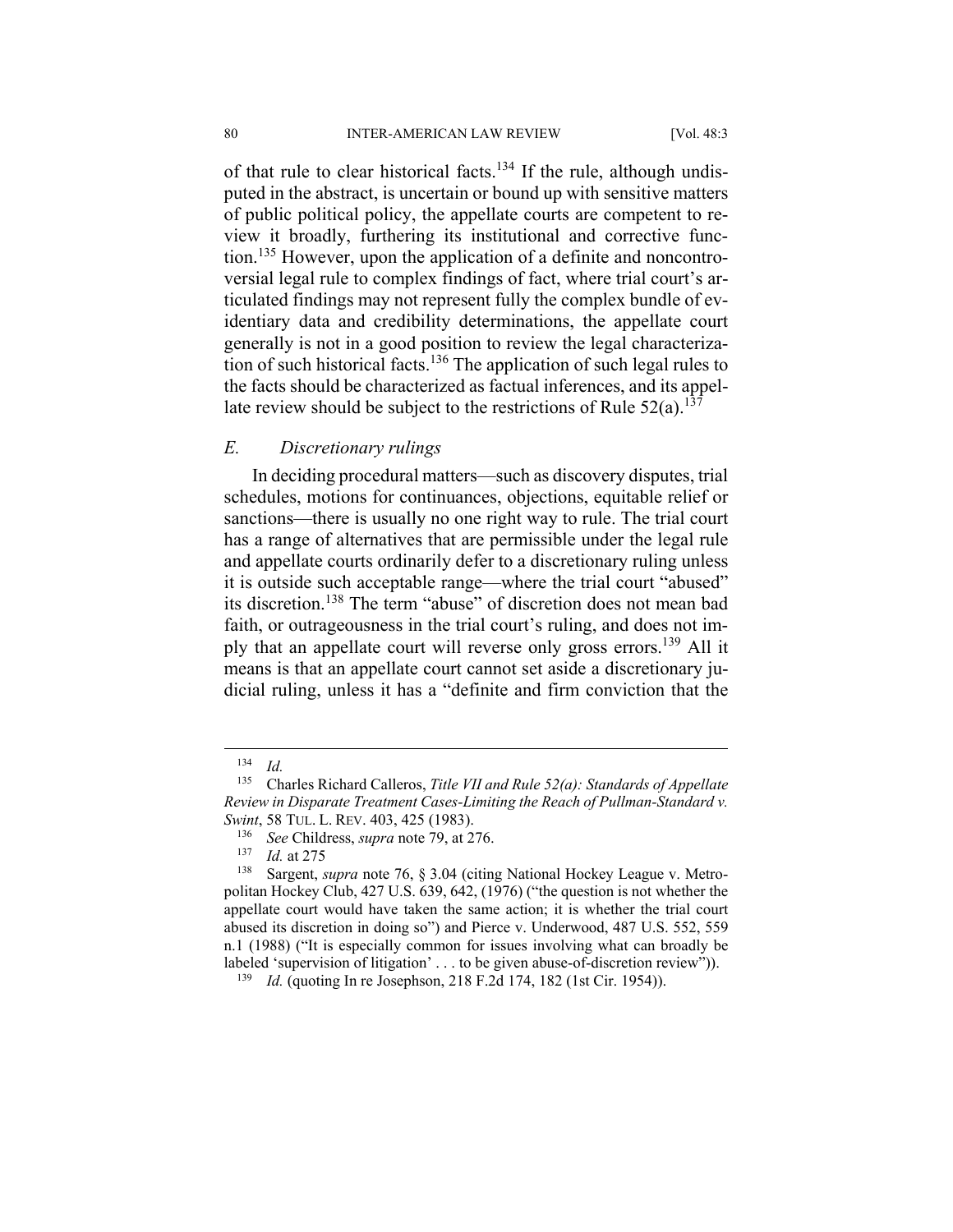court below committed a clear error of judgment in the conclusion it reached upon a weighing of the relevant factors."<sup>140</sup>

An appellate court will be predisposed to affirm such decision. The abuse of discretion standard reflects the rationale that discretionary decisions are best left to the trial court, given this court's superior knowledge of the record, proceedings, and people in the case, and given that an abstract legal rule cannot anticipate all the infinite variety of situations in which such decisions may arise.<sup>141</sup> Typically, a discretionary decision will be reversed when the trial court did not conform to enunciated standards in exercising its discretion (for example, granting a preliminary injunction and ignoring the traditional four-factor test),  $142$  when it based its decision on a legal error or on incorrect factual findings, or when it failed to explain the reasons for its decision.<sup>143</sup>

# IV. APPLYING THE AMERICAN STANDARDS OF APPELLATE REVIEW TO BRAZILIAN CIVIL PROCEDURE

# *A. Would standards of review be useful to improve Brazilian civil procedure?*

To assess the applicability of standards of review to Brazilian civil procedure, the first question is whether they would be useful whether they would help to achieve the goals of procedural law, such as fairness, expediency and efficiency. The answer is affirmative. Although these standards are not part of the present Brazilian legal culture, the problems that they are designed to solve in the United States are also present in Brazil.<sup>144</sup> A more rational division of labor between trial and appellate courts avoiding the duplication of efforts would also be welcome in Brazil, where most of the cases adjudged at first instance courts are appealed, overburdening the courts.145 The Brazilian judicial system would also largely

 $\frac{140}{141}$  *Id.* 

<sup>&</sup>lt;sup>141</sup> See Casey, Camara & Wright, *supra* note 92, at 310.<br><sup>142</sup> Id. at 311 (citing Chrysler Motors Corp. v. Auto Body Panels of Ohio, Inc., 908 F.2d 951, 954 (Fed. Cir. 1990)). 143 *Id.*

<sup>144</sup> *See* Barral & Machado, *supra* note 1, at 193.

<sup>145</sup> *Compare id.*, *with* Sargent, *supra* note 76, § 3.04 (quoting Anderson, 470 U.S. at 573, 575).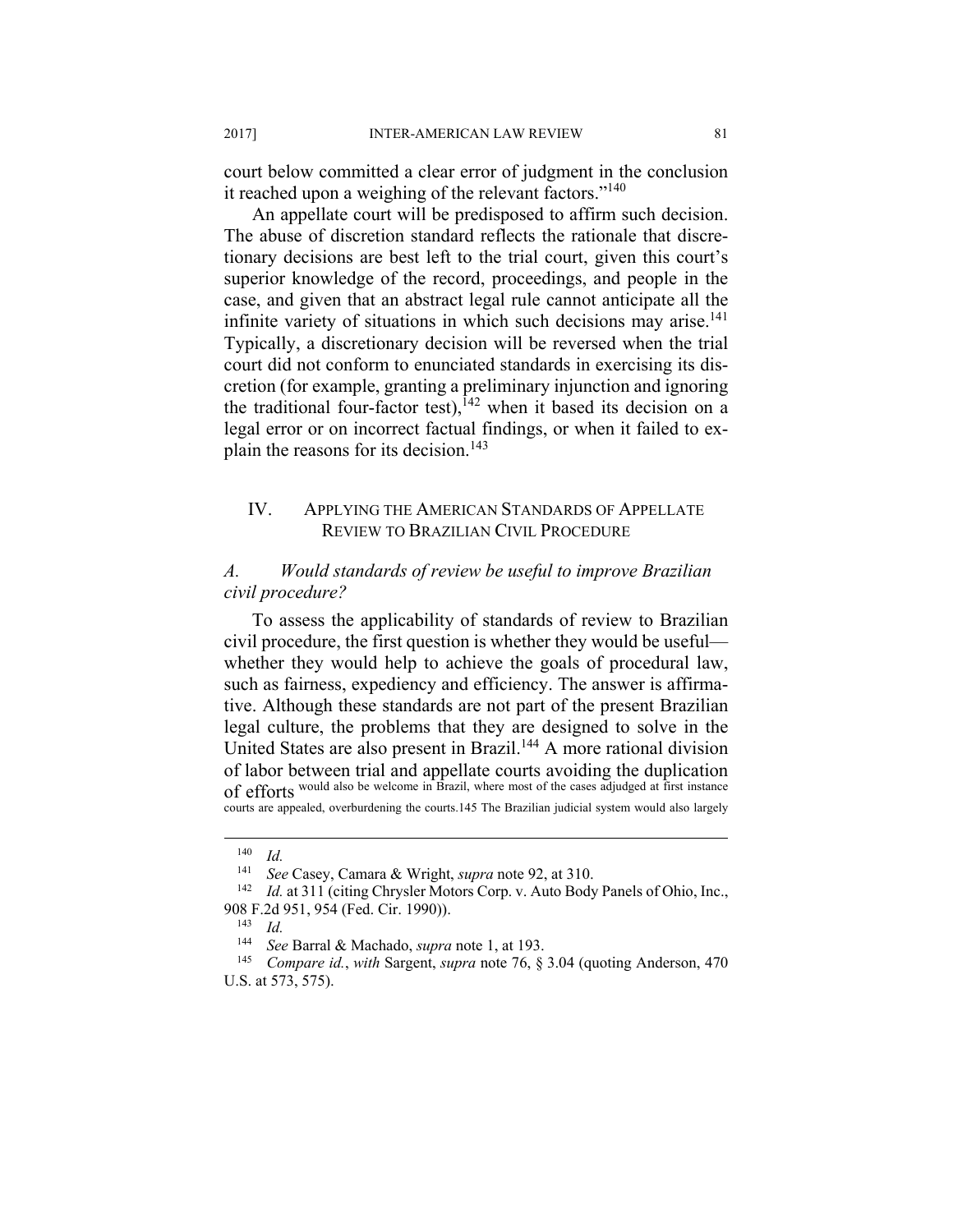benefit from the recognition that the trial court is in a better position to assess the credibility  $of$ 

witnesses, and its proximity to the record, proceedings, and people in the case, recommend deference to its reasonable findings of fact and discretionary choices. As it happens in the United States, lower odds of reversing reasonable trial court decisions would reduce the incentives to appeal and cause a natural selection of the stronger cases to be appealed.146 That would save precious judicial resources, which could be directed to performing a faster and better adjudication of the more meritorious appeals.

As to the *de novo* standard applied in reviewing questions of law, that is already the rule in Brazil—except that in Brazil this is usually the only standard, an unrestricted review with no deference to the lower court's decision, even in factual or discretionary matters.<sup>147</sup> That standard should be maintained in relation to questions of pure interpretation of the law. Deferring to the diverse and possibly conflicting interpretations of a rule of law given by several trial courts, no matter how reasonable these interpretations may be, would naturally result in uncertainty and counter the trend of unifying precedents in Brazil.<sup>148</sup> Claimants in similar factual situations would likely yield inconsistent results in different courts under the same rule of law.149 Divergences in the interpretation of the law naturally arise between the courts, and appellate review is needed exactly to ensure precedent uniformity, and the resulting equal treatment of the citizens.150 Further, resolving disagreements in interpretation of the law reduce uncertainty as how it is to be applied, one of the major causes of litigation.151 An unrestricted *de novo* review of legal issues, in that sense, furthers the goal of obtaining consistent and uniform interpretation of the law across the country, in harmony with the effort to unify judicial precedents.

As to the substantial (or sufficient) evidence standard, despite its usefulness as part of a comparative study of the American appellate

<sup>146</sup> *See* Casey, Camara & Wright, *supra* note 92, at 310. 147 Rosenn, *supra* note 22, at 507. 148 *See* Herzog & Karlen, *supra* note 36, at ch. 8 ¶ 90. 149 *Id.*

 $\frac{150}{151}$  *Id.* 151 *Id.*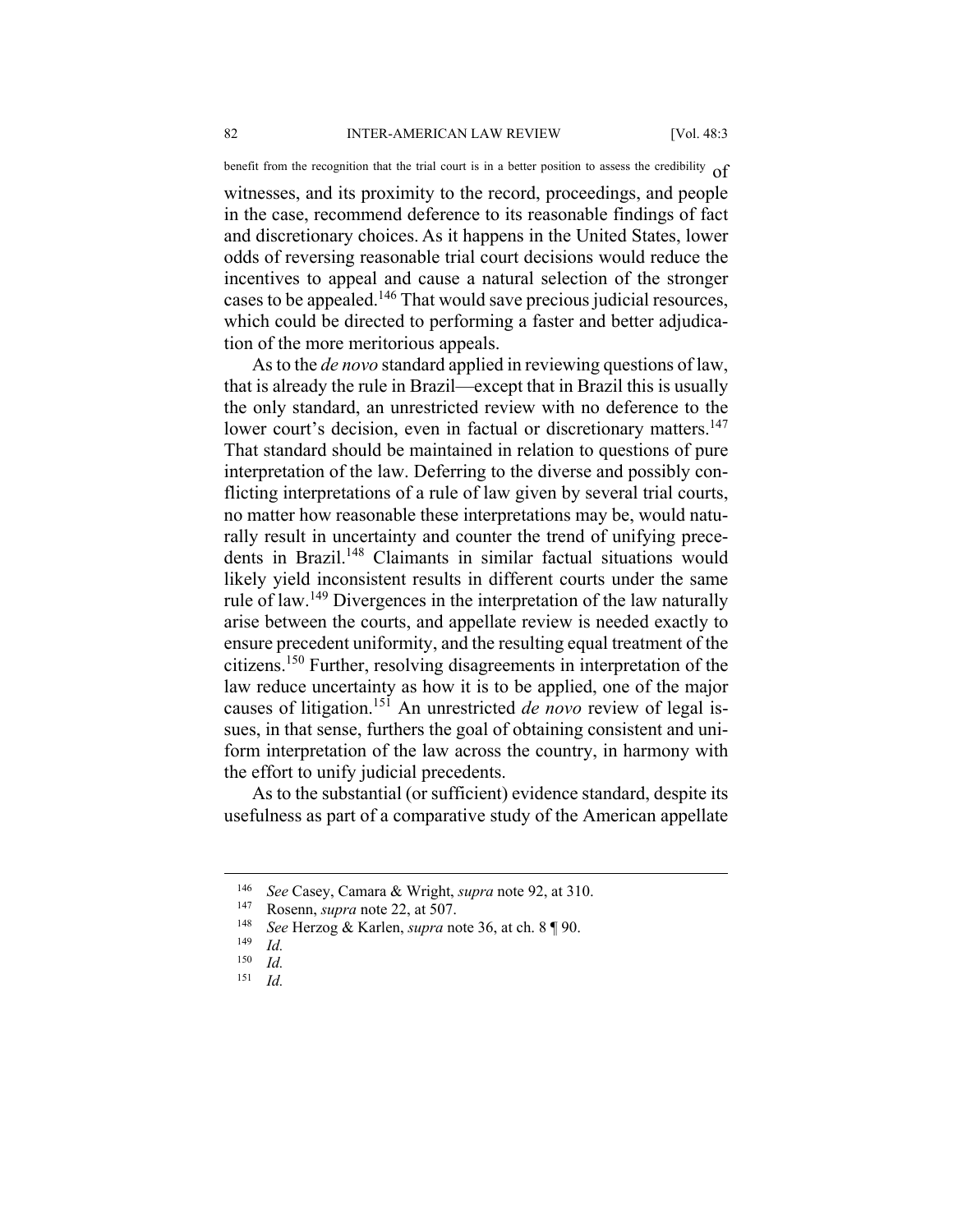system, this standard is not really applicable to the civil appellate procedure in Brazil, where the jury is restricted to homicide cases.152

In relation to discretionary decisions, though, the need for change is urgent. Trial court judges are not supposed to be automatons governed in every minute detail by exhaustive rules. There are legitimate discretionary choices to be made within the limits of the law, and the reviewing courts should not be fast to interfere.<sup>153</sup> The American "abuse of discretion" standard appropriately respects these legitimate choices, and reinforces the institutional strengths of both the appellate and trial courts. The trial judge is responsible for keeping the court's docket under control, ensuring quality and reasonable processing speed.<sup>154</sup> The judge's procedural discretionary decisions, within the legally permissible range, are based in his or her experience as to what is effective to balance expediency, fairness, and the enforcement of good faith during proceedings.<sup>155</sup> Therefore, when a panel of appellate judges substitute a reasonable discretionary choice of the trial judge for the one they would have made if they were the trial judge, they end up harming the effectiveness of the whole system.<sup>156</sup> That results from the unnecessary duplication of the work and because parties and attorneys start to perceive the trial judge as powerless, just a passage to the real decision makers, the appellate judges. As in the United States, the Brazilian

<sup>152</sup> Rosenn, *supra* note 22, at 191.<br>
<sup>153</sup> Herzog & Karlen, *supra* note 36, at ch.8 ¶ 104.<br>
<sup>154</sup> Id. Since discretionary rulings are frequently inter

Since discretionary rulings are frequently interlocutory decisions, the restriction of interlocutory appeals acts to give some deference to these rulings. *See id*. In the Brazilian general civil procedure, interlocutory appeals are permitted only when the lack of immediate appeal may cause serious and difficult-to-repair harm, while in labor procedure they are never available, and parties sometimes try to use the much stricter writ of mandamus, *see supra* note 42. A writ of mandamus is often used to bypass such restriction, but its scope of review much stricter (clear and certain right), giving deference to the trial court's discretionary rulings, but only until the correspondent objections to these rulings are reviewed together with the appeal from final decision. Therefore, despite being initially protected from attack, many interlocutory decisions are easily overturned on the final appeal, such as decision excluding evidence (*cerceamento de defesa*), and sanctions for bad-faith litigation (*litigância de má-fé*). 156 Herzog & Karlen, *supra* note 36*,* at ch.8 ¶ 90.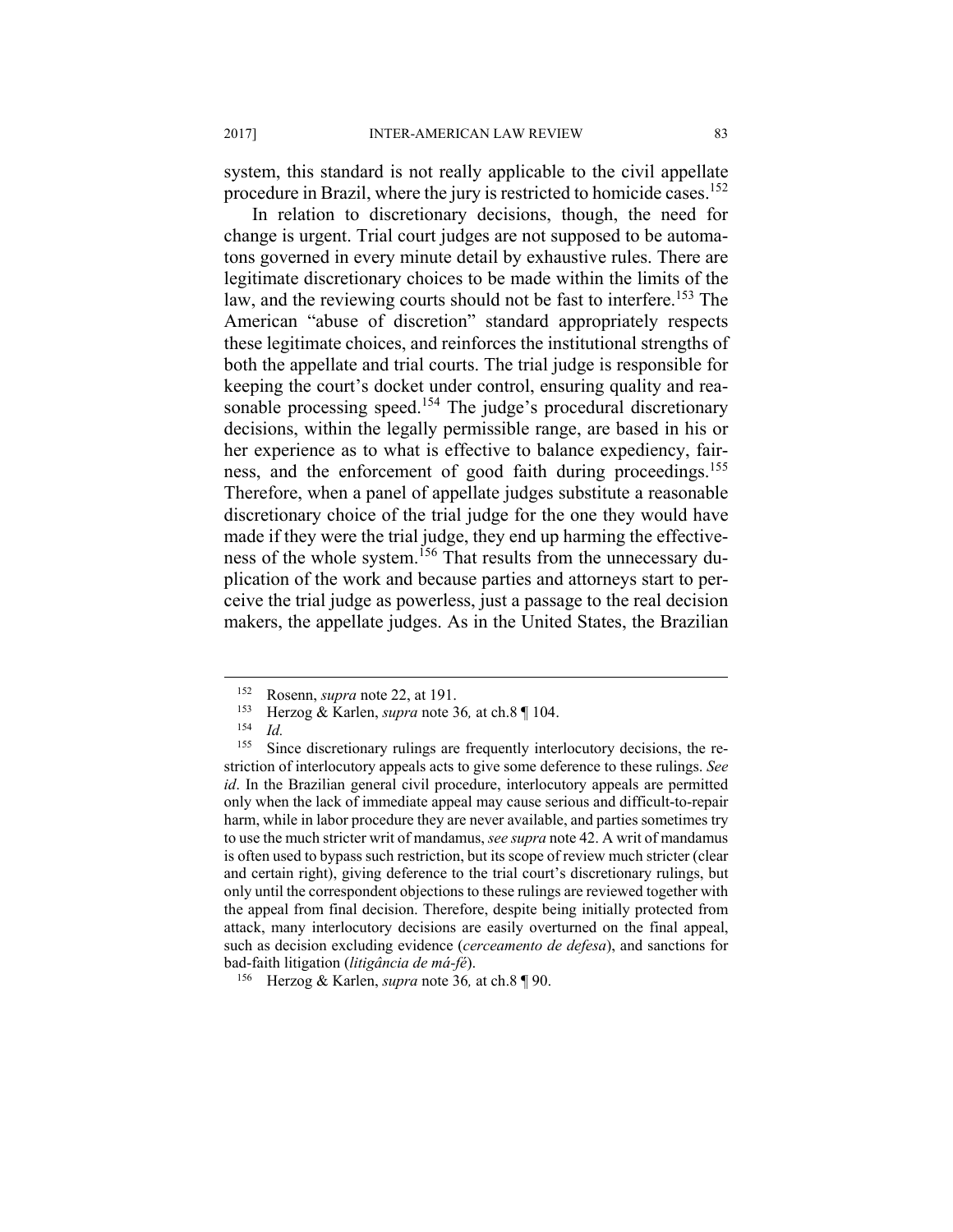appellate courts should be predisposed to affirm reasonable discretionary decisions, absent a clear error of judgment.

For analogous reasons, the findings of fact of trial judges should not be disturbed unless clearly erroneous. The American formulation avoids the easy reversion simply because the appellate panel is convinced that it would have decided differently.157 In an overburdened system, as in Brazil,<sup>158</sup> ignoring the reasonable factual findings of the trial judge is a luxury that reduces the efficiency of the proceedings, while adding very little in terms of fairness to the system. Who can say that the right finding of fact is that of the appellate judges and not the reversed one, of the trial court? The rationale for the unrestricted review is that possible errors—committed by overburdened trial judges—would likely be corrected by a panel of more experienced judges. However, such argument fails where the system itself causes these appellate judges to be equally or even more overburdened, and where they have the disadvantage of not being able to observe the witnesses. Thus, a finding of fact should rarely be reversed—only when such finding is clearly wrong, lacking any rational connection to the record or to the vast weight of the evidence.

Finally, the so-called mixed questions of law and fact raise the greatest challenge, because there is no uniform rule to their standard of review.159 In the United States, courts have been dealing with the issue for decades, and it is part of the American legal culture.<sup>160</sup> The lack of consistency does not defeat its application, as courts are used to developing legal concepts by slowly refining them through binding case-by-case precedents, a typical feature of the common-law system.

However, when it comes to transporting such legal concept to another country, consistency is key—or at least a clear and workable

 $\frac{157}{158}$  *Id.* 

<sup>158</sup> *See* Keith S. Rosenn, *Judicial Reform in Brazil*, 4 NAFTA: L. & BUS. REV. AM. 19, 27 (1998) (explaining the "extraordinary degree" of the problem that exists in Brazil). 159 Casey, Camara & Wright, *supra* note 92, at 316-17. The application of a

rule of law to the historical facts found to be true, after those have already been established under their respective standards of review. *See supra* notes 76-83 and accompanying text. 160 *Id.* at 319.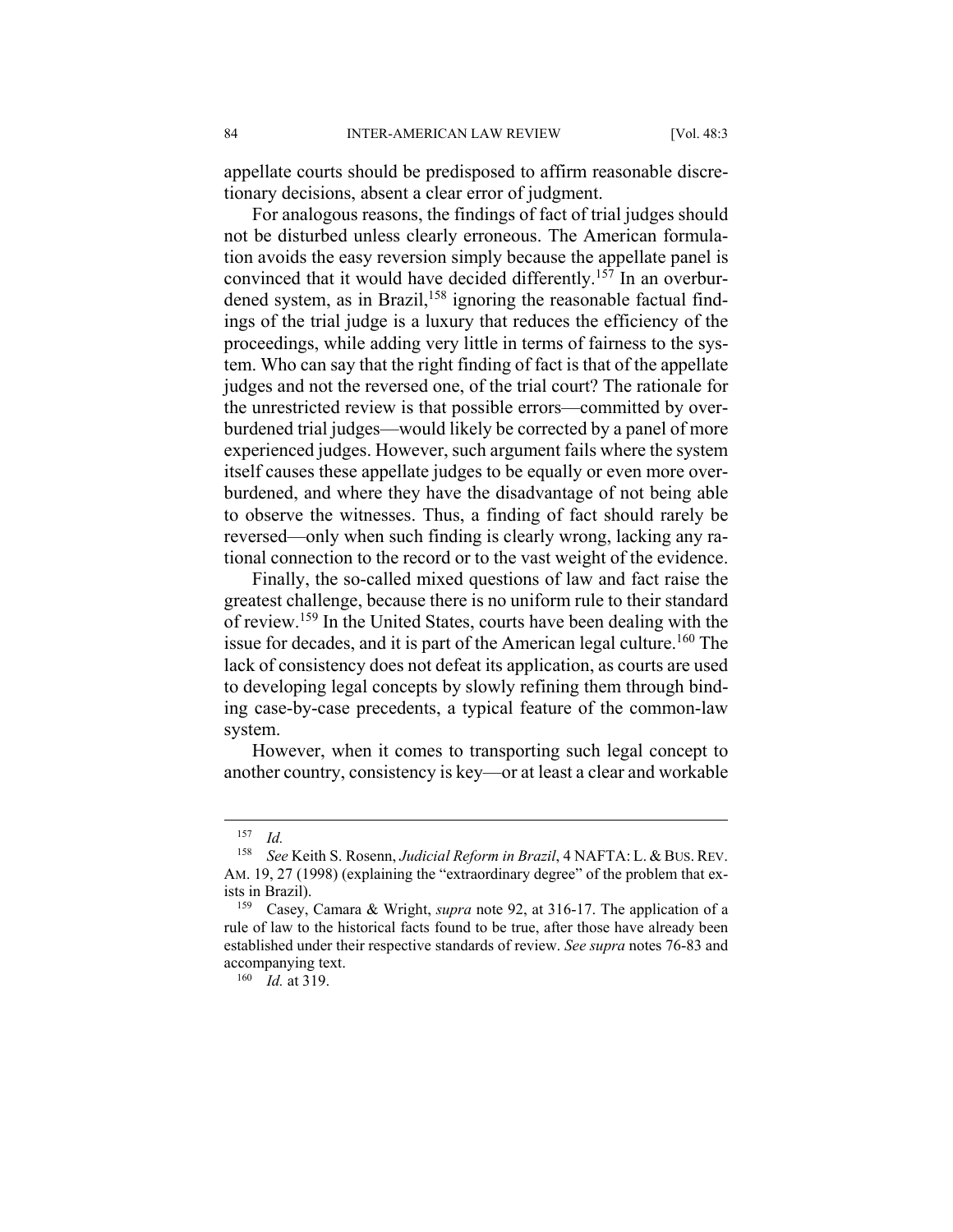rule. In Brazil, courts sometimes also introduce and refine legal concepts through the progressive build-up of precedents. Despite the fact that these precedents were not usually binding, they were always persuasive and often ended up codified by the legislators. <sup>161</sup> Thus, the issue here is not whether the Brazilian have the power to adopt and refine a new idea, but whether this idea is sufficiently clear and persuasive at the outset to conquer sufficient support and ensure its adoption.

The application of law to facts is inherent to any judicial decision. Usually, the decision will hinge on whether a rule applies to a specific type of factual circumstance, a determination that, by itself, might be useful to defining the reach of such rule for application in future cases. In other cases, the application of law to the facts is more of a case-by-case fact-intensive assessment of peculiar circumstances in light of a well-defined legal standard.<sup>162</sup> If application of law to facts were always reviewed *de novo*, it would leave very little room for deference to the reasonable decisions of the trial judges in those fact-intensive cases where they are better positioned to decide and that bear little interest for the unification of precedents.<sup>163</sup> On the other hand, using a "clearly erroneous" standard for all mixed questions of law and fact would swallow the rule of *de novo* review for questions of law, since all law suits involve the application of rules of law to facts.164 It would also give excessive deference to trial courts, compromising the consistency of the system by allowing reasonable, but divergent, decisions to be shielded from reversal, something that the recent reforms in Brazilian civil procedure are exactly trying to eliminate.<sup>165</sup>

1

<sup>161</sup> Precedents in Brazil are still considered persuasive authority, except for the binding *súmulas* or for the precedent unification tools recently introduced. That situation will change when the new C.P.C. comes into effect, in 2016, introducing stare decisis as a general principle in Brazilian civil procedure. *See infra* notes 171-79 and accompanying text.<br><sup>162</sup> Casey, Camara & Wright, *supra* note 92, at 318.<br><sup>163</sup> *Id.* (citing Miller v. Fenton, 474 U.S. 104, 114 (1985)).<br><sup>164</sup> *C.f. id.* at 318-19.<br>*Id. Id.*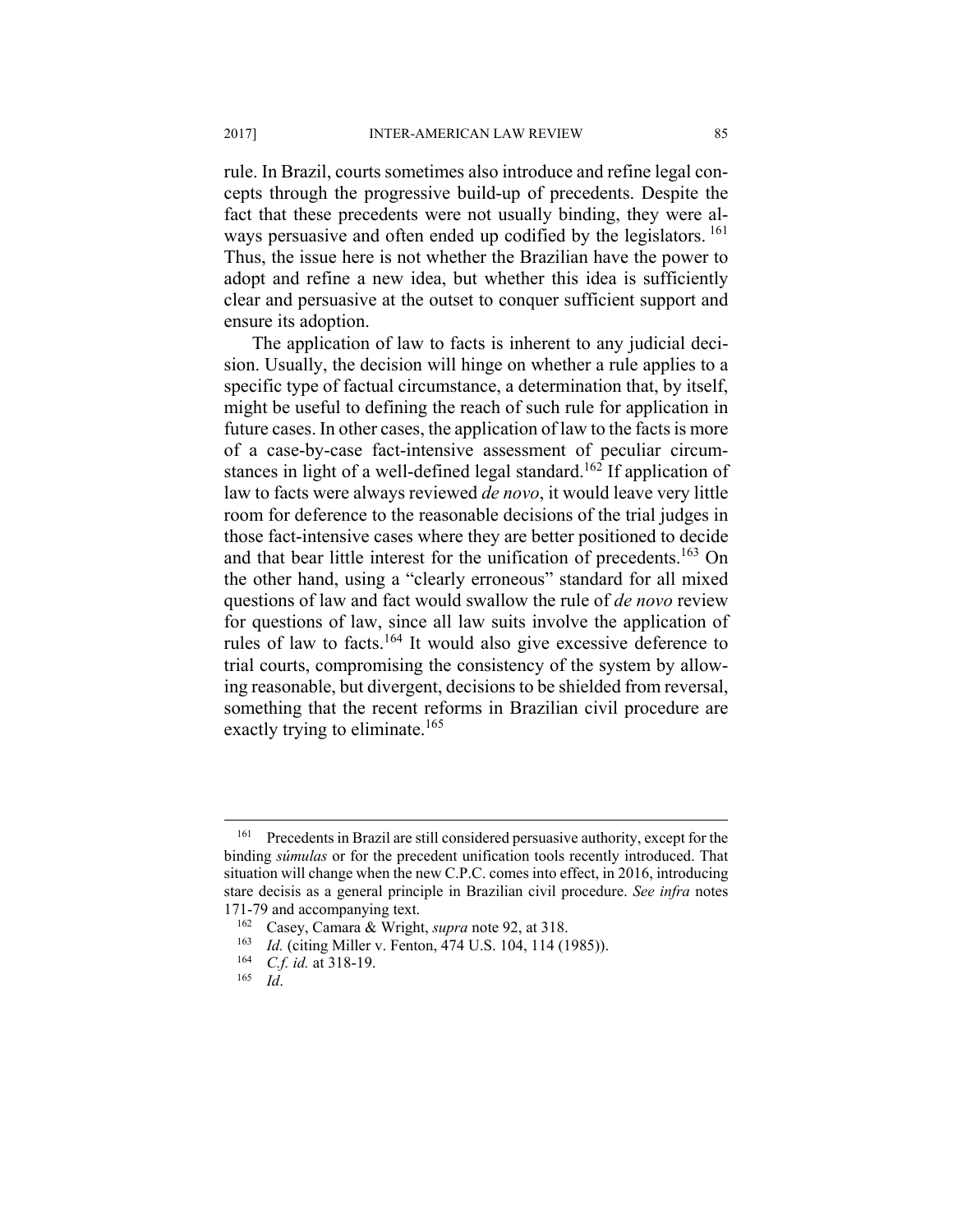The Supreme Court of the United States acknowledges that there is "no rigid rule" about mixed questions standard of review.<sup>166</sup> The Court stated that a "deferential review of mixed questions of law and fact is warranted when it appears that the [trial] court is 'better positioned' . . . to decide the issue in question or that probing appellate scrutiny will not contribute to the clarity of legal doctrine."<sup>167</sup> That seems to be the clearest enunciation of a workable rule as to the review of the trial judge's application of law to facts. Presumptively, there will be a predominant legal question reviewed *de novo*, but when it is a case-by-case fact-intensive determination of no interest for precedent unification and refinement, the lower decision should receive deference and not be disturbed unless "clearly erroneous."

# *B. Is it possible to apply the American standards of appellate review to Brazilian civil procedure?*

After establishing the convenience of using standards that limit appellate review, making the system more rational and effective, the next question is whether their introduction in the Brazilian legal system would face any impediment. The answer is negative because there is a favorable environment for changes in Brazilian civil procedure, the lack of a correspondent statutory rule does not prevent appellate judges from performing a more deferential review, and there is no conflict with any constitutional principle or statutory provision.

1. Receptivity of the Brazilian legal system to solutions based on comparative law

In Brazil, there is a favorable environment for changes that promote efficiency in civil procedure, including ideas based on comparative law. The last twenty years have seen several reforms focusing on the limitation of appeals and a progressive march towards precedent unification and binding effect. Additionally, there is a de-

<sup>166</sup> Ornelas v. United States, 517 U.S. 690, 701 (1996) (Scalia, J., dissenting); *see* Casey, Camara & Wright, *supra* note 92, at 318. 167 Sargent, *supra* note 76, § 3.04 (quoting Salve Regina College v. Russell,

<sup>499</sup> U.S. 225, 233 (1991)).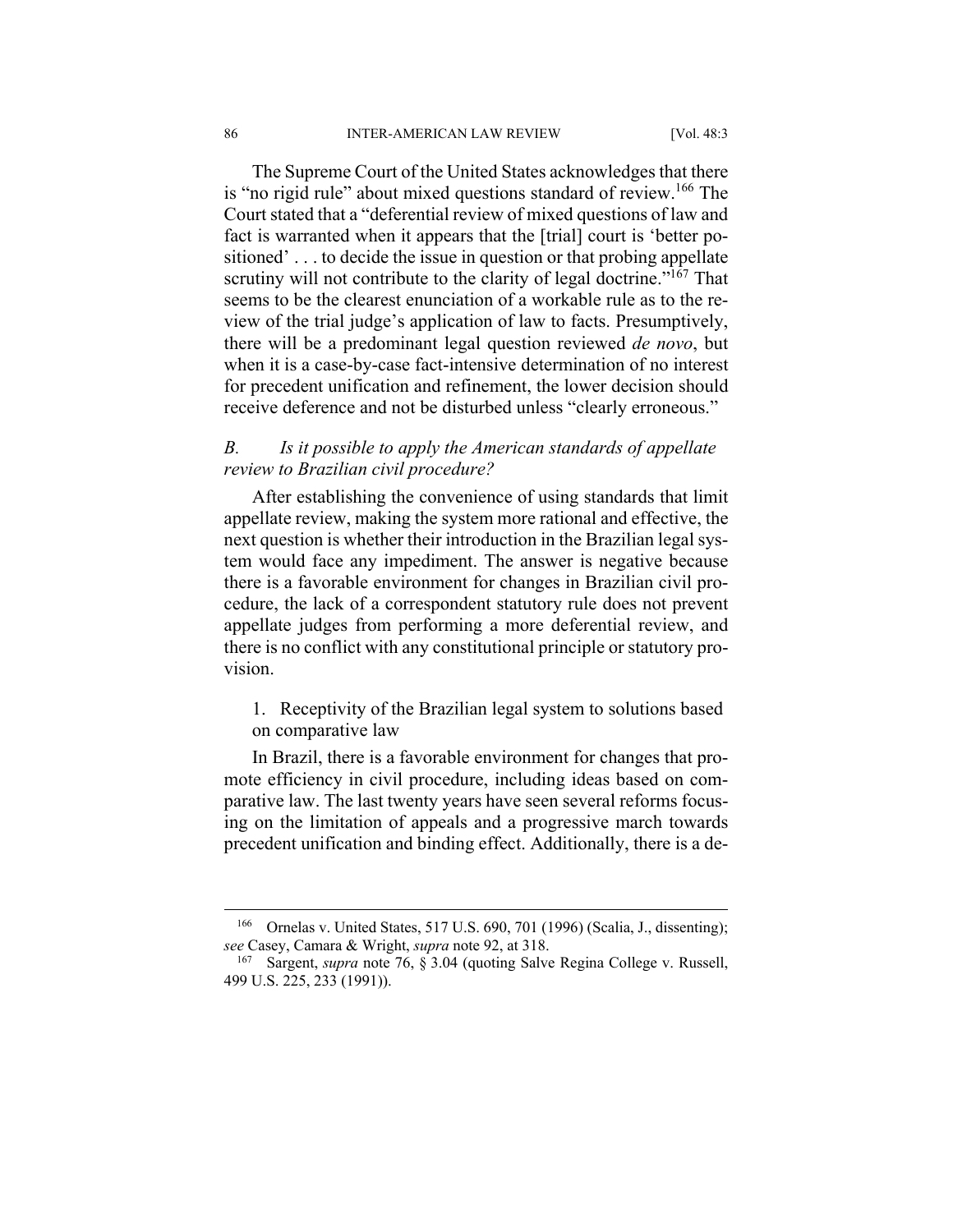bate on the necessity of empowering the trial courts by giving deference to their reasonable decisions, and a national policy of the judiciary branch to empower the trial courts by balancing budget and infrastructure, and by encouraging innovative practices.

For roughly two decades, Brazilian civil procedure has been a laboratory for reforms that attempted to remove the causes that prevented the judiciary from providing a fast, inexpensive and effective service. Precedents of the Supremo Tribunal Federal (S.T.F.)<sup>168</sup> and the Superior Tribunal de Justiça  $(S.T.J.)^{169}$  became basis for summary rejection of *agravos*<sup>170</sup> based on conflicting jurisprudence. They also became basis for summarily granting the *agravos* and the underlying appeals when the appealed decision is inconsistent with such precedents.<sup>171</sup> Additionally, all appellate courts were granted the power to summarily dismiss appeals clearly inadmissible, meritless or against precedents of the same court or of the superior courts.172 In 2005, an amendment to the Constitution brought greater changes to the judiciary branch, including the limited introduction

<sup>&</sup>lt;sup>168</sup> The S.T.F. is the constitutional court of Brazil. CONSTITUIÇÃO FEDERAL [C.F.] [CONSTITUTION] art. 102. (Braz.).<br><sup>169</sup> The Superior Tribunal de Justiça (S.T.J.) is the highest court for issues of

federal non-constitutional law. *See* C.F., *supra* note 168, at art. 105. 170 *Agravos* here are limited appeals against decisions of intermediate appel-

late courts that dismissed extraordinary or special appeals. The extraordinary appeal (*recurso extraordinário*) is directed to the S.T.F. and is restricted to direct offenses to the constitution (it cannot be, for instance, a violation to federal law that only indirectly also violates de Constitution). *See id.*, at art. 102, III. The special appeal (*recurso especial*) is directed to the S.T.J. and is restricted to violations of treaties and federal law, as well as inconstant interpretation of federal law between intermediate appellate courts. *See id.*, at art. 105, III.<br><sup>171</sup> Both extraordinary and special appeals are subject to an initial screening

<sup>(</sup>*exame de admissibilidade*) at the intermediate appellate courts, who may dismiss them for non-compliance with their legal requirements. Such decision is not final, and the party may still challenge it with an *agravo*, a limited appeal that takes such screening directly to the S.T.F. or S.T.J. C.P.C., *supra* note 9, at art. 1042. 172 C.P.C. (1973) *supra* note 51, at art. 557, §1º-A, *introduced by* Lei no.

<sup>9.756,</sup> de 17 de Dezembro de 1998, DIÁRIO OFICIAL DA UNIÃO [D.O.U.] (Braz.). Besides the S.T.J., the other Brazilian superior courts are the Tribunal Superior do Trabalho (T.S.T., labor jurisdiction), Tribunal Superior Eleitoral (T.S.E., elections) and Tribunal Superior Militar (T.S.M., for military cases). C.F., *supra* note 168, at art. 92.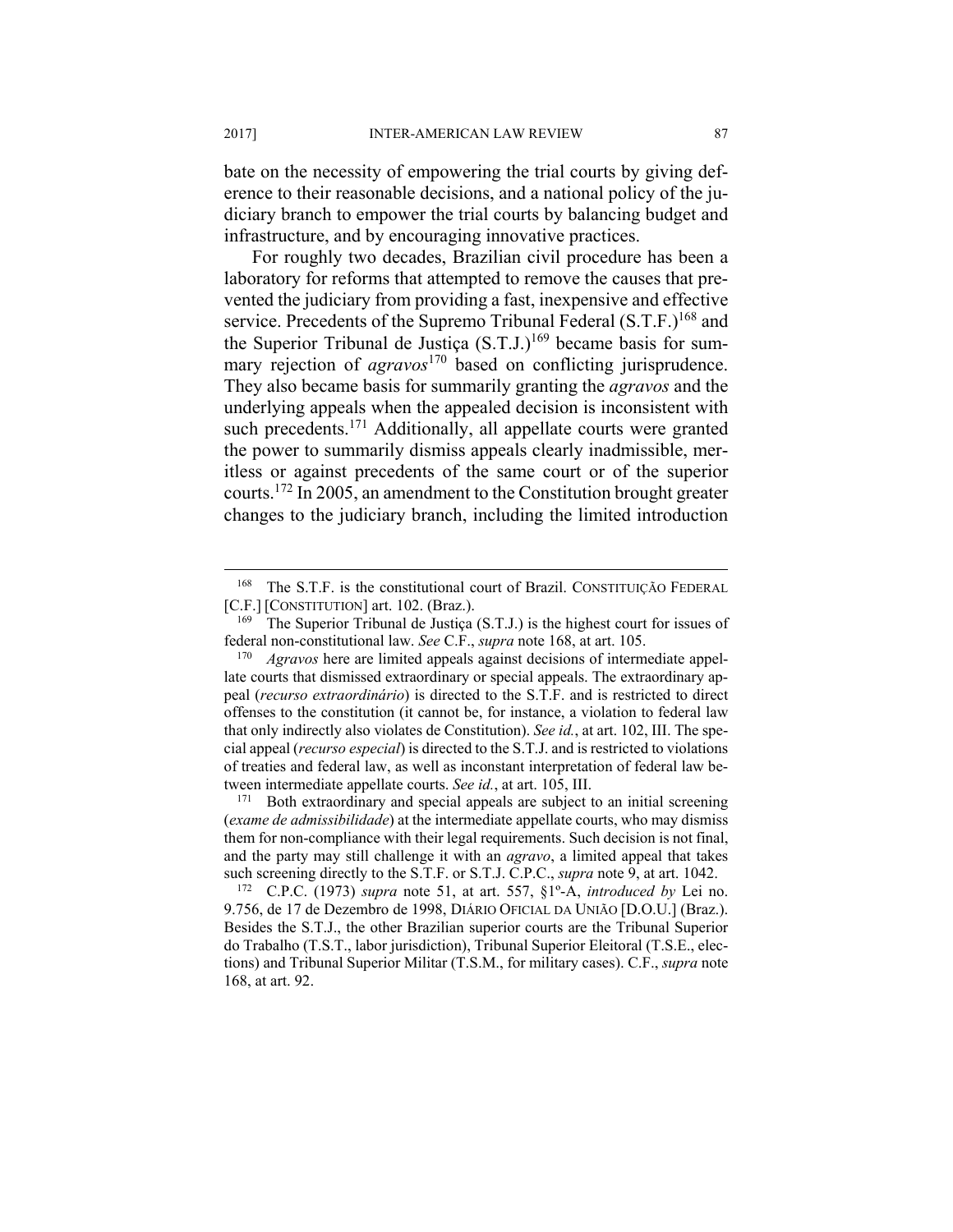of binding precedent for the S.T.F., the *súmula vinculante*173—a nationally binding version of the decades-old practice of creating black letter rule statements that summarize the main legal principles repetitively held in the S.T.F. opinions.<sup>174</sup> The same amendment also introduced the general repercussion (*repercussão geral*) requirement to all the extraordinary appeals, allowing the S.T.F. to pick only the more relevant cases and mandating the application of its constitutional issue holding to all the similar cases pending in the country.<sup>175</sup> Additionally, the current C.P.C. was changed so that the parties cannot appeal a trial court decision that is consistent with the *súmulas* of the S.T.F. and S.T.J., $176$  and cases may be summarily dismissed by trial courts when the controverted issue is a pure question of law already ruled unfavorably by that same court.<sup>177</sup> In 2014, similar

*See infra* note 110 and accompanying text.<br><sup>175</sup> C.F. *supra* note 168, at art. 102 §3, *introduced by* amend. 45 (2004); C.P.C., *supra* note 9, at art. 1035 (Braz.). 176 C.P.C. (1973), *supra* note 51, at art. 518 §1, *introduced by* Lei no. 11.276,

de 7 de Fevereiro de 2006, DIÁRIO OFICIAL DA UNIÃO [D.O.U.] (Braz.). 177 C.P.C. (1973), *supra* note 51, at art. 285-A, *introduced by* Lei no. 11.277,

de 7 de Fevereiro de 2006, DIÁRIO OFICIAL DA UNIÃO [D.O.U.] (Braz.).

<u>.</u>

<sup>173</sup> C.F., *supra* note 168, at art. 103-A, *introduced by* amend. 45 (2004). 174 "Brazil does have the institution of the súmula, which began in the S.T.F. [Brazilian Supreme Court] in 1964 and has since spread to other tribunals. It is a numbered series of capsulized legal rules, usually only one sentence in length, summarizing the holding of the court. These norms are enshrined in the *súmula* only after the case law has 'firmed up' in a specific direction. Most deal with very ordinary questions of law. Typical is No. 554, which provides: 'Payment of a check, issued without provision for funds, after receipt of the criminal accusation is no obstacle to proceeding with the criminal action.' These case law rules float freely, almost totally disembodied from the facts of the cases upon which they are based. These rules are technically not binding on judges lower in the hierarchy, but they are usually followed because failure to do so usually assures summary reversal." Keith S. Rosenn, *Judicial Reform in Brazil*, 4 NAFTA: L. & BUS. REV. AM. 19, 26-27 (1998) (citations omitted). The Brazilian legal system—as the civil law systems in general—traditionally did not adopt the stare decisis principle. Departing from this tradition, in an effort to reduce congestion of the intermediate and superior appellate courts, there have been legislative reforms strengthening precedents, such as the creation of the S.T.F. binding *súmulas*, as well as reforms that gave the other high courts' *súmulas* the effect of barring appeals when the decision below is consistent with a *súmula. See supra* notes 101-104, and accompanying text. Finally, the approved new C.P.C. completes the transition to binding precedents, similarly to common law jurisdictions, effective in March of 2016.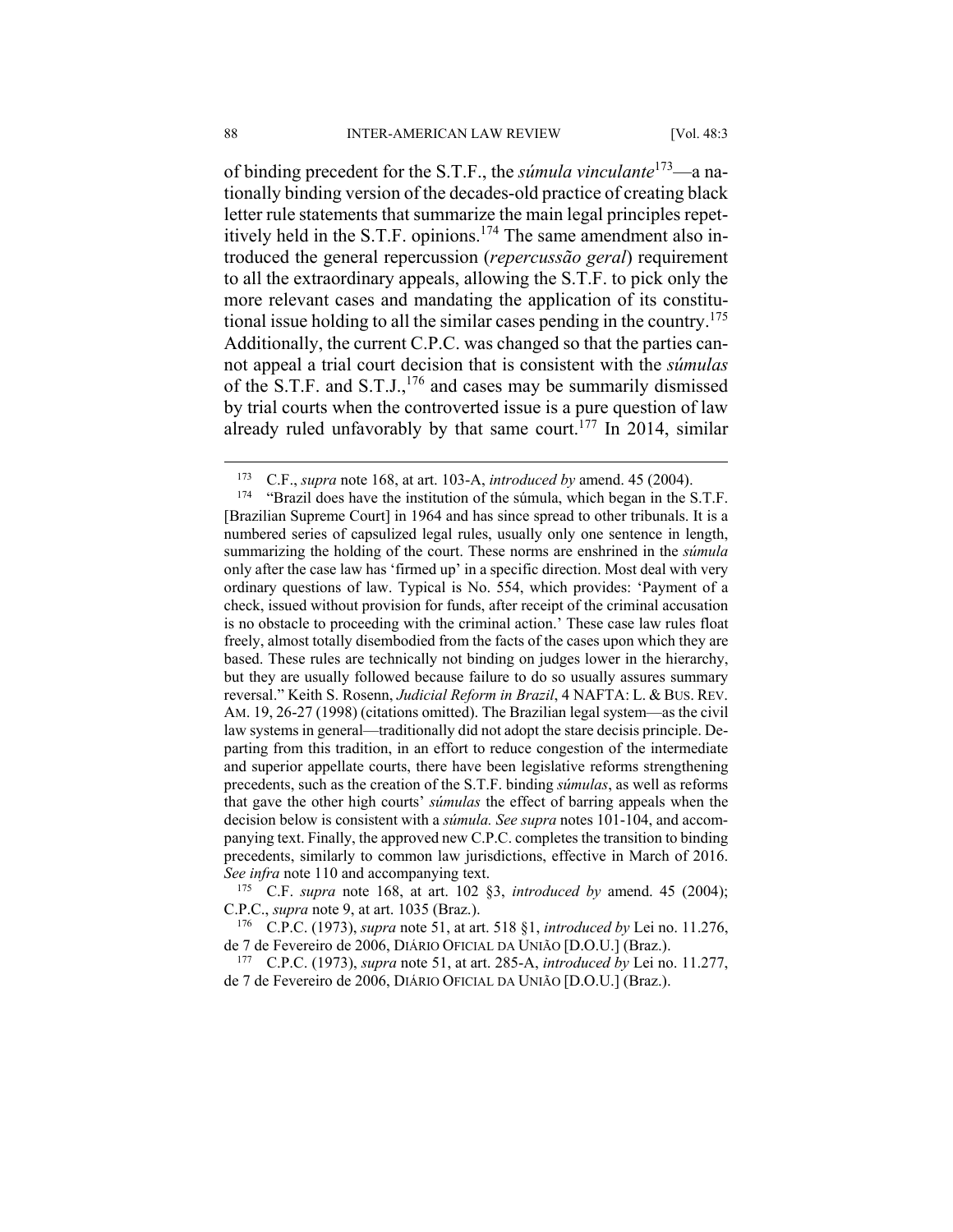tools to reduce the number of appeals and unify precedents were introduced into the labor procedure.178 Finally, the procedural code itself was entirely revamped.

The recently approved New C.P.C. not only embraces the improvements mentioned above, but goes a great step further, addressing many of the long debated problems of Brazilian civil procedure. One of its main new features is the attachment of binding effect to the appellate and high court opinions, in a similar fashion as the common law countries, a major approximation of Brazil to that legal tradition.179 Thus, there is no reason to believe that the adoption of common law inspired standards of review would face any rejection because of its foreign origin. Brazil has long departed from being a traditional civil law jurisdiction and is quite open to solutions that may be found in other legal systems, as the reforms mentioned above exemplify.

Further, Brazilian judges have been raising a debate over the need, not only for change of legislation, but also for awareness of the roles of trial and appellate courts, where appellate courts review and not retry the case, deferring to the trial courts' reasonable decisions.<sup>180</sup> A similar thesis has been approved by a significant amount of federal labor judges in 2012, during the  $16<sup>th</sup>$  National Congress of Labor Judges (CONAMAT).<sup>181</sup>

<sup>178</sup> Lei no. 13.015, de 21 de Julho de 2014, DIÁRIO OFICIAL DA UNIÃO [D.O.U.] (Braz.). 179 *See* Senado Federal [Brazilian Senate], *Exposição de Motivos [Advisory* 

*Committee Notes],* ANTEPROJETO DO NOVO CÓDIGO DE PROCESSO CIVIL [PROJECT OF THE NEW CODE OF CIVIL PROCEDURE] 11-33 (2010) (Braz.), *available at* http://www.senado.gov.br/senado/novocpc/pdf/anteprojeto.pdf (last visited Nov. 16, 2014). See also C.P.C., supra note 9, at art. 1013 § 1.<br><sup>180</sup> See generally Claus et al., supra note 2.<br><sup>181</sup> "Systemic deference to trial court decisions. Reviewing function of the ap-

pellate courts. Respected the conviction and independence of each judge, the Labor Courts will defer to the credibility assessment of witnesses by the trial courts. The lack of systemic deference to the decisions of the trial judge contributes decisively to the congestion of the appellate courts. The principle of immediacy leads to the presumption that the credibility assessment of witnesses by the trial judge is appropriate. Measures shall be taken to enhancement systemic deference to the first instance decisions (translation by the author)." Available at http://an amatra.tempsite.ws/conamat2012/tesesaprovadasconamat.asp, last access in 11/15/2014.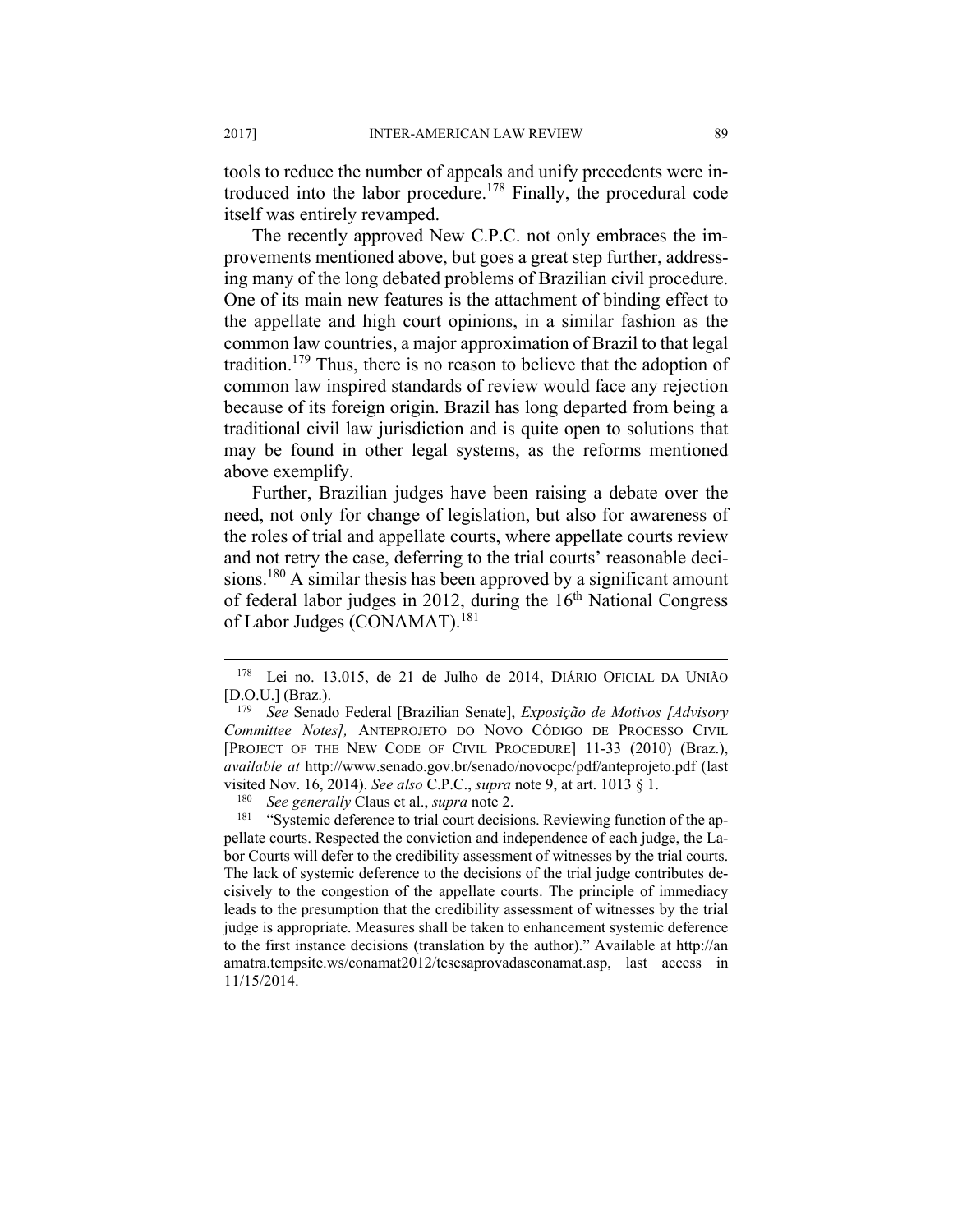Lastly, the idea of empowering the trial courts as a means to make the entire system more efficient is also in harmony with the public policy set by the National Council Justice  $(CNJ)$ ,<sup>182</sup> the National Policy of Priority Attention to the First Instance Courts (*Política Nacional de Atenção Prioritária ao Primeiro Grau de Jurisdição*). That policy involves the coordination of local and national actions to balance budget and workforce between the first instance and the appellate courts. It also aims to provide adequate infrastructure and information technology to trial courts, encourage trial judges to participate in the administration of the judiciary, and reward the best practices and innovative projects that further the pol $icv.<sup>183</sup>$ 

2. Inexistence of constitutional or legal impediments to the use of restrictive standards of review in Brazilian civil procedure

The lack of a statutory rule introducing and regulating standards of appellate review does not prevent judges from applying a deferential review based on a systematic interpretation of the legal system, notably constitutional principles. On the other hand, no constitutional principle or statutory provision bar the immediate adoption of such standards by the Brazilian courts. However, a statutory change expressly introducing them in the Brazilian civil procedure would ensure the uniform adoption, best furthering the goal of reducing the burden on appellate courts and improving the efficacy of the entire system.

Even though in Brazil it is not possible to find entire bodies of law created by judges in the vacuum of statutory rules, such as in the common law countries, Brazilian judges do have a great deal of

<sup>&</sup>lt;sup>182</sup> The *Conselho Nacional de Justiça* is the highest administrative and disciplinary organ of the Brazilian judiciary, and it is made of fifteen members: one justice of the S.T.F., one of the S.T.J. and one of the T.S.T., three appellate and three trial court judges, two prosecutors, two attorneys and two citizens of notable legal knowledge. *See Composição atual*, CONSELHO NACIONAL DE JUSTIÇA, http://www.cnj.jus.br/sobre-o-cnj/composicao (last visited Nov. 26. 2014). 183 CNJ, Resolution 194 (2014) (Braz.), *available at* http://www.cnj.jus.b

r/atos-administrativos/atos-da-presidencia/resolucoespresidencia/28659-resolucao-n-194-de-26-de-maio-de-2014 (last visited Nov. 15, 2014).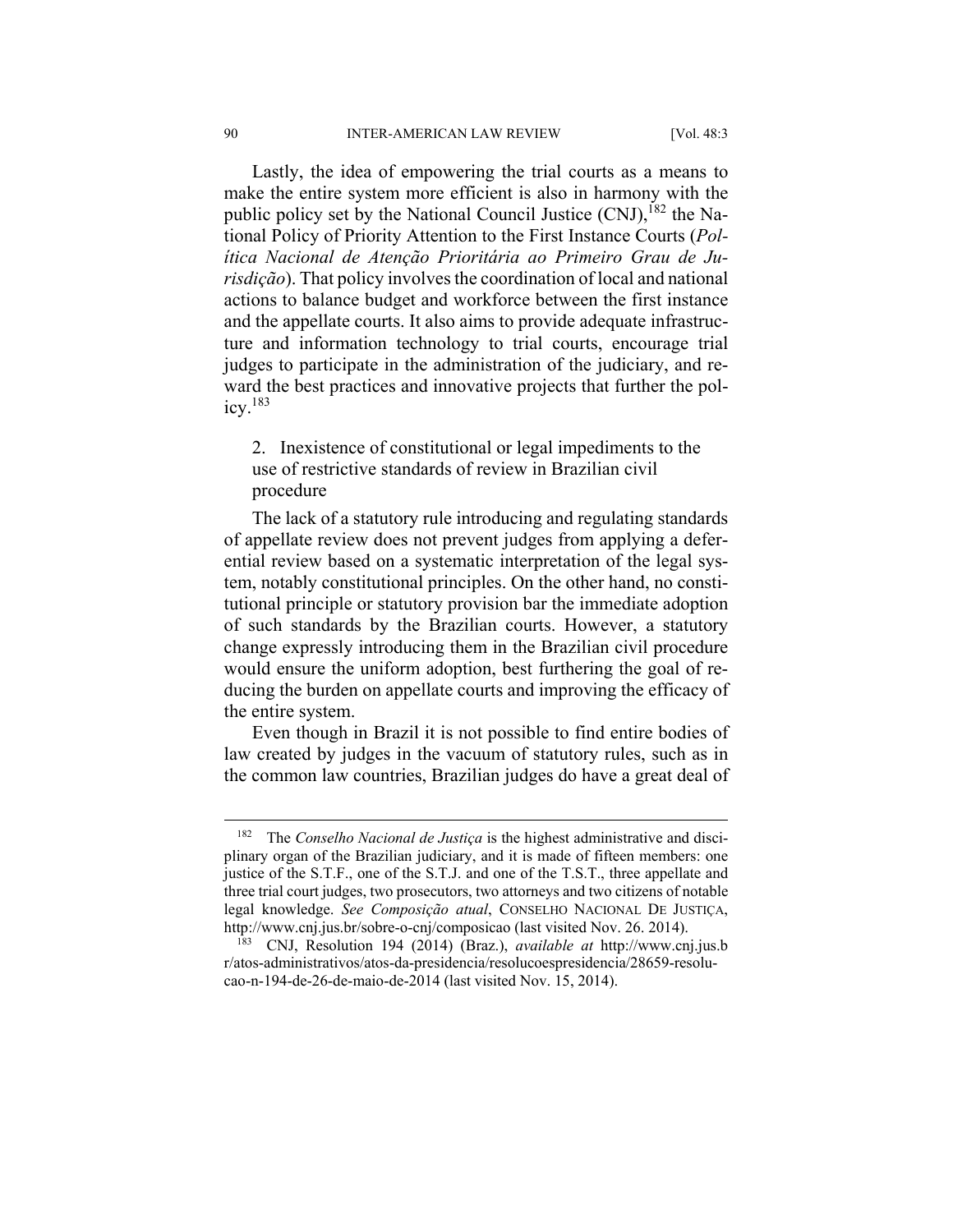liberty to interpret the existing law and to fill gaps in creative manners, as the circumstances require. The French Revolution's dogma that the Judiciary branch should only apply—and not interpret—the law designed by the Legislative branch has long been proven impracticable and abandoned. In Brazilian current post-positivist and neo-constitutionalist legal culture, 184 judges are expected to ensure full normative force to the constitutional principles. Using them as a compass while filling the gaps in the legal system, judges are free to interpret the existing statutes in light of such principles or even to find those statutes void when they violate a constitutional principle.185 Here, the observance of standards of review furthers a constitutional right—the right to a reasonable duration of process and to the means that will ensure its celerity, especially when the Brazilian Constitution states that fundamental rights and guaranties are immediately applicable. 186 Additionally, it is not uncommon that new legal concepts and institutes in Brazil are, in a first moment, discussed in scholarship and introduced in vanguard decisions, only later earning progressive support and being formally codified. Judges in Brazil usually cite scholarship (*doutrina*) for support on issues with no statute on point, and both scholarship and judges do use comparative law as a source. Comparative law is indeed expressly listed as a gap-filling source of law by the C.L.T. $^{187}$ 

Additionally, there is no constitutional or legal impediment to the adoption of standards of review in Brazil. There is neither an express or implied constitutional principle, nor statutory provisions

<sup>184</sup> *See* Luís Roberto Barroso, *Neoconstitucionalismo e constitucionalização do Direito. O triunfo tardio do Direito Constitucional no Brasil*. 10 JUS NAVIGANDI 851 (Nov. 1, 2005) (Braz.), *available at* http://jus.com.br/artigos/

<sup>7547. 185</sup> *See, e.g.,* Luís Roberto Barroso, *Here, There, and Everywhere: Human Dignity in Contemporary Law and in the Transnational Discourse*, 35 B.C. INTL. & COMP. L. REV. 331, 356 (2012). 186 *See* C.F., *supra* note 168, at art. 5, LXXVIII, *included by* amend. 45 (2005)

<sup>(&</sup>quot;To all, in judicial and administrative proceedings, are assured a reasonable duration of proceedings and the means to guarantee the celerity of proceedings"); *id.*  at *art*. 5, § 1 ("The provisions that define the fundamentals rights and guarantees have immediate application"), *available a*t http://www.v-brazil.com/government /laws/constitution.html (last visited Nov. 26, 2014). 187 C.L.T., *supra* note 14, at art. 8.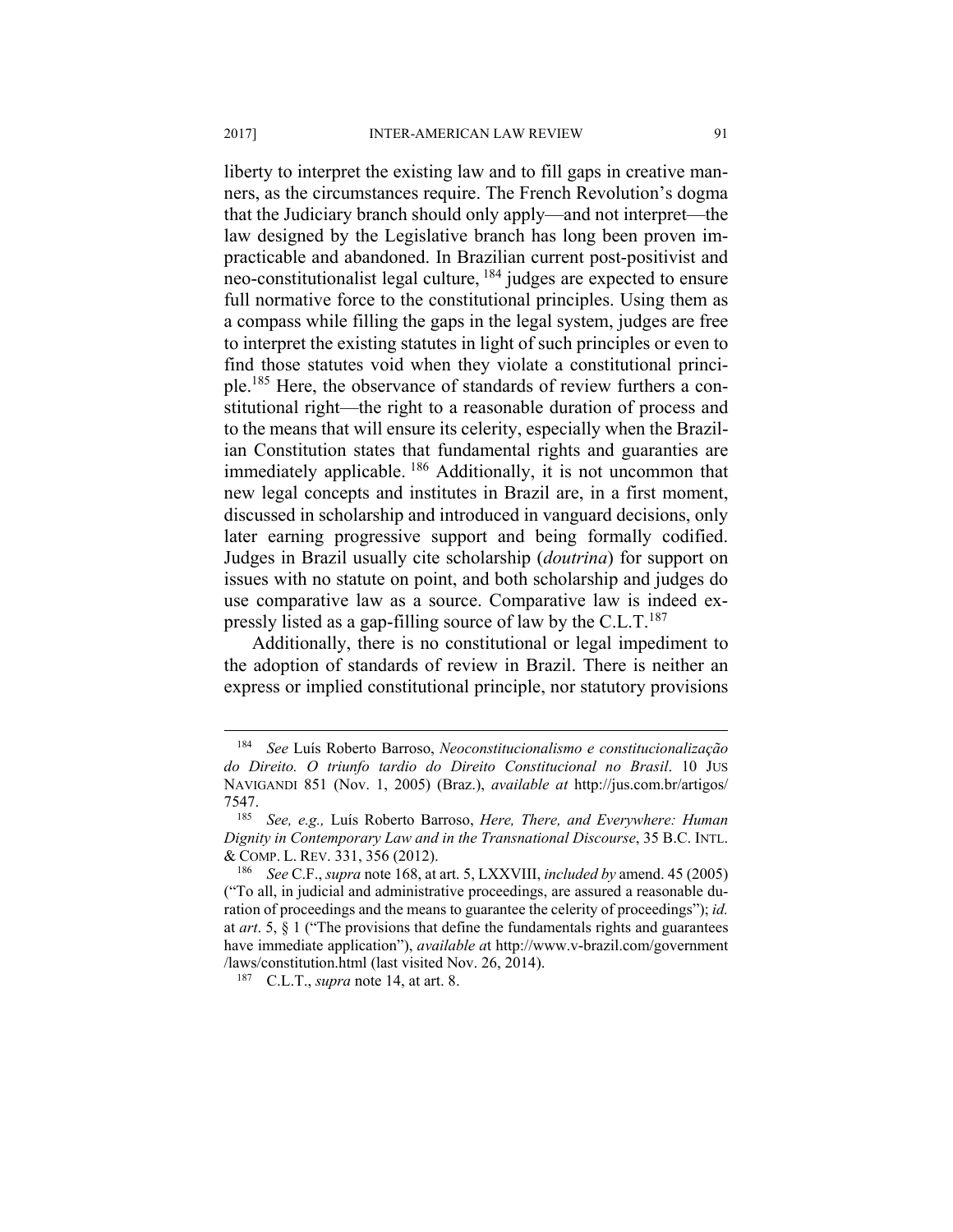that bars the adoption of standards of review by the Brazilian courts. Let us examine the issue in face of the judge's independence guarantee, the double degree of jurisdiction principle, and the language in the C.P.C. that regulates appeals.

Standards of review do not affect judicial independence. As one of the guarantees of a democratic regime, judicial independence aims at providing judicial decisions free from pressure, be it from the organized society, from political or economic interest groups, or from other courts.188 In Brazil, judicial independence is embodied in the judgeship guarantees of life tenure, irremovability, irreducibility of pay,  $189$  and immunity as to the content of the judicial opinions.<sup>190</sup> A limitation of the appellate review power does not affect the judges' independence because it merely changes the distribution of that decision power between judges. It does not subject them to pressure or undue influence to decide in a certain way or another. Just as the binding *súmulas* allocate more power to the S.T.F.,<sup>191</sup> eliminating the lower courts' power to ignore the S.T.F.'s *súmulas*, 192 here there would be a reduction of the decision power of appellate courts and the correspondent increase at the trial courts, whose decisions would more likely be final.

Standards of review also do not affect the double degree of jurisdiction principle, because it does not mean that appeals are unrestricted or that every decision is necessarily appealable, but merely the possibility of judicial review by higher courts. It cannot be taken

<sup>188</sup> *See generally* Jorge Luiz Souto Maior & Marcos Neves Fava, *A Defesa de sua Independência: Um Dever do Magistrado*, 123 REVISTA DE DIREITO DO TRABALHO 67 (2006) (Braz.).<br><sup>189</sup> C.F., *supra* note 168, at art. 95.<br><sup>190</sup> Lei Complementar no. 35, de 14 de Março de 1979, DIÁRIO OFICIAL DA

UNIÃO [D.O.U.] art. 41 (establishing that judges cannot be punished or prejudiced due to their opinions or content of their decision, except in case of improbity or excesses in language). 191 *See supra* notes 173-74 and accompanying text (binding *súmulas*). C.F.,

*supra* note 168, at art. 103.<br><sup>192</sup> *Id.* Under an overreaching comprehension of what independence of the ju-

diciary means, causing cases on issues already pacified by the S.T.F. to be dragged up for years only to be later reversed by the S.T.F.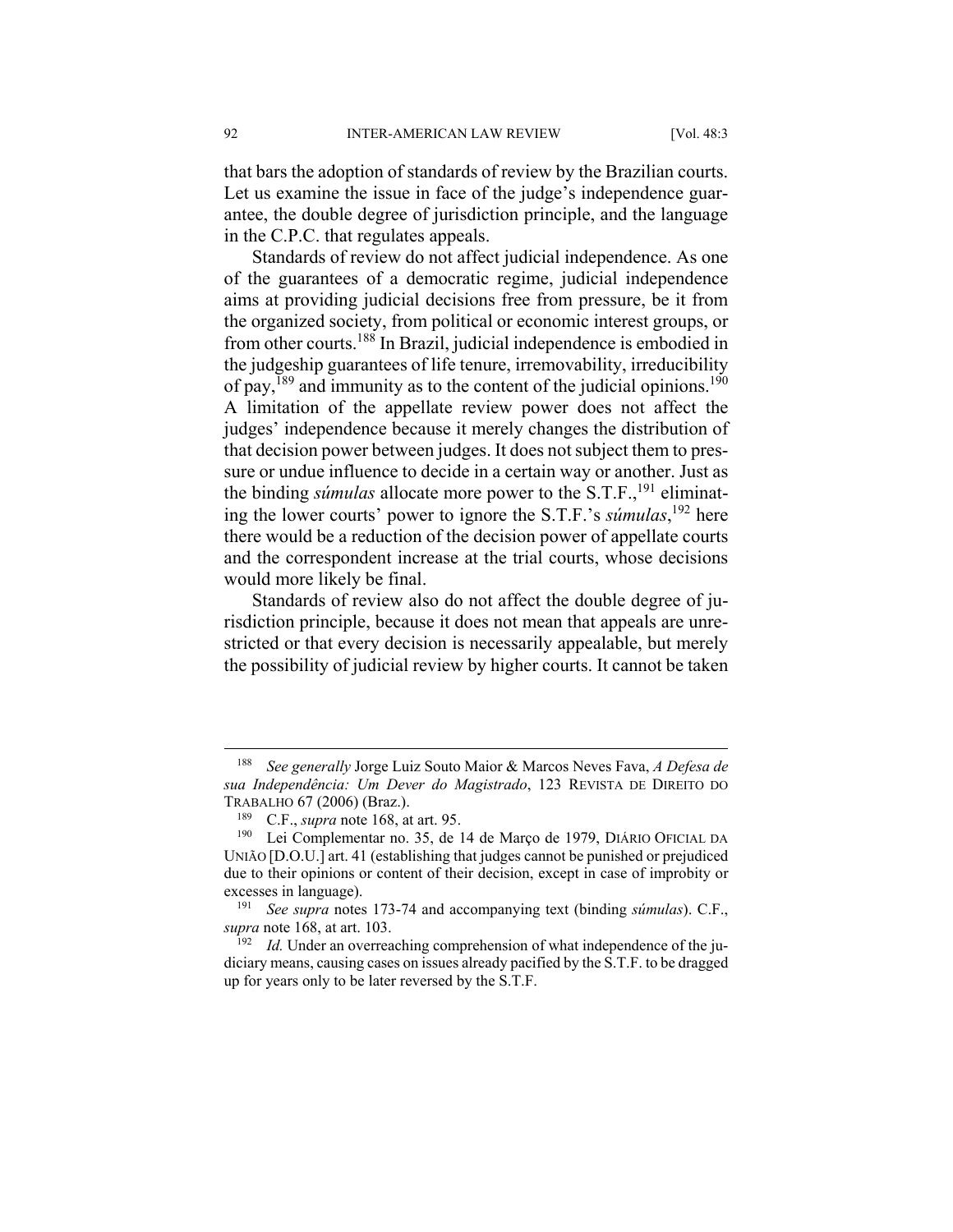too far, causing unnecessary delay, which especially benefits delinquent debtors.<sup>193</sup> Although courts and scholarship are split on whether this principle has constitutional status or not, it is generally agreed that it is not absolute. The legislation may establish conditions for appeals (*pressupostos de admissibilidade*), such as posting a bond (*depósito recursal*), or even may eliminate certain appeals, such as with some small claims.<sup>194</sup> Extensive changes have already limited the scope of appeals in light of higher courts' precedents.195 The double degree principle does not conflict with the standards of review when many other restrictions have already proven its relativeness. Additionally, standards of review do not even restrict parties from appealing, but only change the thought process of the decision-makers, reducing the likelihood of reversals.

Finally, there is no language in the Brazilian civil procedure rules that prevent the use of standards of review. The reviewing effect (*efeito devolutivo*) 196 means only that an appeal has the effect of resubmitting a case to the judiciary branch after a final judgment.<sup>197</sup> It does not relate as to whether the decision method of the appellate courts is unrestricted or more deferential. Similarly, when art. 1008 of the C.P.C. mentions that the decision proffered by the appellate tribunal replaces the appealed trial court decision, it also does not touch upon the method through which the appellate ruling is reached. It merely indicates that the source of authority is now the appellate decision, and not the appealed one, even if the appellate court simply confirmed the decision below.<sup>198</sup> It is generally understood that the appellate courts have full adjudicatory power over the issues raised on appeal, as if it were the trial judge.<sup>199</sup> However, such power is not granted by the procedural statute, it is a mere consequence of the lack of an express restriction of the method of review.

<sup>193</sup> SCHIAVI, *supra* note 29, at 806. 194 *Id.* at 809. 195 *Novo CPC: mudanças que buscam agilizar processo entram na reta final*  para sanção, supra note 34.<br>
<sup>196</sup> See supra notes 7-14 and accompanying text (reviewing effect).<br>
<sup>197</sup> Barral & Machado, *supra* note 1, at 195.<br>
<sup>198</sup> NERY JUNIOR & NERY, *supra* note 29, at 886.<br>
<sup>199</sup> See supra notes

of appellate court). *See* Rosenn, *supra* note 22, at 508.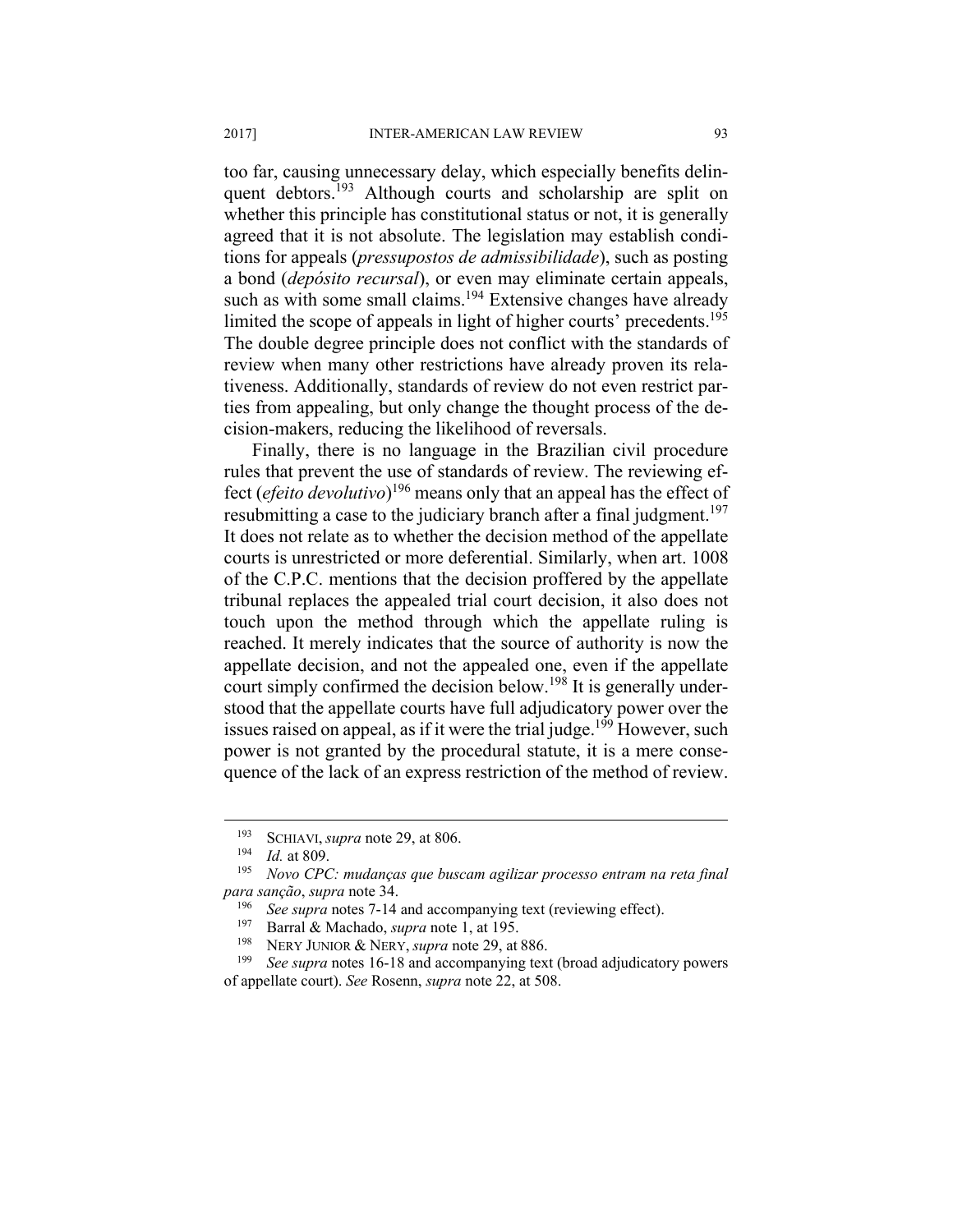Therefore, nothing in the procedural legislation bars the adoption of standards of review.

3. Does the introduction of appellate standards of review in Brazil require legislation change?

After assessing the utility and possibility of introducing standards of review in Brazilian civil procedure, the final issue is whether it would require a change in the current legislation.

The answer is negative.

Since there is no constitutional or legal impediment, judges are free to pursue a systematic interpretation that provides immediate application to constitutional principles, such as the reasonable duration of process.200 Judges must fill the gaps of the system to ensure full normative force these constitutional principles.<sup>201</sup> In light of that constitutional canon and considering the allocation of the task of hearing witnesses at the trial level, the principle of immediacy (between the evidence and the decision-maker) requires that the assessment of the evidence by the trial judge is presumed correct.<sup>202</sup> Additionally, procedural law allows the judge discretion as a tool to deal with the variable factual situations that arise in a process. The best choice for the trial court may be one, and for the appellate panel another, despite both being correct.<sup>203</sup> Allowing this mere divergence to cause the reversal of a reasonable decision is a waste, violating the principles of the reasonable duration of process, judicial economy, and efficiency.204

A systematic interpretation of the Brazilian legal system, informed by the comparative law discussed in this article, leads to the presumption of correctness of the reasonable trial court's findings of fact and discretionary rulings. As a result, the use of the standards

<u>.</u>

<sup>&</sup>lt;sup>200</sup> See supra notes 184-186 and accompanying text (judicial interpretation enforcing constitutional principles).<br><sup>201</sup> See Barroso, *supra* note 185 and accompanying text.<br><sup>202</sup> See *supra* note 181 and accompanying text (presumption of adequate cred-

ibility assessment of witnesses by trial judge).<br><sup>203</sup> See supra note 138 and accompanying text (range of correct alternatives in

a discretionary decision). 204 C.F., *supra* note 168, at art. 37.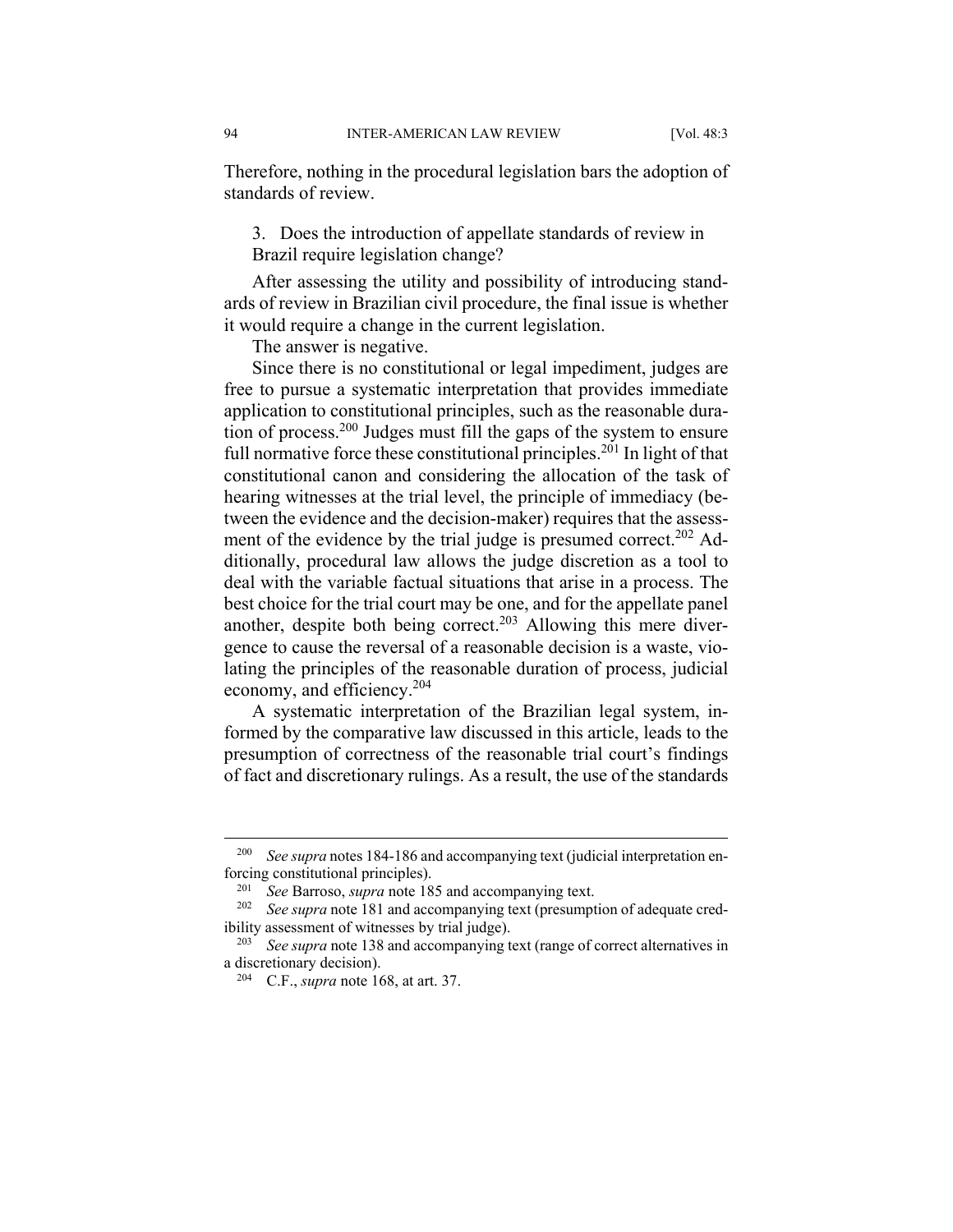of review clearly erroneous and abuse of discretion is available even without change in current Brazilian legislation.

Despite the possibility, however, the introduction of appellate standards of review through judicial interpretation might initially bring inconsistency when adopted by some appellate courts' panels and not by others, yielding disparate results. Such problem though, could be solved in relatively short time with the unification of such precedents through the edition of a *súmula* for that issue, which would then be followed by the entire appellate court (and in 2016, when the new C.P.C. comes into effect, binding also all subordinate lower courts). A connected solution would be its inclusion in the court's Internal Regiment (*Regimento Interno*).<sup>205</sup> Finally, though statutory change expressly introducing standards of review is not essential, it would be desirable, ensuring their consistent adoption, furthering the goal of improving the efficacy of the entire system.

# V. CONCLUSION

Any change in legal culture is difficult, especially when such change affects a long-standing feature, such as the unrestricted appellate review. However, the recognized shortcomings of that system, clogged with often trivial or meritless appeals, impose a change in the paradigm.

Brazilian civil procedure does not limit appellate court's powers to review the decisions below, which are made *de novo* on both law and facts. With broad reviewing powers, appellate courts tend to ignore the lower court's decisions even when absolutely reasonable, replacing them for the ruling they would have made if they were a new trial court decision, and not a revision. That misconception results in a method of adjudging that inevitably increases the number of reversals. The high rate of reversals creates excessive incentives to appeal, making the proceedings longer, the number of appeals higher, and the work duplicative of what have been already done at the trial courts, overburdening the system and wasting valuable resources. It also transfers the decision power to the appellate courts—

 $205$  Internal rules of an appellate court, which include procedural matters.